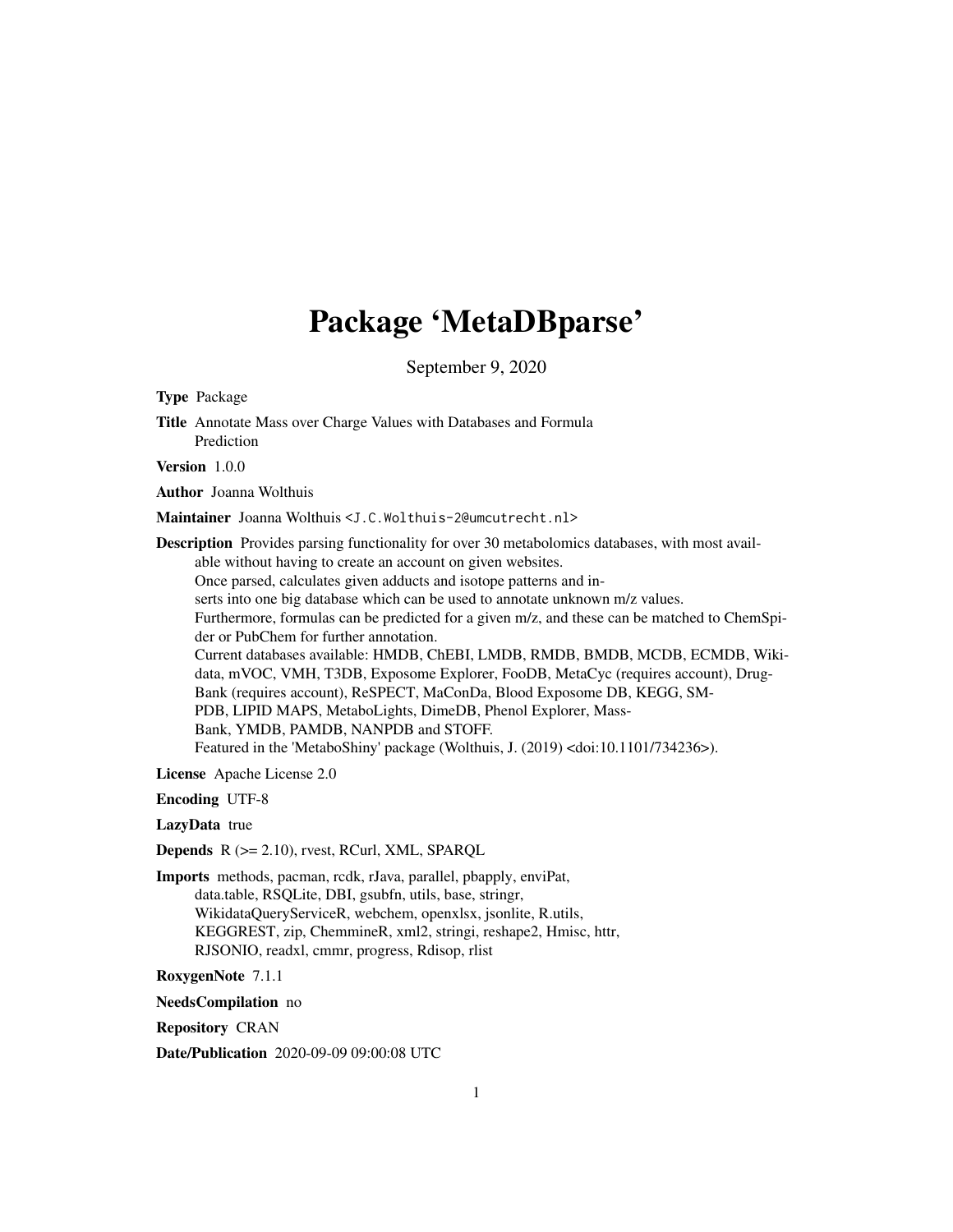# R topics documented:

| 3<br>adducts                                                                                                       |
|--------------------------------------------------------------------------------------------------------------------|
| $\overline{4}$                                                                                                     |
| build.BLOODEXPOSOME<br>$\overline{4}$                                                                              |
| 5<br>build.BMDB                                                                                                    |
| 5<br>build.CHEBI                                                                                                   |
| build.DIMEDB<br>6                                                                                                  |
| 7                                                                                                                  |
| 7                                                                                                                  |
| build.EXPOSOMEEXPLORER<br>8                                                                                        |
| 9                                                                                                                  |
| 9<br>build.HMDB                                                                                                    |
| build.KEGG $\ldots$<br>10                                                                                          |
| build.LIPIDMAPS<br>11                                                                                              |
| 11                                                                                                                 |
| 12                                                                                                                 |
| 13                                                                                                                 |
| 13<br>build.MCDB                                                                                                   |
| build.METABOLIGHTS<br>14                                                                                           |
| 15                                                                                                                 |
| 15                                                                                                                 |
| build.NANPDB<br>16                                                                                                 |
| 17                                                                                                                 |
| 17                                                                                                                 |
| 18                                                                                                                 |
| build.REACTOME<br>19                                                                                               |
| 19                                                                                                                 |
| build.RMDB<br>20                                                                                                   |
| 21                                                                                                                 |
| build.STOFF<br>21                                                                                                  |
| 22<br>build.T3DB                                                                                                   |
| 23<br>build.VMH<br>and a straight and                                                                              |
| build. WIKIDATA $\ldots \ldots \ldots \ldots \ldots \ldots \ldots \ldots \ldots \ldots \ldots \ldots \ldots$<br>23 |
| build.WIKIPATHWAYS<br>24                                                                                           |
| build.YMDB<br>25                                                                                                   |
| buildBaseDB<br>25                                                                                                  |
| buildExtDB<br>26                                                                                                   |
| 28<br>$\sim$ $\sim$ $\sim$                                                                                         |
| 28                                                                                                                 |
| 29                                                                                                                 |
| 30                                                                                                                 |
| 30                                                                                                                 |
| d <sub>o</sub> BT<br>31                                                                                            |
| 32                                                                                                                 |
| 33                                                                                                                 |
| filterFormula<br>33                                                                                                |
| getFormula<br>34                                                                                                   |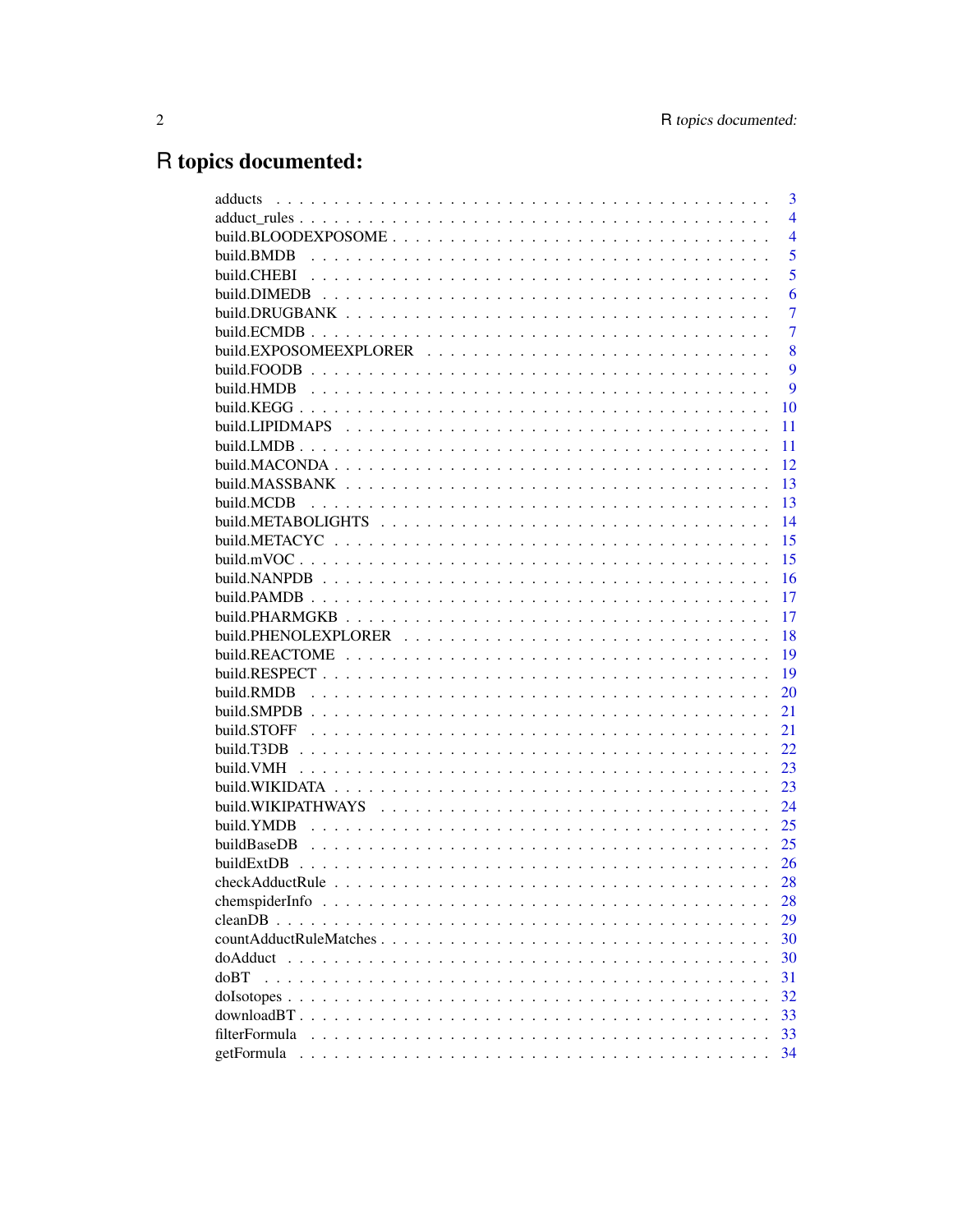#### <span id="page-2-0"></span>adducts 3

| Index | 51 |
|-------|----|
|       |    |
|       |    |
|       |    |
|       |    |
|       |    |
|       |    |
|       |    |
|       |    |
|       |    |
|       |    |
|       |    |
|       |    |
|       |    |
|       |    |
|       |    |
|       |    |
|       |    |
|       |    |
|       |    |
|       |    |
|       |    |
|       |    |

adducts *Adduct table*

# Description

Table with all adducts included by default in MetaDBparse.

# Usage

adducts

# Format

An object of class data.table (inherits from data.frame) with 69 rows and 11 columns.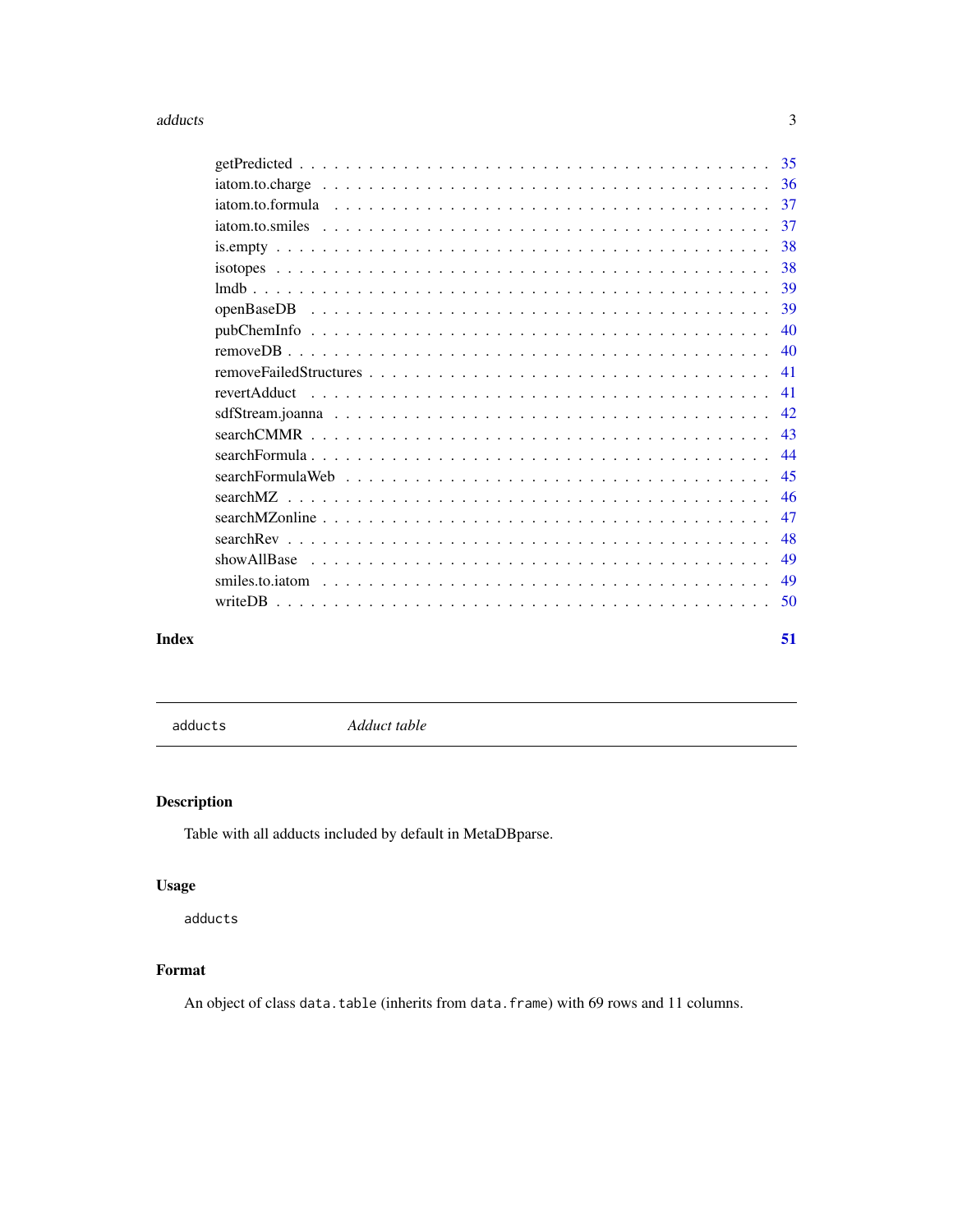<span id="page-3-0"></span>adduct\_rules *Adduct rule table*

#### Description

Table with all adduct rules included by default in MetaDBparse.

# Usage

adduct\_rules

#### Format

An object of class data.table (inherits from data.frame) with 10 rows and 3 columns.

build.BLOODEXPOSOME *Build BLOOD EXPOSOME DB*

#### Description

Parses the BLOOD EXPOSOME DB, returns data table with columns compoundname, description, charge, formula and structure (in SMILES)

#### Usage

```
build.BLOODEXPOSOME(outfolder, testMode = FALSE)
```
# Arguments

| outfolder | Which folder to save temp files to?               |
|-----------|---------------------------------------------------|
| testMode  | run in test mode? Only parses first ten compounds |

#### Value

data table with parsed database

# See Also

[download.file](#page-0-0) [read.xlsx](#page-0-0) [pbapply](#page-0-0) [read\\_json](#page-0-0)

#### Examples

## Not run: build.BLOODEXPOSOME(outfolder=tempdir(), testMode=TRUE)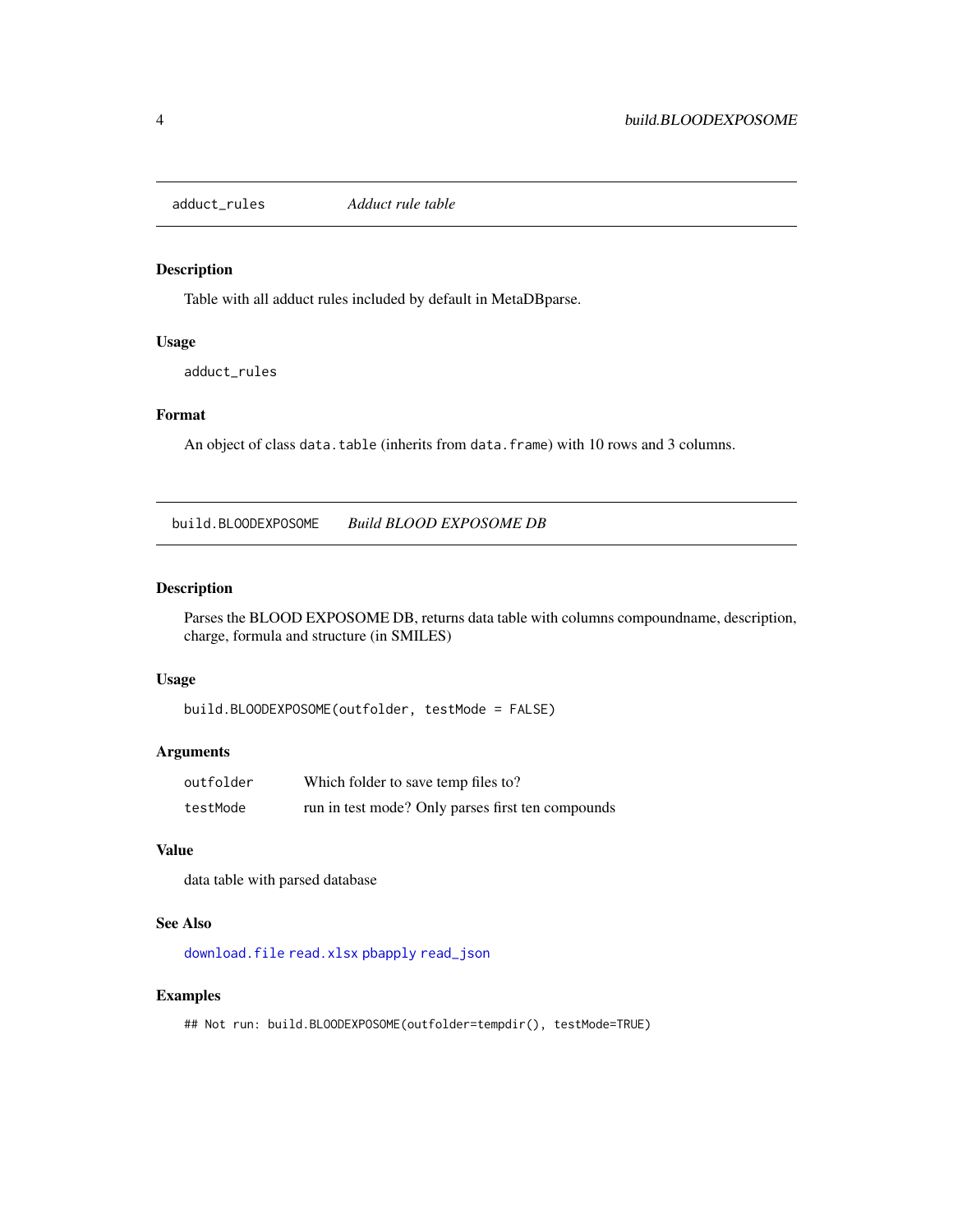<span id="page-4-0"></span>

Parses the BMDB, returns data table with columns compoundname, description, charge, formula and structure (in SMILES)

#### Usage

```
build.BMDB(outfolder, testMode = FALSE)
```
# Arguments

| outfolder | Which folder to save temp files to?               |
|-----------|---------------------------------------------------|
| testMode  | run in test mode? Only parses first ten compounds |

#### Value

data table with parsed database

#### See Also

[getURL](#page-0-0) [str\\_match](#page-0-0) [download.file](#page-0-0),[unzip](#page-0-0) [pboptions](#page-0-0) [connections](#page-0-0) [xmlValue](#page-0-0),[xmlEventParse](#page-0-0)

#### Examples

## Not run: build.BMDB(outfolder=tempdir(), testMode=TRUE)

build.CHEBI *Build CHEBI*

# Description

Parses CHEBI, returns data table with columns compoundname, description, charge, formula and structure (in SMILES)

# Usage

```
build.CHEBI(outfolder)
```
#### Arguments

outfolder Which folder to save temp files to?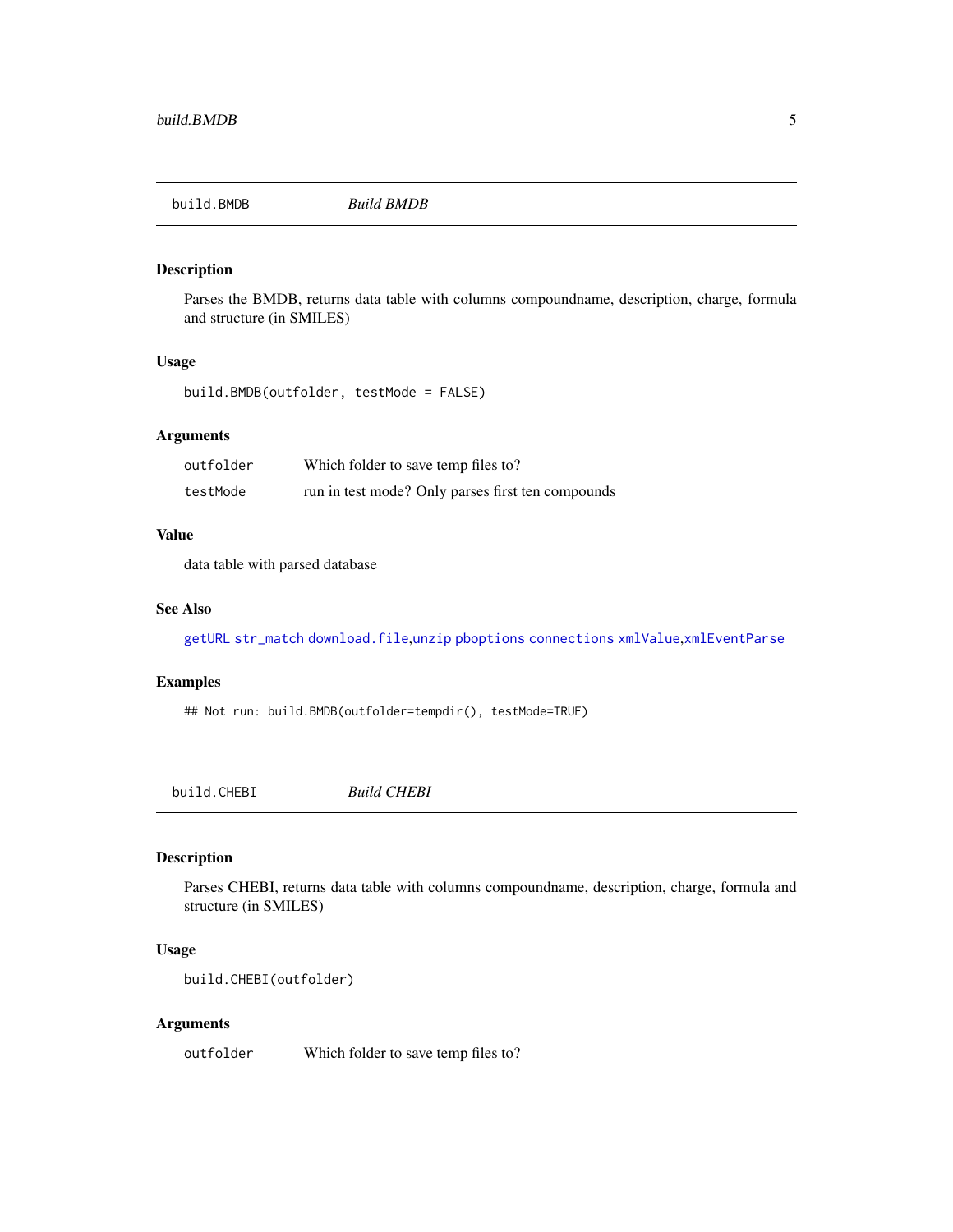<span id="page-5-0"></span>data table with parsed database

#### See Also

[getURL](#page-0-0) [download.file](#page-0-0) [as.data.table](#page-0-0) [datablock2ma](#page-0-0),[datablock](#page-0-0)

# Examples

## Not run: build.CHEBI(outfolder=tempdir())

build.DIMEDB *Build DIMEDB*

# Description

Parses the DIMEDB, returns data table with columns compoundname, description, charge, formula and structure (in SMILES)

#### Usage

```
build.DIMEDB(outfolder, testMode = FALSE)
```
# Arguments

| outfolder | Which folder to save temp files to?               |
|-----------|---------------------------------------------------|
| testMode  | run in test mode? Only parses first ten compounds |

# Value

data table with parsed database

# See Also

[pbapply](#page-0-0) [download.file](#page-0-0),[unzip](#page-0-0) [fread](#page-0-0) [cast](#page-0-0) [capitalize](#page-0-0)

# Examples

## Not run: build.DIMEDB(outfolder=tempdir(), testMode=TRUE)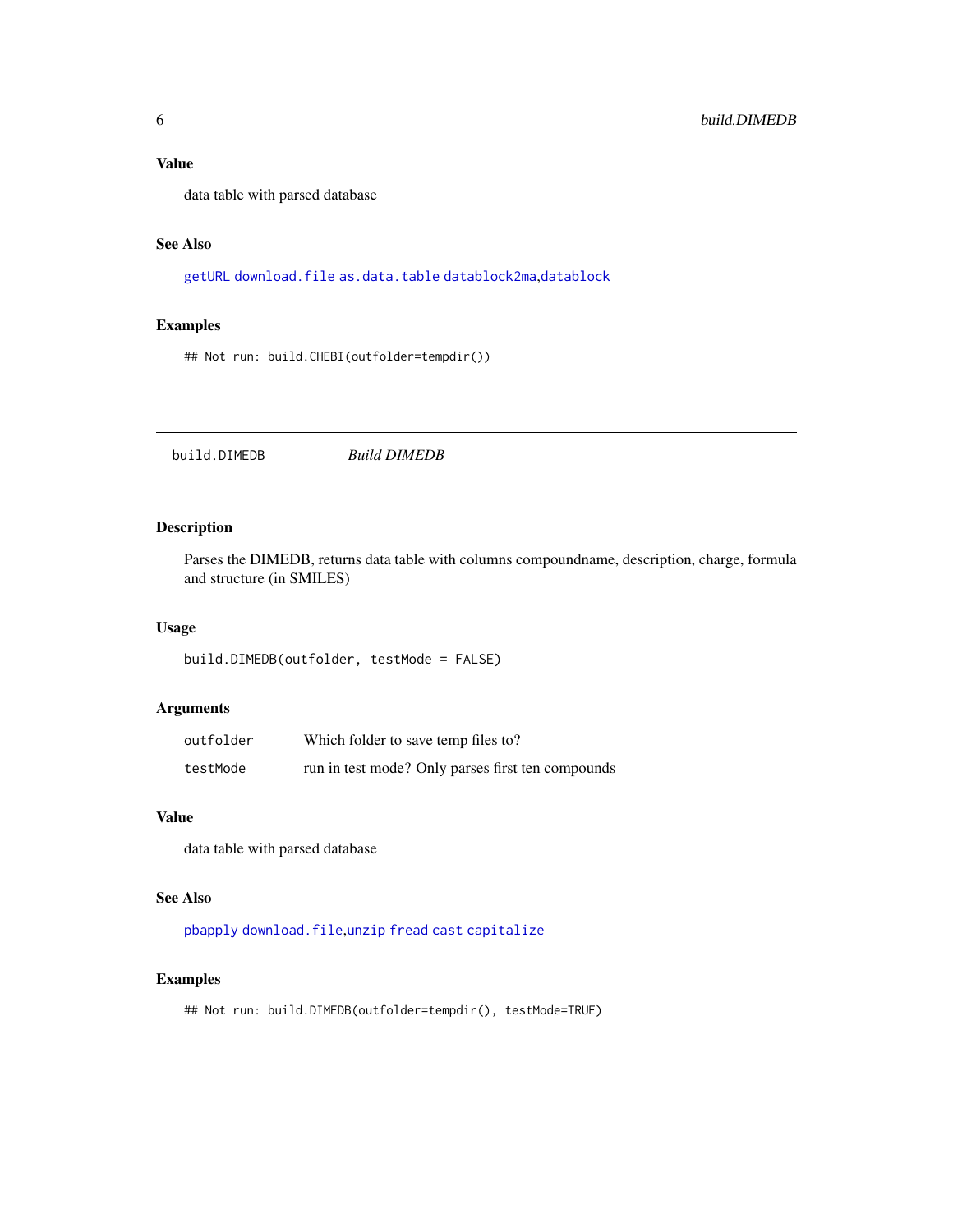<span id="page-6-0"></span>build.DRUGBANK *Build DRUGBANK*

# Description

Parses the DRUGBANK DB, returns data table with columns compoundname, description, charge, formula and structure (in SMILES)

#### Usage

```
build.DRUGBANK(outfolder)
```
#### Arguments

outfolder Which folder to save temp files to?

#### Details

Requires account creation! Then please download the full XML database from the website and place in databases/drugbank\_source folder. Create it if it doesn't exist yet please!

#### Value

data table with parsed database

#### See Also

[unzip](#page-0-0) [str\\_match](#page-0-0) [getURL](#page-0-0) [readHTMLTable](#page-0-0),[xmlToList](#page-0-0),[xmlValue](#page-0-0),[xmlEventParse](#page-0-0) [as.data.table](#page-0-0) [pboptions](#page-0-0)

build.ECMDB *Build ECMDB*

#### Description

Parses the ECMDB, returns data table with columns compoundname, description, charge, formula and structure (in SMILES)

#### Usage

build.ECMDB(outfolder, testMode = FALSE)

#### Arguments

| outfolder | Which folder to save temp files to?               |
|-----------|---------------------------------------------------|
| testMode  | run in test mode? Only parses first ten compounds |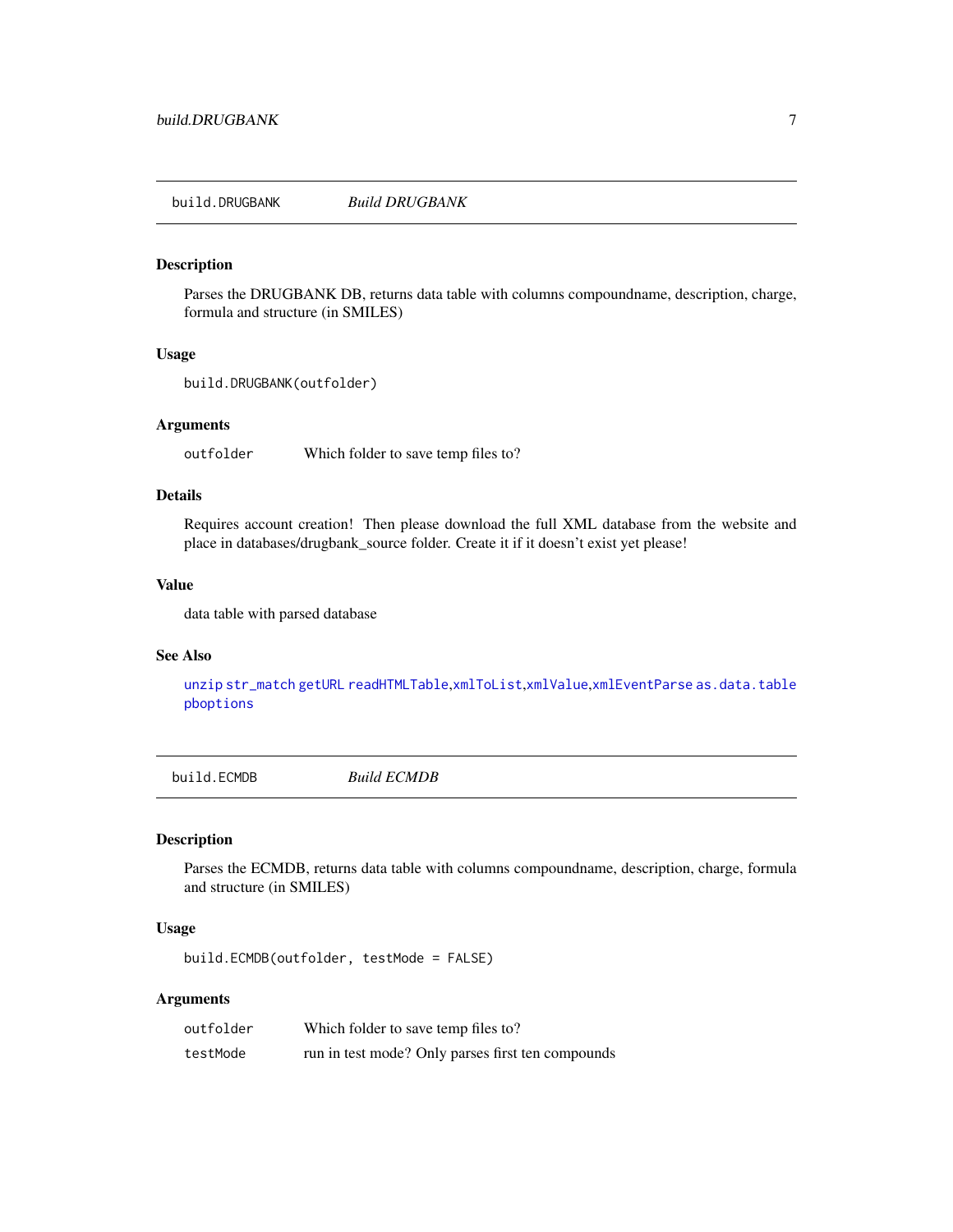<span id="page-7-0"></span>data table with parsed database

#### See Also

[getURL](#page-0-0) [str\\_match](#page-0-0) [download.file](#page-0-0),[unzip](#page-0-0) [fromJSON](#page-0-0) [rbindlist](#page-0-0)

#### Examples

## Not run: build.ECMDB(outfolder=tempdir(), testMode=TRUE)

build.EXPOSOMEEXPLORER

*Build EXPOSOME EXPLORER*

# Description

Parses the EXPOSOME EXPLORER DB, returns data table with columns compoundname, description, charge, formula and structure (in SMILES)

#### Usage

build.EXPOSOMEEXPLORER(outfolder, testMode = FALSE)

#### Arguments

| outfolder | Which folder to save temp files to?               |
|-----------|---------------------------------------------------|
| testMode  | run in test mode? Only parses first ten compounds |

# Value

data table with parsed database

#### See Also

[download.file](#page-0-0),[unzip](#page-0-0) [str\\_match](#page-0-0) [getURL](#page-0-0) [fread](#page-0-0) [pbapply](#page-0-0) [capitalize](#page-0-0)

#### Examples

## Not run: build.EXPOSOMEEXPLORER(outfolder=tempdir(), testMode=TRUE)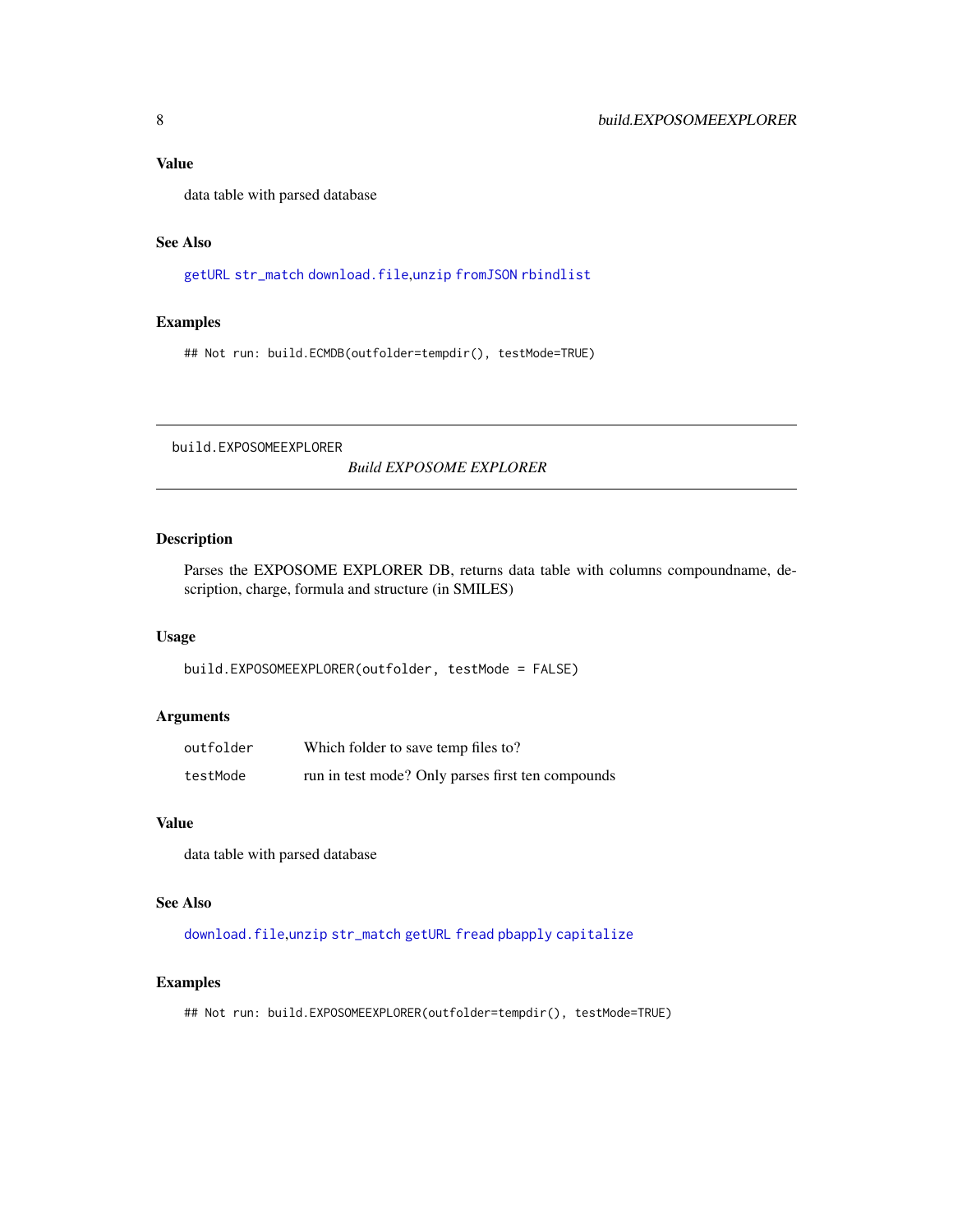<span id="page-8-0"></span>build.FOODB *Build FOODB*

# Description

Parses the FOODB, returns data table with columns compoundname, description, charge, formula and structure (in SMILES)

#### Usage

```
build.FOODB(outfolder)
```
# Arguments

outfolder Which folder to save temp files to?

# Value

data table with parsed database

#### See Also

[download.file](#page-0-0),[untar](#page-0-0) [getURL](#page-0-0) [str\\_match](#page-0-0) [fread](#page-0-0)

#### Examples

## Not run: build.FOODB(outfolder=tempdir())

build.HMDB *Build HMDB*

# Description

Parses the HMDB, returns data table with columns compoundname, description, charge, formula and structure (in SMILES)

# Usage

build.HMDB(outfolder, testMode = FALSE)

#### Arguments

| outfolder | Which folder to save temp files to?               |
|-----------|---------------------------------------------------|
| testMode  | run in test mode? Only parses first ten compounds |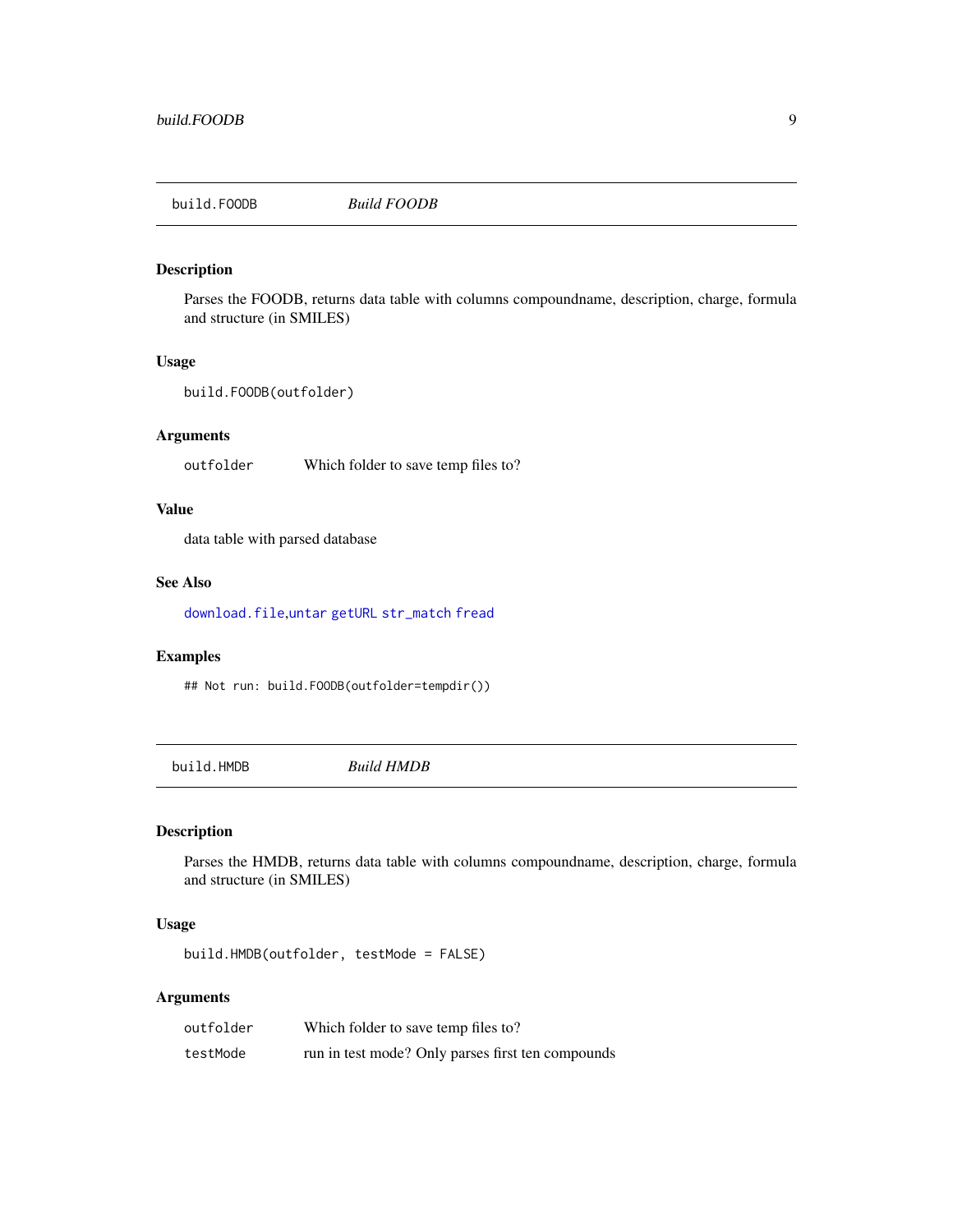data table with parsed database

#### See Also

[download.file](#page-0-0),[unzip](#page-0-0) [getURL](#page-0-0) [readHTMLTable](#page-0-0),[xmlValue](#page-0-0),[xmlEventParse](#page-0-0) [rbindlist](#page-0-0) [pboptions](#page-0-0) [connections](#page-0-0) [str\\_match](#page-0-0)

# Examples

## Not run: build.HMDB(outfolder=tempdir(), testMode=TRUE)

build.KEGG *Build KEGG*

# Description

Parses the KEGG DB, returns data table with columns compoundname, description, charge, formula and structure (in SMILES)

#### Usage

build.KEGG(outfolder, testMode = FALSE)

#### Arguments

| outfolder | Which folder to save temp files to?               |
|-----------|---------------------------------------------------|
| testMode  | run in test mode? Only parses first ten compounds |

# Value

data table with parsed database

#### See Also

[pbapply](#page-0-0) [keggFind](#page-0-0),[keggGet](#page-0-0) [getURL](#page-0-0) [str\\_match](#page-0-0) [rbindlist](#page-0-0) [load.molecules](#page-0-0),[get.smiles](#page-0-0)

#### Examples

## Not run: build.KEGG(outfolder=tempdir(), testMode=TRUE)

<span id="page-9-0"></span>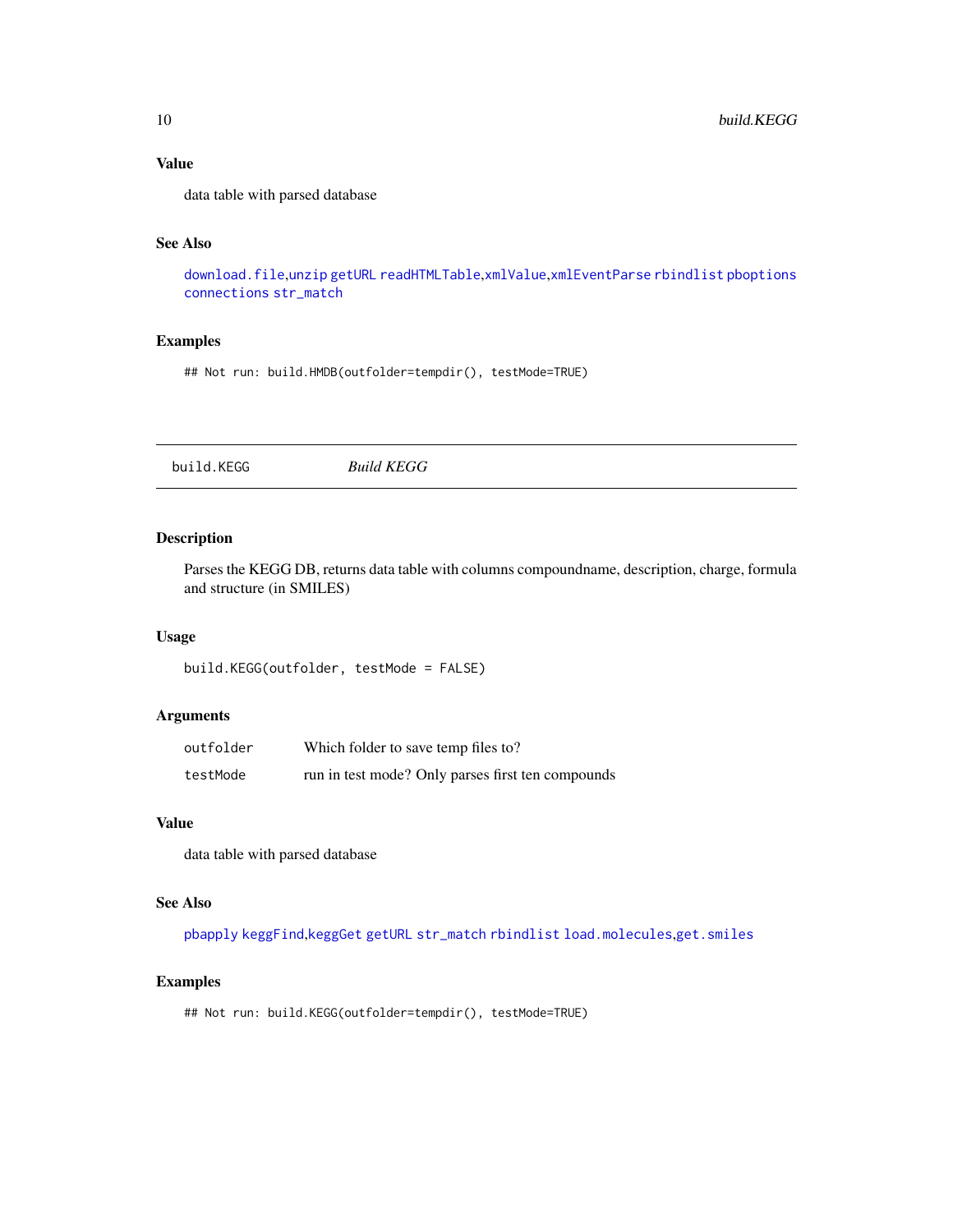<span id="page-10-0"></span>Parses the LIPID MAPS DB, returns data table with columns compoundname, description, charge, formula and structure (in SMILES)

#### Usage

build.LIPIDMAPS(outfolder, testMode = FALSE, apikey)

#### Arguments

| outfolder | Which folder to save temp files to?               |
|-----------|---------------------------------------------------|
| testMode  | run in test mode? Only parses first ten compounds |
| apikey    | ChemSpider API key                                |

#### Value

data table with parsed database

#### See Also

[download.file](#page-0-0) [unzip](#page-0-0) [as.data.table](#page-0-0),[fread](#page-0-0),[rbindlist](#page-0-0) [datablock2ma](#page-0-0),[datablock](#page-0-0) [read\\_xml](#page-0-0) [html\\_nodes](#page-0-0),[html\\_text](#page-0-0) [str\\_match](#page-0-0) [pbapply](#page-0-0) [stri\\_detect](#page-0-0)

# Examples

## Not run: build.LIPIDMAPS(outfolder=tempdir(), testMode=TRUE)

build.LMDB *Build LMDB*

# Description

Parses the LMDB, returns data table with columns compoundname, description, charge, formula and structure (in SMILES)

#### Usage

build.LMDB(outfolder)

#### Arguments

outfolder Which folder to save temp files to?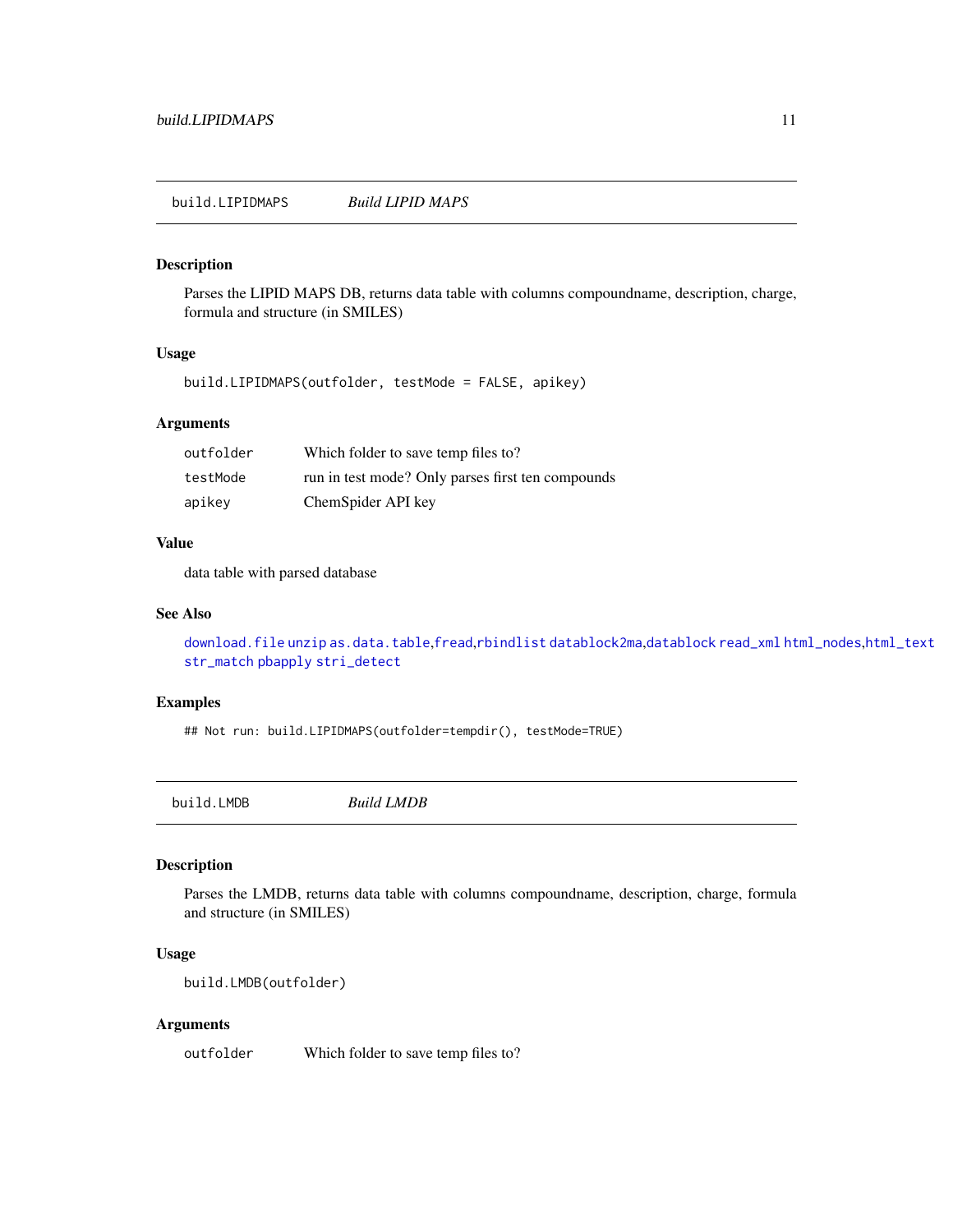<span id="page-11-0"></span>data table with parsed database

#### See Also

[getURL](#page-0-0) [str\\_match](#page-0-0)

#### Examples

## Not run: build.LMDB(outfolder=tempdir())

build.MACONDA *Build MACONDA*

#### Description

Parses MACONDA, returns data table with columns compoundname, description, charge, formula and structure (in SMILES)

#### Usage

```
build.MACONDA(outfolder, testMode = FALSE, conn, apikey)
```
# Arguments

| outfolder | Which folder to save temp files to?                                                            |
|-----------|------------------------------------------------------------------------------------------------|
| testMode  | run in test mode? Only parses first ten compounds                                              |
| conn      | Connection to extended database (MaConDa writes directly to there due to<br>anomalous adducts) |
| apikey    | ChemSpider API key                                                                             |

# Value

data table with parsed database

# See Also

[str\\_match](#page-0-0) [download.file](#page-0-0),[unzip](#page-0-0) [fread](#page-0-0) [pbapply](#page-0-0) [SQLite](#page-0-0) [dbDisconnect](#page-0-0) [fn](#page-0-0)

# Examples

## Not run: build.MACONDA(outfolder=tempdir(), testMode=TRUE)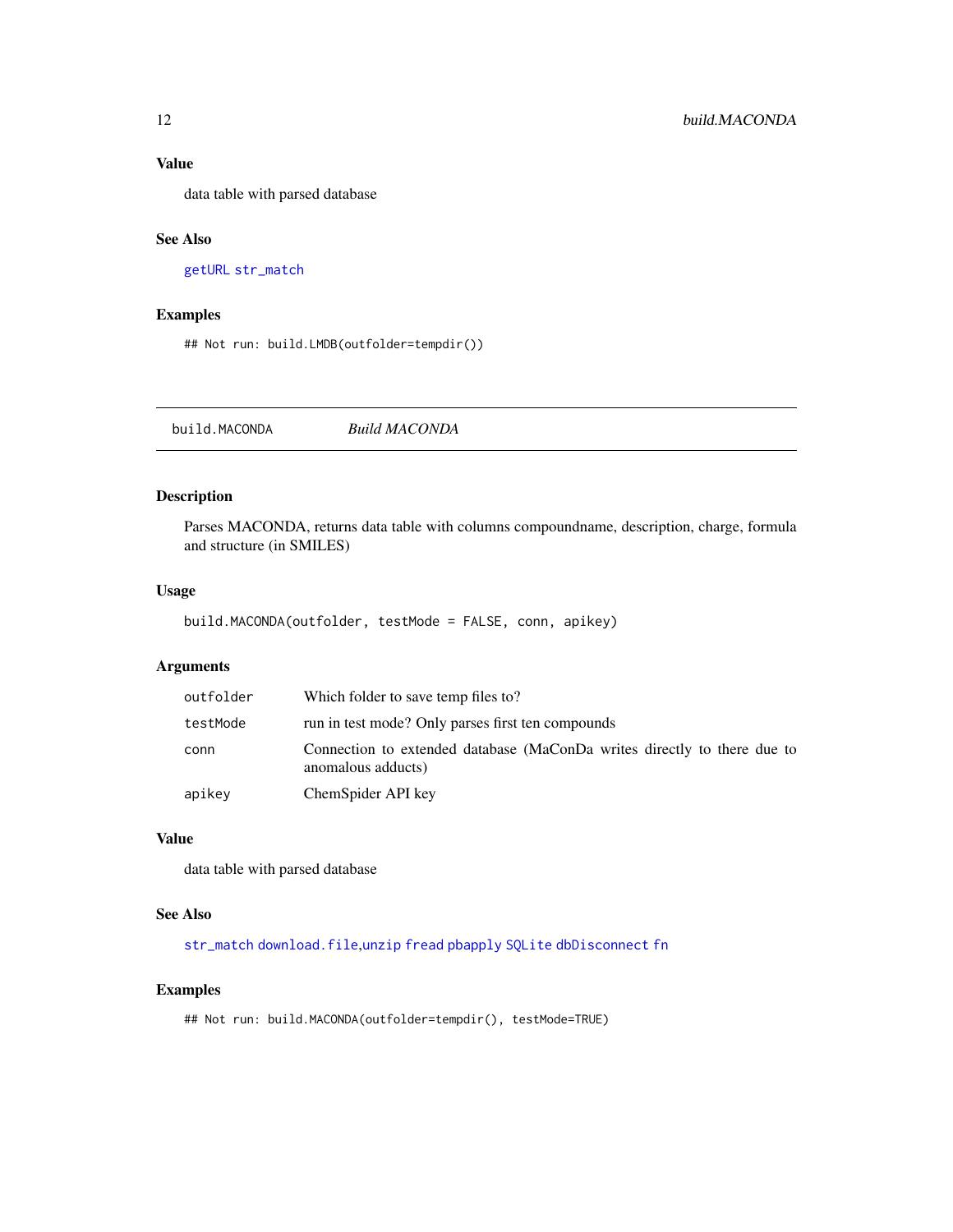<span id="page-12-0"></span>build.MASSBANK *Build MASSBANK DB*

#### Description

Parses MASSBANK, returns data table with columns compoundname, description, charge, formula and structure (in SMILES)

#### Usage

build.MASSBANK(outfolder, testMode = FALSE)

#### Arguments

| outfolder | Which folder to save temp files to?               |
|-----------|---------------------------------------------------|
| testMode  | run in test mode? Only parses first ten compounds |

#### Value

data table with parsed database

#### See Also

[str\\_match](#page-0-0) [download.file](#page-0-0),[unzip](#page-0-0) [pbapply](#page-0-0) [rbindlist](#page-0-0)

#### Examples

## Not run: build.MASSBANK(outfolder=tempdir(), testMode=TRUE)

build.MCDB *Build MCDB*

# Description

Parses the MCDB, returns data table with columns compoundname, description, charge, formula and structure (in SMILES)

#### Usage

build.MCDB(outfolder, testMode = FALSE)

# Arguments

| outfolder | Which folder to save temp files to?               |
|-----------|---------------------------------------------------|
| testMode  | run in test mode? Only parses first ten compounds |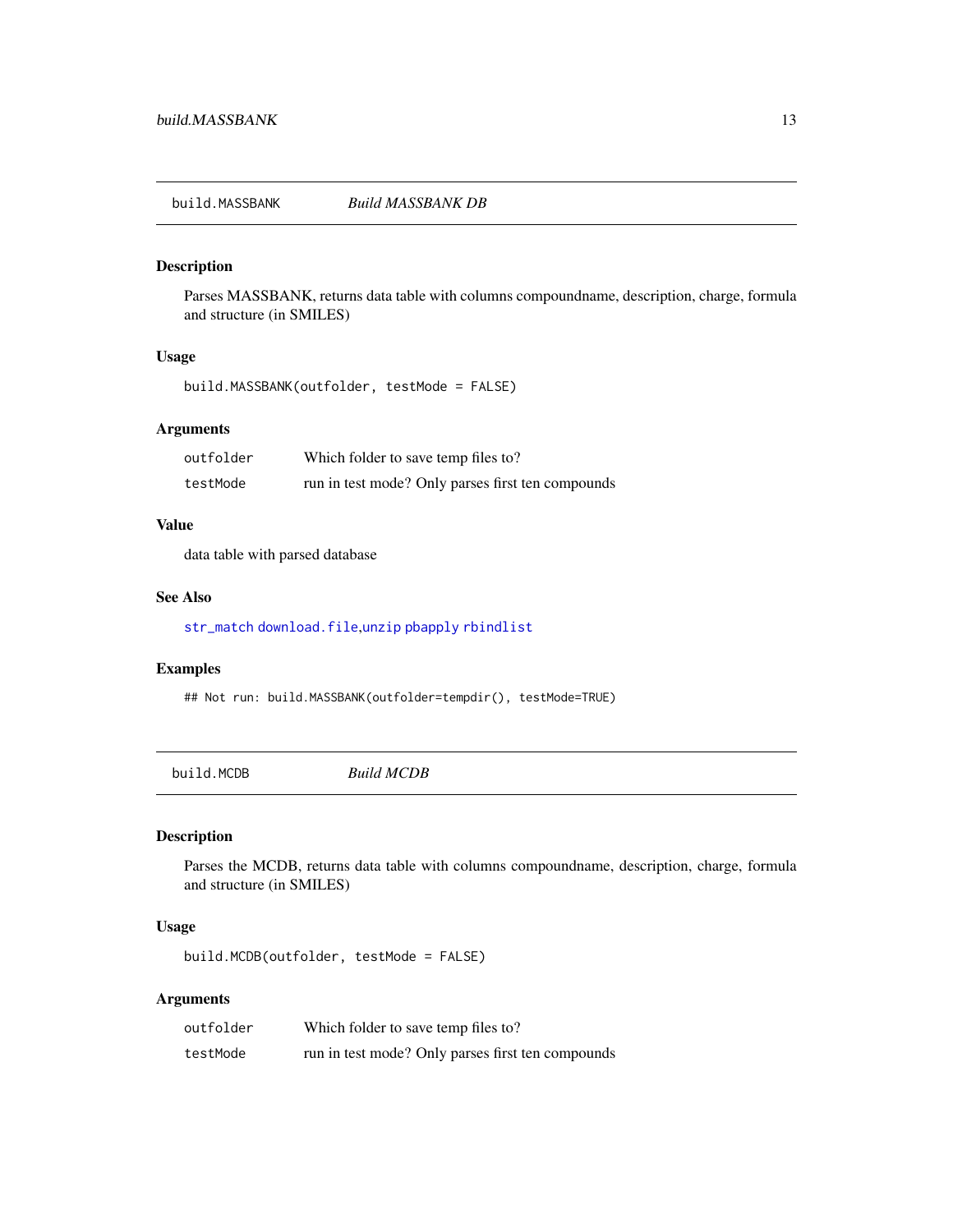data table with parsed database

# See Also

[download.file](#page-0-0),[unzip](#page-0-0) [getURL](#page-0-0) [readHTMLTable](#page-0-0),[xmlValue](#page-0-0),[xmlEventParse](#page-0-0) [rbindlist](#page-0-0) [pboptions](#page-0-0) [connections](#page-0-0) [str\\_match](#page-0-0)

# Examples

```
## Not run: build.MCDB(outfolder = tempdir(), testMode = TRUE)
## Not run: build.MCDB(outfolder=tempdir(), testMode=TRUE)
```
build.METABOLIGHTS *Build METABOLIGHTS DB*

#### Description

Parses the METABOLIGHTS DB, returns data table with columns compoundname, description, charge, formula and structure (in SMILES)

#### Usage

```
build.METABOLIGHTS(outfolder, testMode = FALSE)
```
#### Arguments

| outfolder | Which folder to save temp files to?               |
|-----------|---------------------------------------------------|
| testMode  | run in test mode? Only parses first ten compounds |

#### Value

data table with parsed database

#### See Also

[download.file](#page-0-0) [xmlToList](#page-0-0) [pbapply](#page-0-0) [rbindlist](#page-0-0) [read\\_json](#page-0-0)

#### Examples

## Not run: build.METABOLIGHTS(outfolder=tempdir(), testMode=TRUE)

<span id="page-13-0"></span>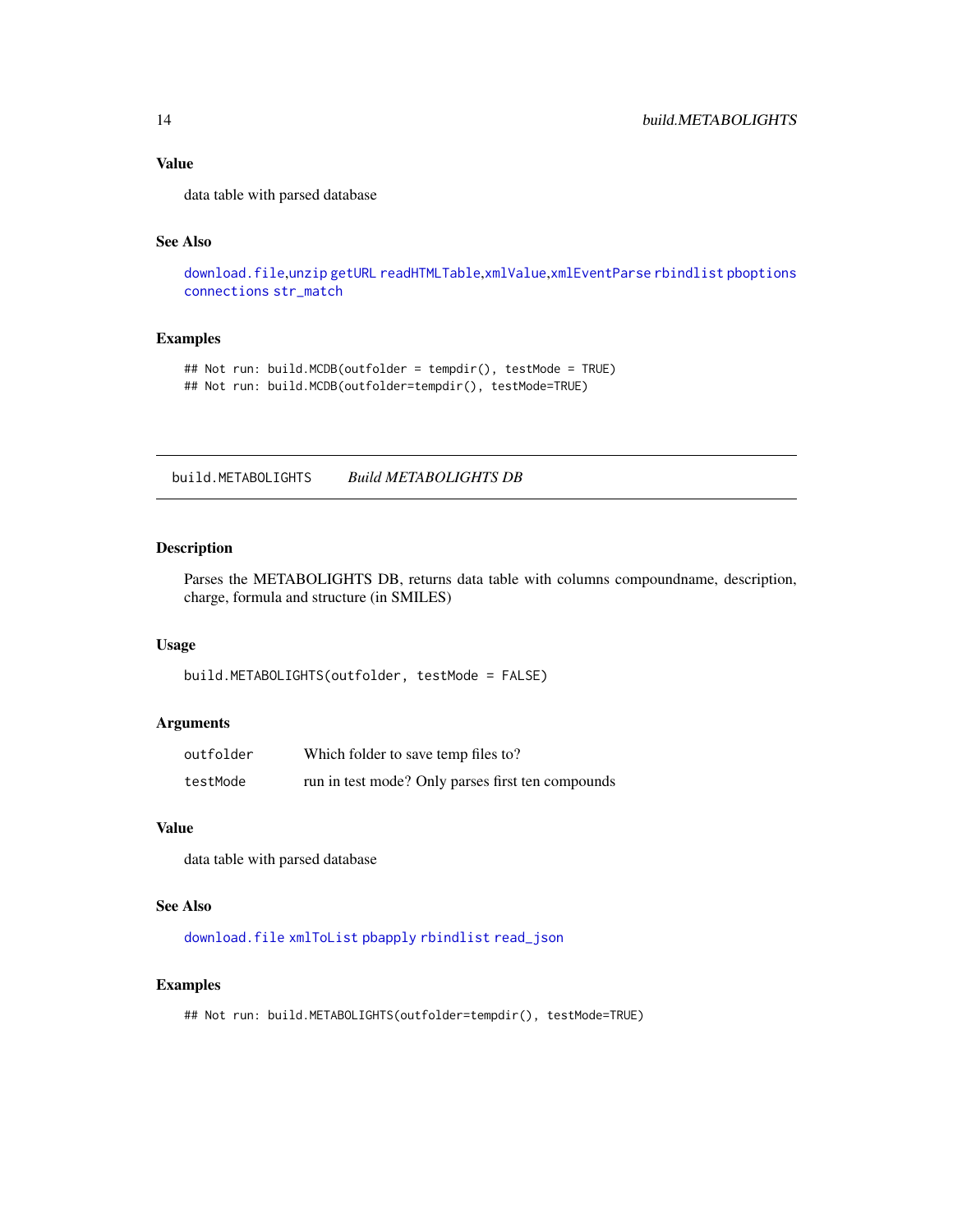<span id="page-14-0"></span>build.METACYC *Build METACYC*

# Description

Parses METACYC, returns data table with columns compoundname, description, charge, formula and structure (in SMILES)

#### Usage

```
build.METACYC(outfolder)
```
#### Arguments

outfolder Which folder to save temp files to?

#### Details

Requires account creation! Then download SmartTable from 'https://trmetacyc.org/group?id=biocyc17- 31223-3787684059' as 'All\_compounds\_of\_MetaCyc.txt' and save in the databases/metacyc\_source folder.

#### Value

data table with parsed database

#### See Also

[getURL](#page-0-0) [str\\_match](#page-0-0) [fread](#page-0-0) [pbapply](#page-0-0)

build.mVOC *Build mVOC db*

#### Description

Parses the mVOC db, returns data table with columns compoundname, description, charge, formula and structure (in SMILES)

#### Usage

build.mVOC(outfolder, testMode = FALSE)

# Arguments

| outfolder | Which folder to save temp files to?               |
|-----------|---------------------------------------------------|
| testMode  | run in test mode? Only parses first ten compounds |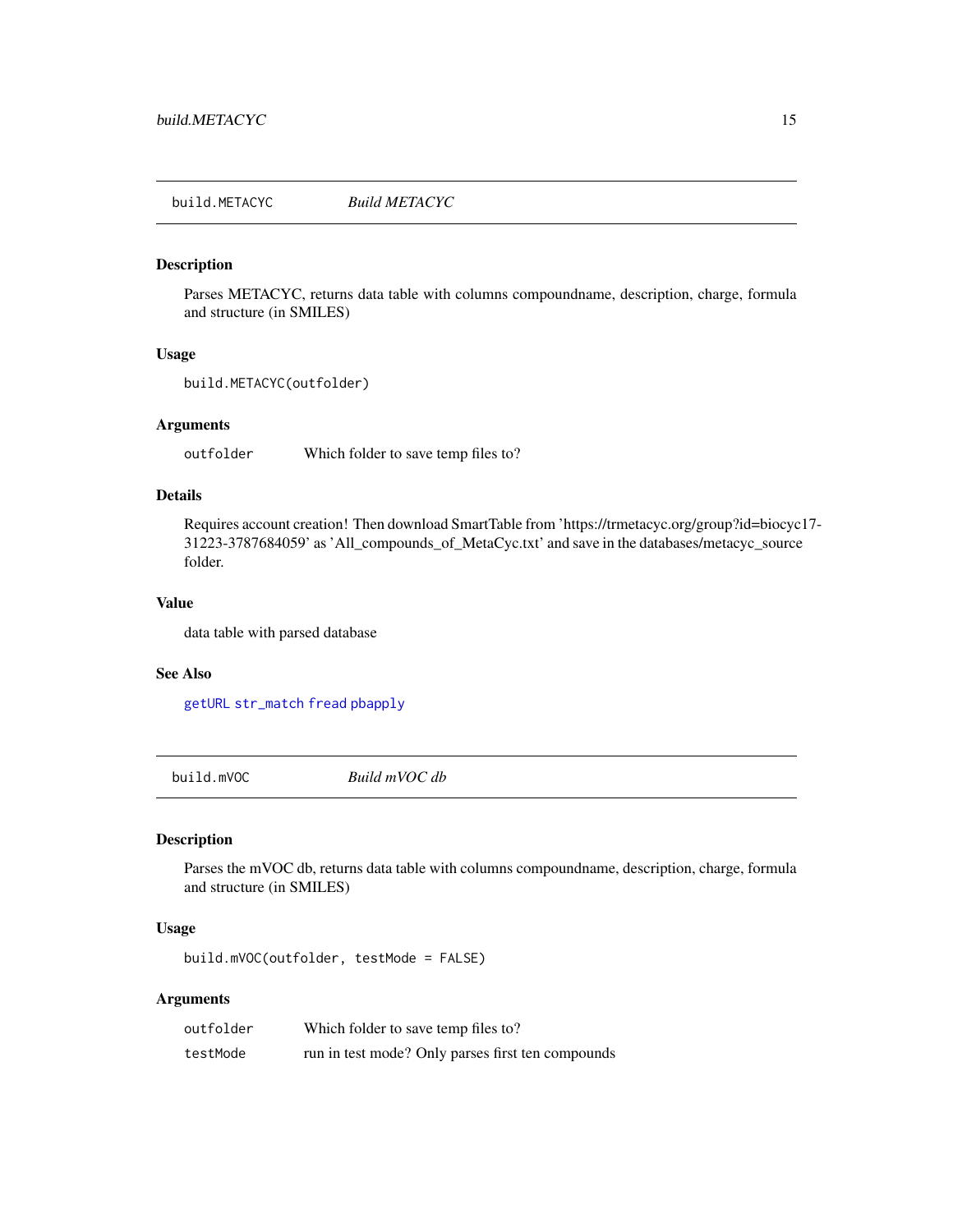<span id="page-15-0"></span>data table with parsed database

# See Also

[getNodeSet](#page-0-0),[xmlAttrs](#page-0-0),[readHTMLTable](#page-0-0) [pbapply](#page-0-0) [rbindlist](#page-0-0) [getURL](#page-0-0) [str\\_match](#page-0-0)

# Examples

## Not run: build.mVOC(outfolder=tempdir(), testMode=TRUE)

build.NANPDB *Build NANPDB*

# Description

Parses the NANPDB, returns data table with columns compoundname, description, charge, formula and structure (in SMILES)

#### Usage

build.NANPDB(outfolder, testMode = FALSE)

#### Arguments

| outfolder | Which folder to save temp files to?               |
|-----------|---------------------------------------------------|
| testMode  | run in test mode? Only parses first ten compounds |

#### Value

data table with parsed database

# See Also

[download.file](#page-0-0) [fread](#page-0-0)

#### Examples

## Not run: build.NANPDB(outfolder=tempdir(), testMode=TRUE)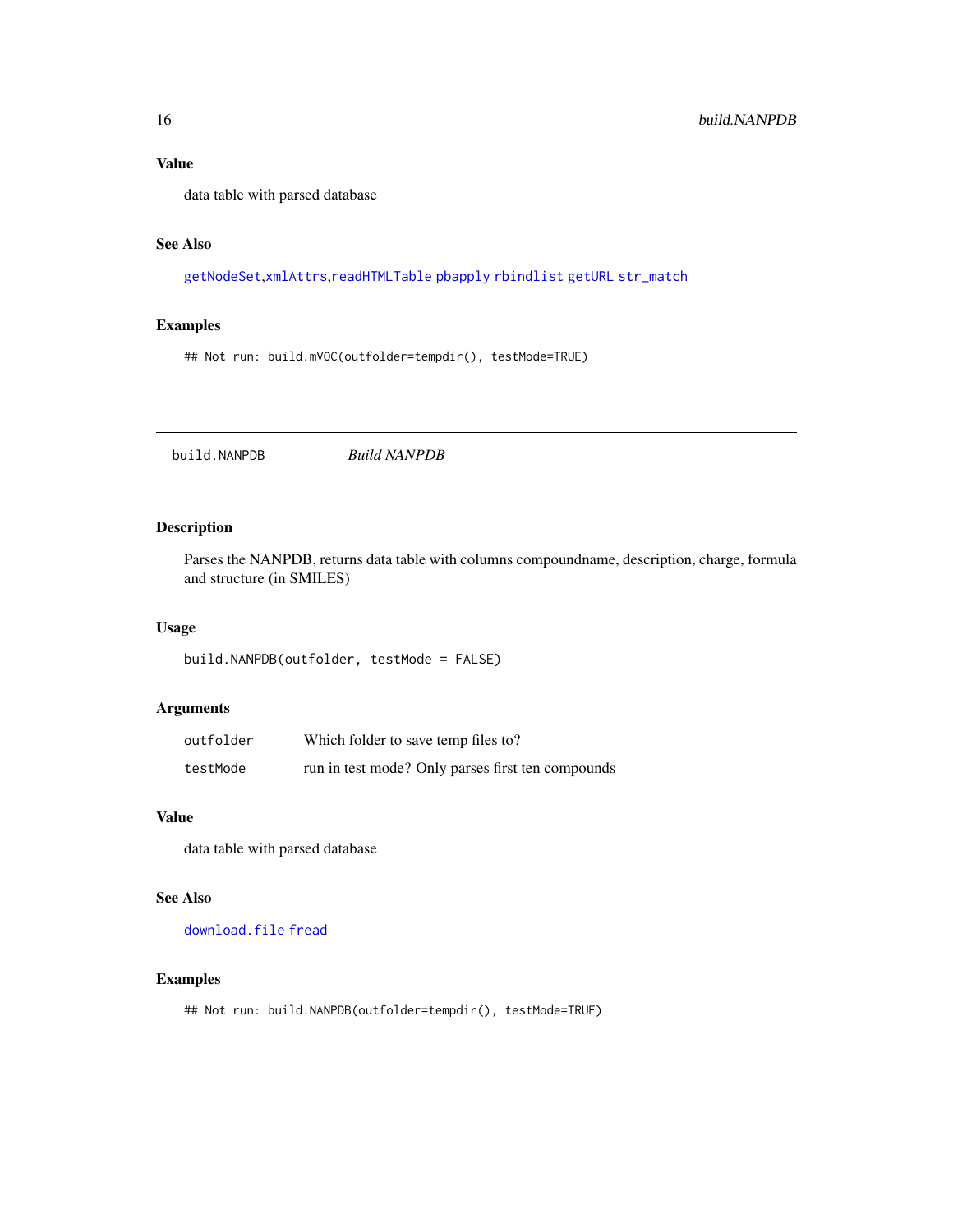<span id="page-16-0"></span>

Parses the PAMDB, returns data table with columns compoundname, description, charge, formula and structure (in SMILES)

#### Usage

build.PAMDB(outfolder, testMode = FALSE)

# Arguments

| outfolder | Which folder to save temp files to?               |
|-----------|---------------------------------------------------|
| testMode  | run in test mode? Only parses first ten compounds |

#### Value

data table with parsed database

#### See Also

[download.file](#page-0-0) [as.data.table](#page-0-0) [read\\_excel](#page-0-0) [getURL](#page-0-0) [str\\_match](#page-0-0)

#### Examples

## Not run: build.PAMDB(outfolder=tempdir(), testMode=TRUE)

build.PHARMGKB *Build PharmGKB*

# Description

Parses PharmGKB drugs and chemicals (drug metabolites, etc.), returns data table with columns compoundname, description, charge, formula and structure (in SMILES)

# Usage

```
build.PHARMGKB(outfolder)
```
#### Arguments

outfolder Which folder to save temp files to?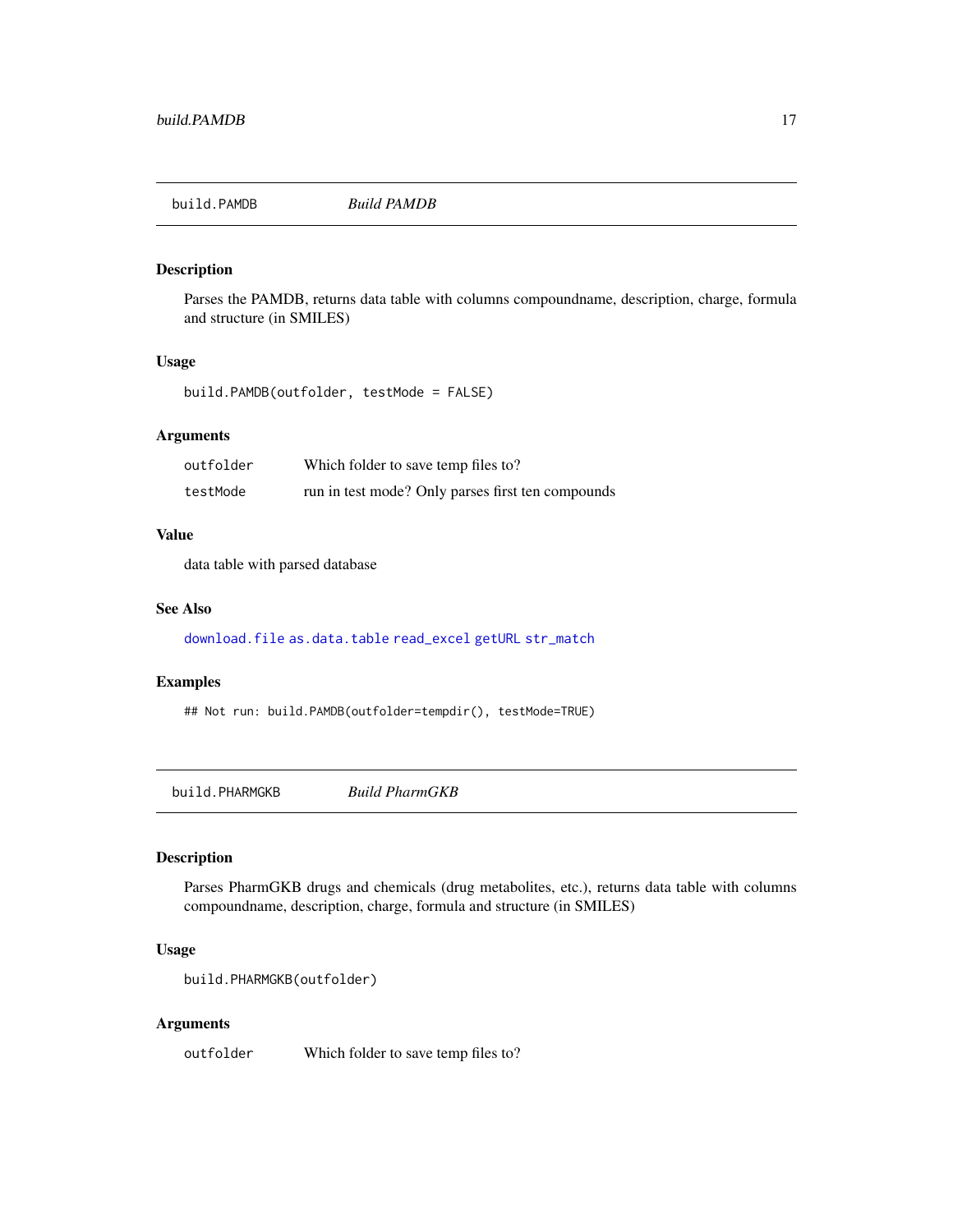<span id="page-17-0"></span>data table with parsed database

# See Also

[download.file](#page-0-0),[unzip](#page-0-0) [getURL](#page-0-0) [str\\_match](#page-0-0) [fread](#page-0-0)

# Examples

## Not run: build.PHARMGKB(outfolder=tempdir())

build.PHENOLEXPLORER *Build PHENOL EXPLORER DB*

# Description

Parses the PHENOL EXPLORER DB, returns data table with columns compoundname, description, charge, formula and structure (in SMILES)

#### Usage

build.PHENOLEXPLORER(outfolder, testMode = FALSE)

#### Arguments

| outfolder | Which folder to save temp files to?               |
|-----------|---------------------------------------------------|
| testMode  | run in test mode? Only parses first ten compounds |

# Value

data table with parsed database

# See Also

[getURL](#page-0-0) [str\\_match](#page-0-0) [download.file](#page-0-0),[unzip](#page-0-0) [read.xlsx](#page-0-0) [fread](#page-0-0)

#### Examples

## Not run: build.PHENOLEXPLORER(outfolder=tempdir(), testMode=TRUE)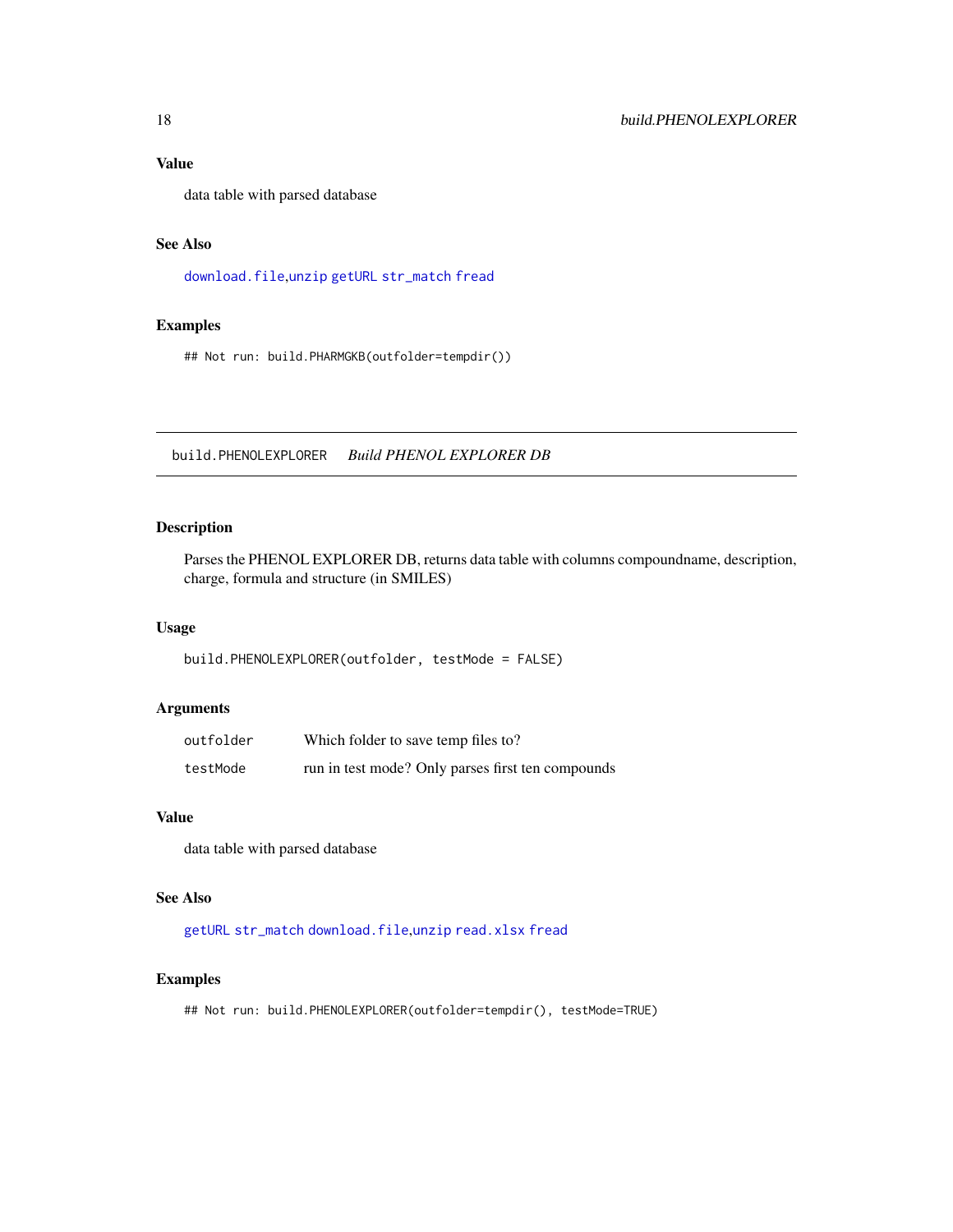<span id="page-18-0"></span>build.REACTOME *Build REACTOME db*

# Description

Parses the REACTOME db, returns data table with columns compoundname, description, charge, formula and structure (in SMILES)

#### Usage

```
build.REACTOME(outfolder)
```
# Arguments

outfolder Which folder to save temp files to?

#### Value

data table with parsed database

#### See Also

[as.data.table](#page-0-0) [html\\_nodes](#page-0-0) [read\\_html](#page-0-0)

#### Examples

## Not run: build.REACTOME(outfolder=tempdir())

build.RESPECT *Build RESPECT*

# Description

Parses RESPECT, returns data table with columns compoundname, description, charge, formula and structure (in SMILES)

# Usage

build.RESPECT(outfolder, testMode = FALSE)

#### Arguments

| outfolder | Which folder to save temp files to?               |
|-----------|---------------------------------------------------|
| testMode  | run in test mode? Only parses first ten compounds |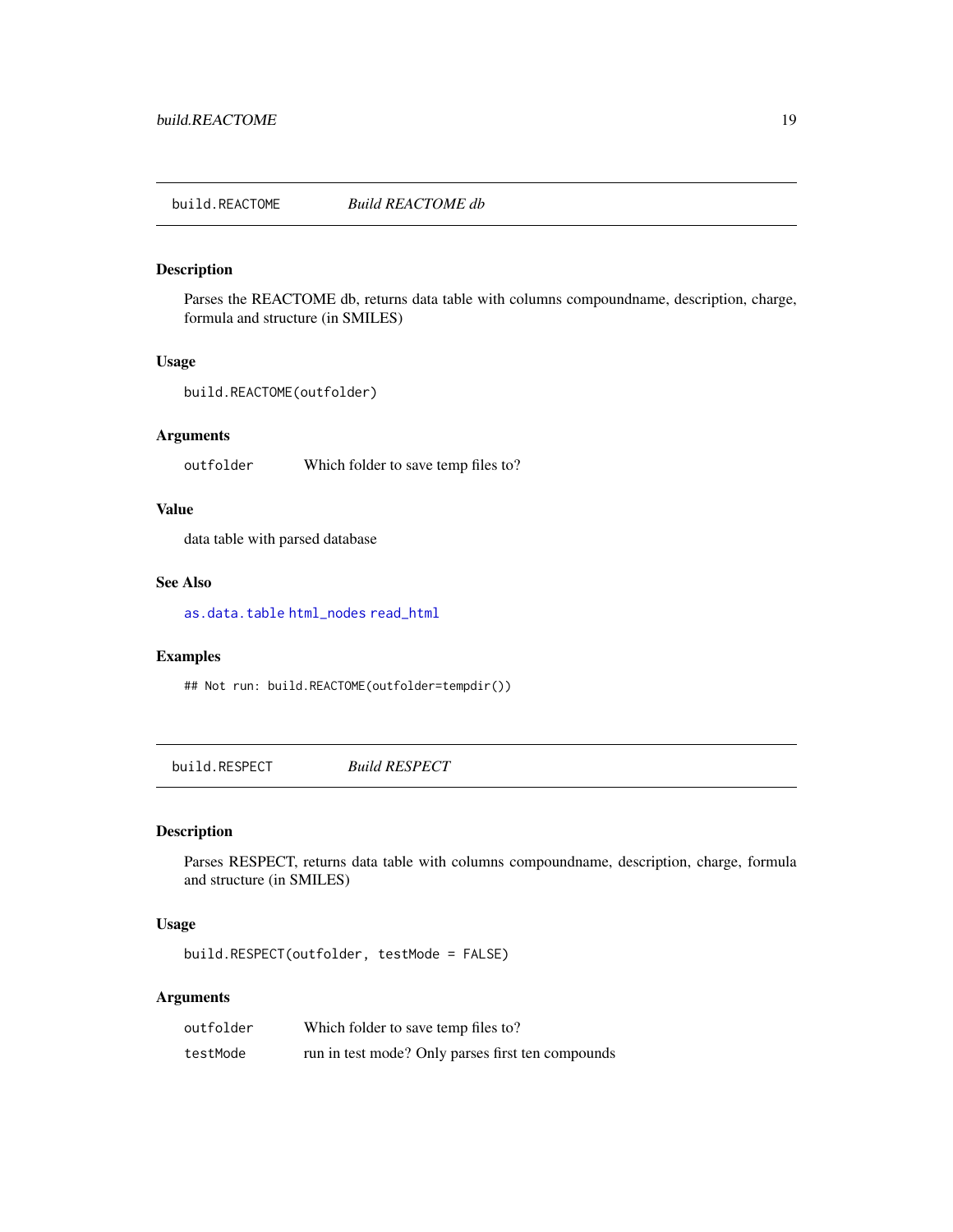data table with parsed database

# See Also

[download.file](#page-0-0),[unzip](#page-0-0) [getURL](#page-0-0) [str\\_match](#page-0-0) [pbapply](#page-0-0) [rbindlist](#page-0-0)

# Examples

## Not run: build.RESPECT(outfolder=tempdir(), testMode=TRUE)

build.RMDB *Build RMDB*

# Description

Parses the RMDB, returns data table with columns compoundname, description, charge, formula and structure (in SMILES)

#### Usage

```
build.RMDB(outfolder, testMode = FALSE)
```
# Arguments

| outfolder | Which folder to save temp files to?               |
|-----------|---------------------------------------------------|
| testMode  | run in test mode? Only parses first ten compounds |

#### Value

data table with parsed database

# See Also

[download.file](#page-0-0) [str\\_split](#page-0-0),[str\\_extract](#page-0-0),[str\\_match](#page-0-0) [pbapply](#page-0-0) [rbindlist](#page-0-0)

#### Examples

## Not run: build.RMDB(outfolder=tempdir(), testMode=TRUE)

<span id="page-19-0"></span>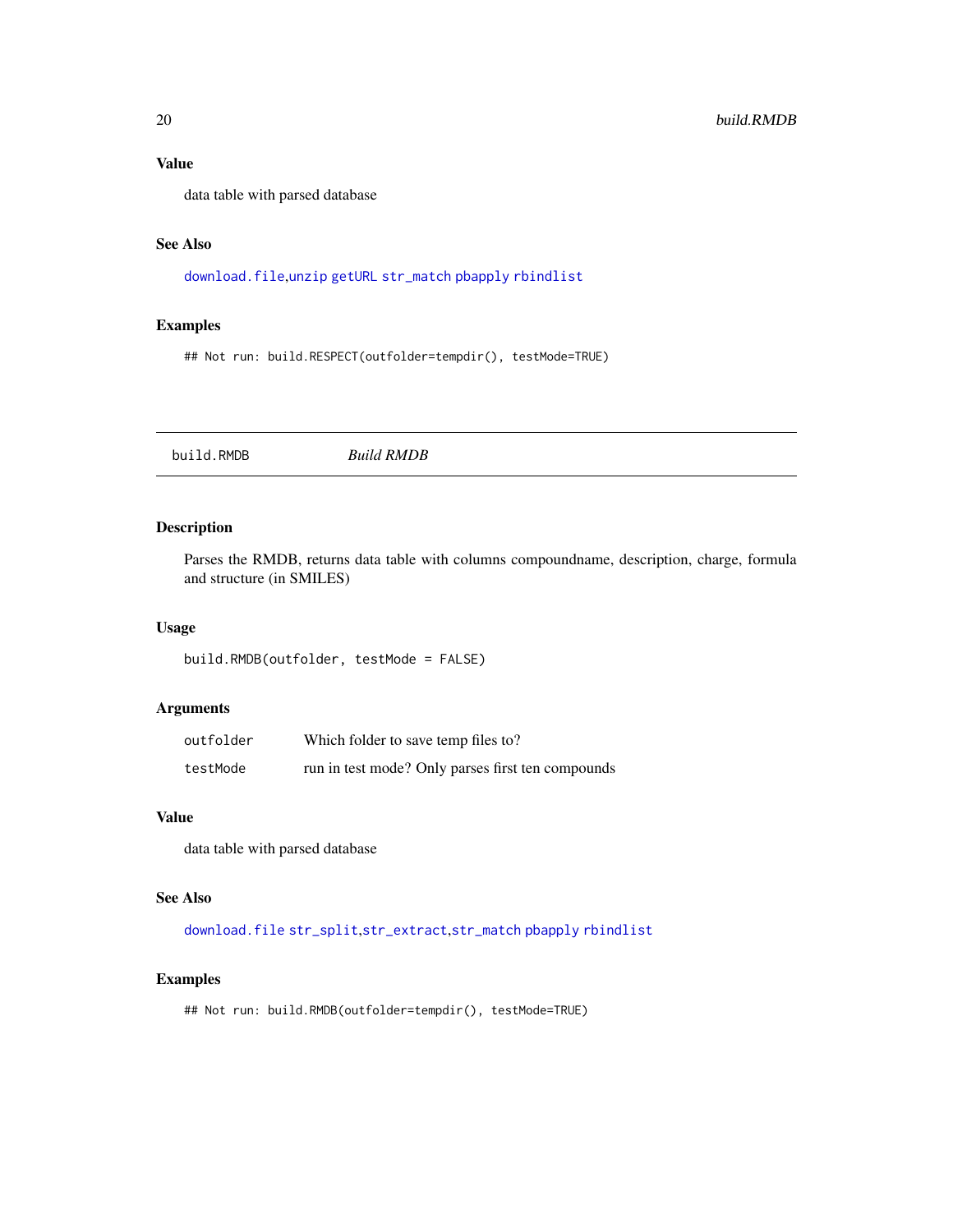<span id="page-20-0"></span>

Parses the SMPDB, returns data table with columns compoundname, description, charge, formula and structure (in SMILES)

#### Usage

build.SMPDB(outfolder, testMode = FALSE)

# Arguments

| outfolder | Which folder to save temp files to?               |
|-----------|---------------------------------------------------|
| testMode  | run in test mode? Only parses first ten compounds |

#### Value

data table with parsed database

#### See Also

[download.file](#page-0-0),[unzip](#page-0-0) [getURL](#page-0-0) [str\\_match](#page-0-0) [pbapply](#page-0-0) [fread](#page-0-0),[rbindlist](#page-0-0)

#### Examples

## Not run: build.SMPDB(outfolder=tempdir(), testMode=TRUE)

build.STOFF *Build STOFF db*

# Description

Parses the STOFF db, returns data table with columns compoundname, description, charge, formula and structure (in SMILES)

# Usage

build.STOFF(outfolder)

#### Arguments

outfolder Which folder to save temp files to?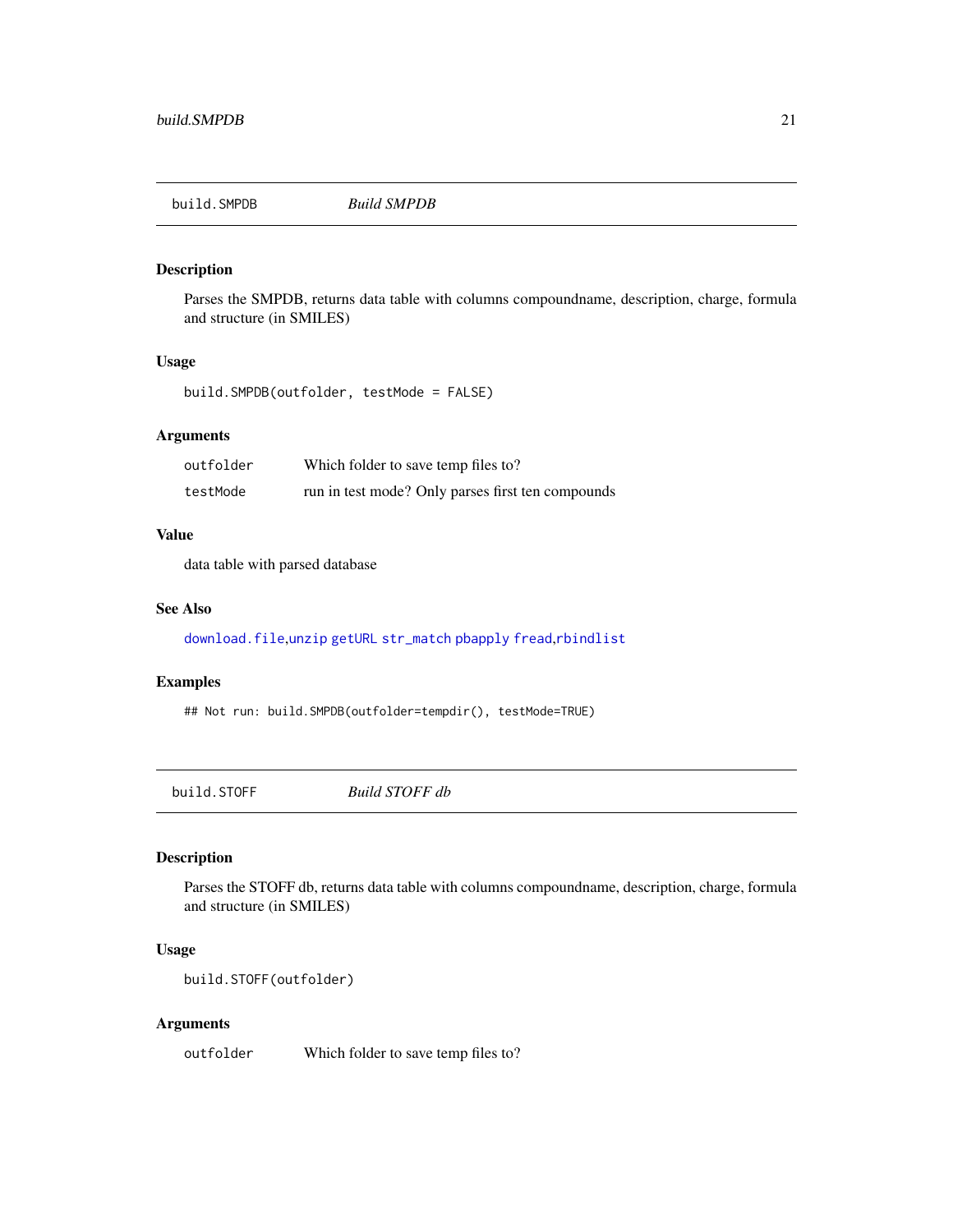<span id="page-21-0"></span>data table with parsed database

# See Also

[download.file](#page-0-0),[unzip](#page-0-0) [as.data.table](#page-0-0) [read\\_excel](#page-0-0)

# Examples

## Not run: build.STOFF(outfolder=tempdir())

build.T3DB *Build T3DB*

# Description

Parses the T3DB, returns data table with columns compoundname, description, charge, formula and structure (in SMILES)

#### Usage

```
build.T3DB(outfolder, testMode = FALSE)
```
# Arguments

| outfolder | Which folder to save temp files to?               |
|-----------|---------------------------------------------------|
| testMode  | run in test mode? Only parses first ten compounds |

# Value

data table with parsed database

# See Also

[download.file](#page-0-0),[unzip](#page-0-0) [getURL](#page-0-0) [str\\_match](#page-0-0) [fread](#page-0-0)

# Examples

## Not run: build.T3DB(outfolder=tempdir(), testMode=TRUE)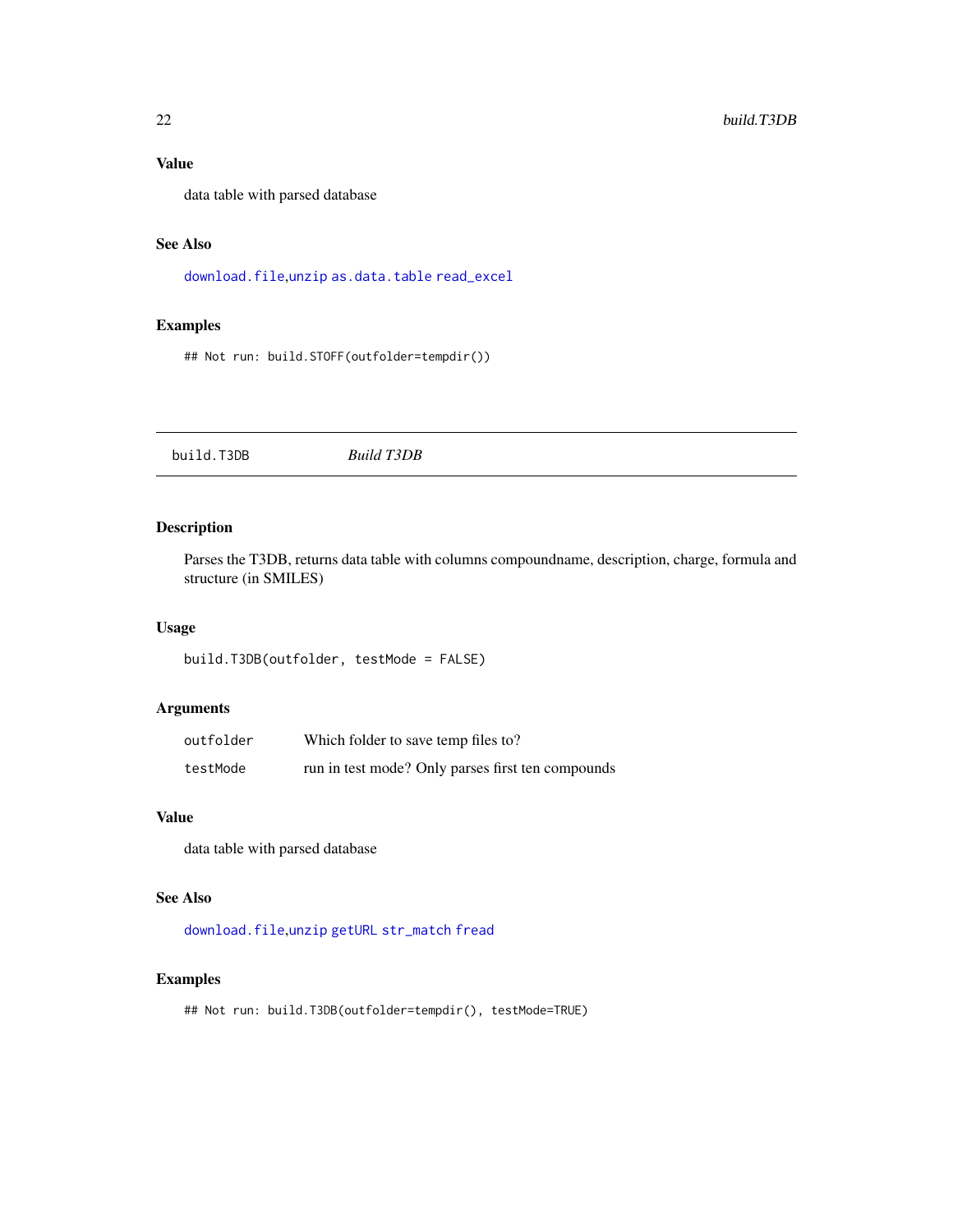<span id="page-22-0"></span>

Parses the VMH DB, returns data table with columns compoundname, description, charge, formula and structure (in SMILES)

#### Usage

```
build.VMH(outfolder, testMode = FALSE)
```
# Arguments

| outfolder | Which folder to save temp files to?               |
|-----------|---------------------------------------------------|
| testMode  | run in test mode? Only parses first ten compounds |

#### Value

data table with parsed database

#### See Also

[getURL](#page-0-0) [str\\_match](#page-0-0) [pbapply](#page-0-0) [GET](#page-0-0),[content\\_type](#page-0-0),[content](#page-0-0) [rbindlist](#page-0-0)

#### Examples

## Not run: build.VMH(outfolder=tempdir(), testMode=TRUE)

build.WIKIDATA *Build Wikidata*

# Description

Parses wikidata chemical compound database, returns data table with columns compoundname, description, charge, formula and structure (in SMILES)

# Usage

```
build.WIKIDATA(outfolder)
```
#### Arguments

outfolder Which folder to save temp files to?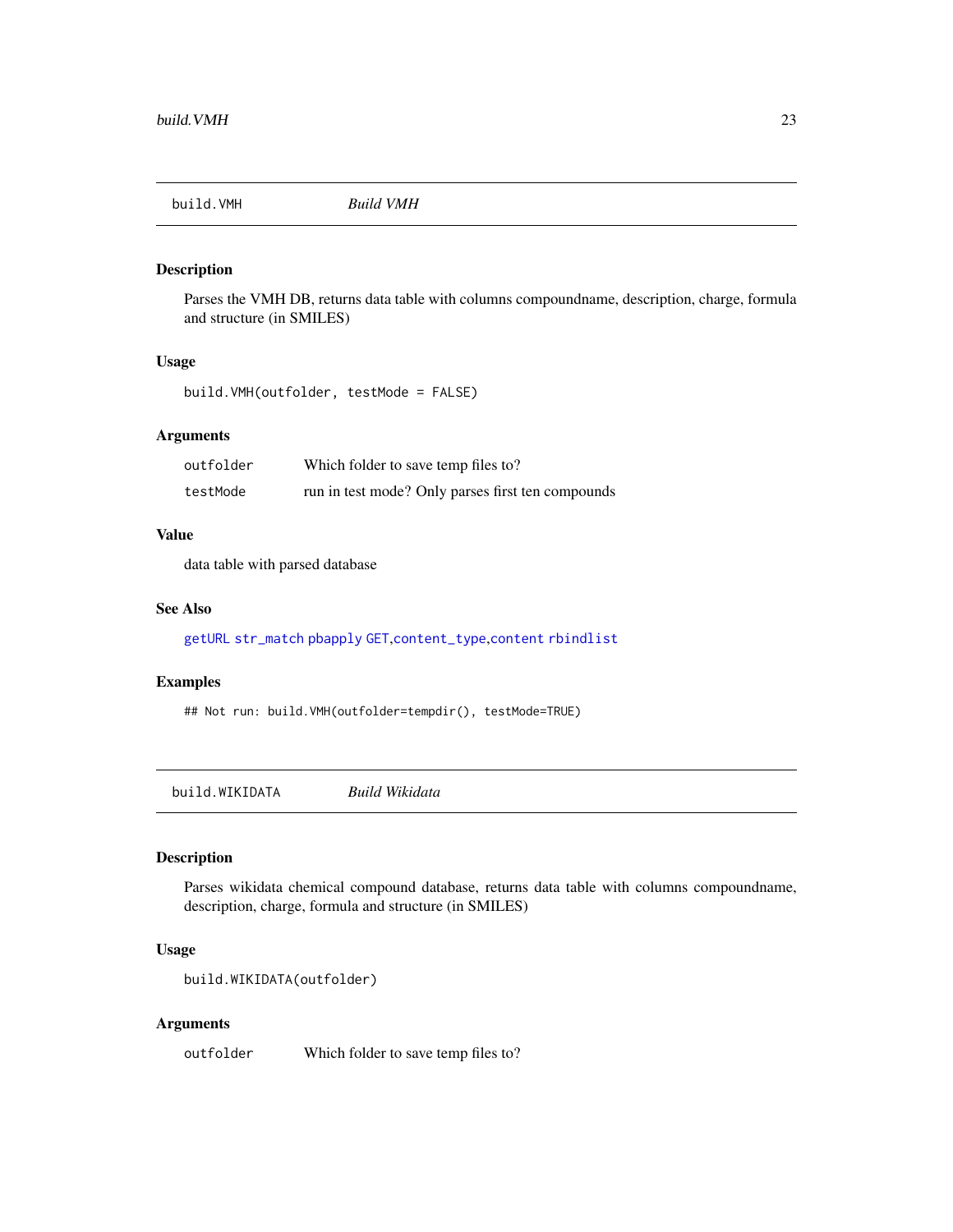<span id="page-23-0"></span>data table with parsed database

# See Also

[query\\_wikidata](#page-0-0) [as.data.table](#page-0-0)

# Examples

## Not run: build.WIKIDATA(outfolder=tempdir())

build.WIKIPATHWAYS *Build WikiPathways*

# Description

Parses WikiPathways chemical compound database, returns data table with columns compoundname, description, charge, formula and structure (in SMILES)

#### Usage

```
build.WIKIPATHWAYS(outfolder, testMode = FALSE)
```
# Arguments

| outfolder | Which folder to save temp files to?               |
|-----------|---------------------------------------------------|
| testMode  | run in test mode? Only parses first ten compounds |

#### Value

data table with parsed database

# See Also

[SPARQL](#page-0-0) [as.data.table](#page-0-0) [getURL](#page-0-0) [html\\_nodes](#page-0-0) [read\\_html](#page-0-0)

#### Examples

## Not run: build.WIKIPATHWAYS(outfolder=tempdir(), testMode=TRUE)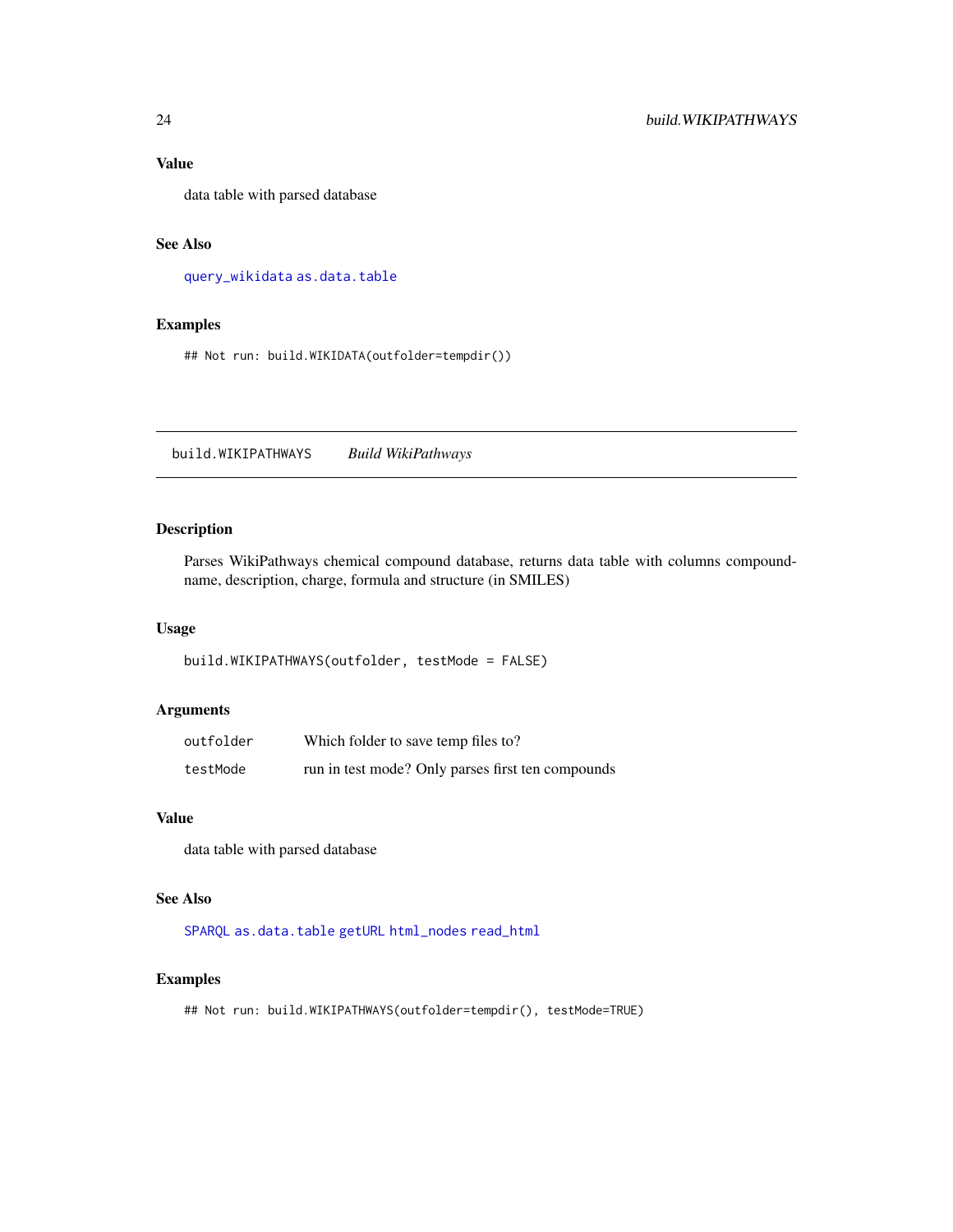<span id="page-24-0"></span>

Parses the YMDB, returns data table with columns compoundname, description, charge, formula and structure (in SMILES)

#### Usage

```
build.YMDB(outfolder)
```
#### Arguments

outfolder Which folder to save temp files to?

#### Value

data table with parsed database

#### See Also

[download.file](#page-0-0),[unzip](#page-0-0) [as.data.table](#page-0-0),[fread](#page-0-0),[rbindlist](#page-0-0) [datablock2ma](#page-0-0),[datablock](#page-0-0) [pbapply](#page-0-0) [getURL](#page-0-0) [str\\_match](#page-0-0)

# Examples

## Not run: build.YMDB(outfolder=tempdir())

buildBaseDB *Build the base database*

#### Description

This is a large wrapper function that calls upon all individual database parsers, cleans the resulting database and saves it in a SQLite database.

#### Usage

```
buildBaseDB(
  outfolder,
  dbname,
  custom_csv_path = NULL,
  smitype = "Canonical",
  silent = TRUE,
 cl = 0,
```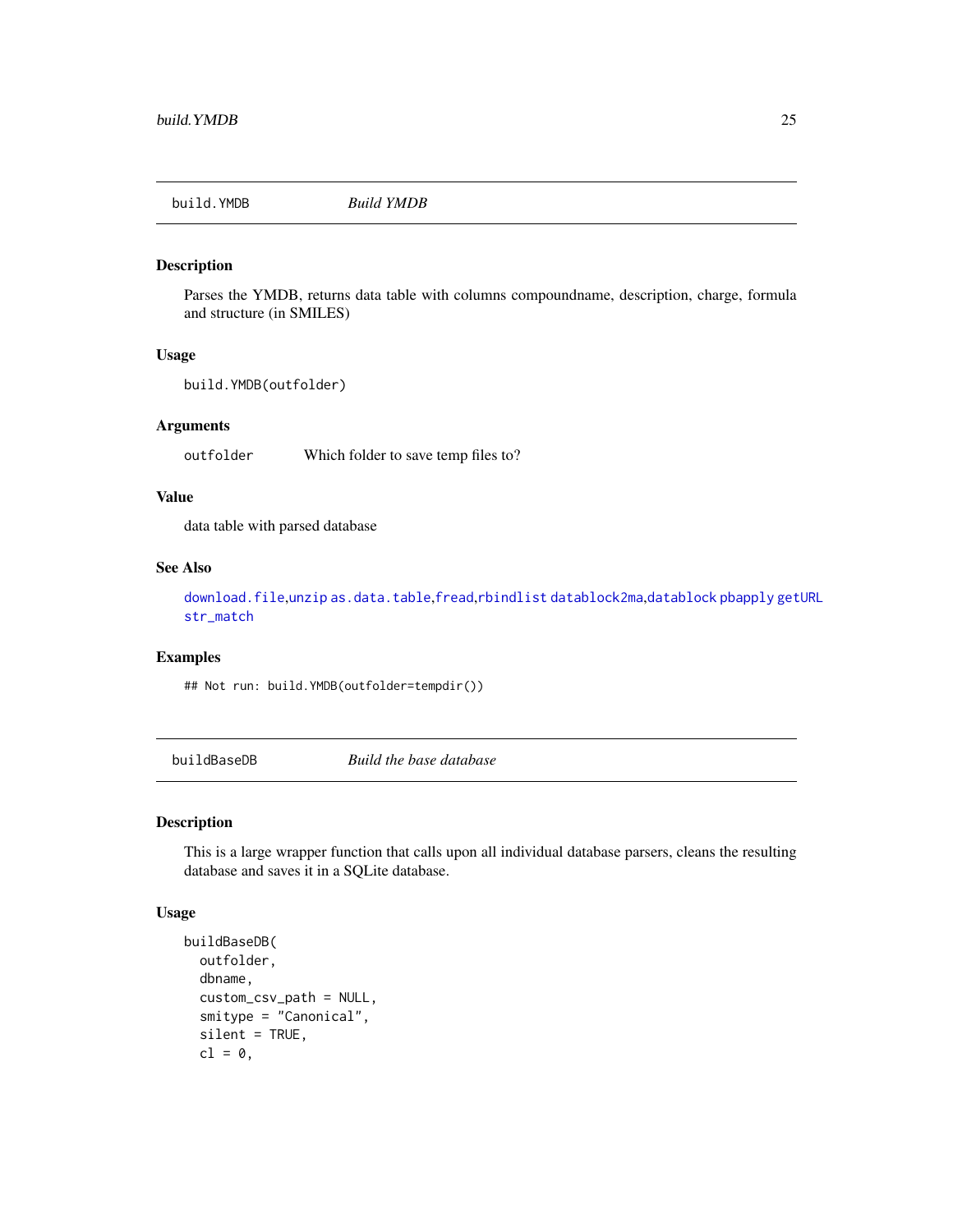```
test = FALSE,doBT = F</math>ALSE,btOpts = "phaseII:1",
btLoc
```
# Arguments

)

| outfolder       | In which folder are you building your databases? Temp folders etc. will be put<br>here.                                                                                                                                                                                                                               |
|-----------------|-----------------------------------------------------------------------------------------------------------------------------------------------------------------------------------------------------------------------------------------------------------------------------------------------------------------------|
| dbname          | Which database do you want to build? Options: chebi, maconda, kegg, bloodexposome, dimedb, expoexplore<br>foodb, drugbank, lipidmaps, massbank, metabolights, metacyc, phenolexplorer,<br>respect, wikidata, wikipathways, t3db, vmh, hmdb, smpdb, lmdb, ymdb, ecmdb,<br>bmdb, rmdb, stoff, nanpdb, mcdb, mvoc, pamdb |
| custom_csv_path |                                                                                                                                                                                                                                                                                                                       |
|                 | PARAM DESCRIPTION, Default: NULL                                                                                                                                                                                                                                                                                      |
| smitype         | Which SMILES format do you want?, Default: 'Canonical'                                                                                                                                                                                                                                                                |
| silent          | Suppress warnings?, Default: TRUE                                                                                                                                                                                                                                                                                     |
| cl              | parallel::makeCluster object for multithreading, Default: 0                                                                                                                                                                                                                                                           |
| test            | Run in test mode? Makes an incomplete ver of db, but is faster.                                                                                                                                                                                                                                                       |
| doBT            | Do a biotransformation step using Biotransformer?                                                                                                                                                                                                                                                                     |
| bt0pts          | Biotransfomer -q options. Defaults to phase II transformation only.                                                                                                                                                                                                                                                   |
| btLoc           | Location of Biotransformer JAR file. Needs to be executable!                                                                                                                                                                                                                                                          |
|                 |                                                                                                                                                                                                                                                                                                                       |

# Value

Nothing, writes SQLite database to 'outfolder'.

#### See Also

[fread](#page-0-0),[as.data.table](#page-0-0) [dbDisconnect](#page-0-0)

# Examples

```
## Not run: buildBaseDB(outfolder = tempdir(), "lmdb", test=TRUE)
```
buildExtDB *Build external database using a given base database*

# Description

Wrapper function that takes a base database, an existing (or not) external database, and fills the extended database with adduct and isotope variants of the compounds in the base database.

<span id="page-25-0"></span>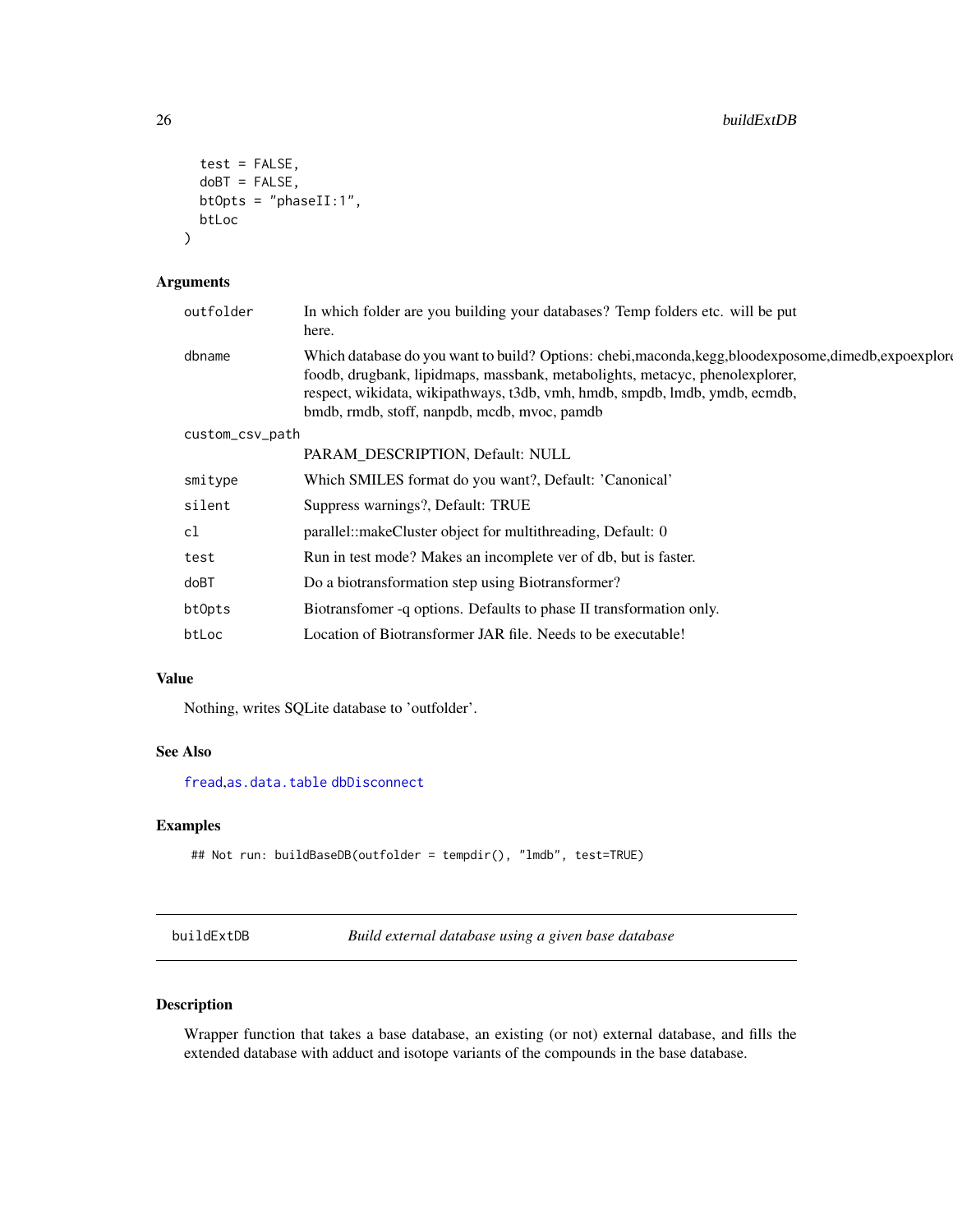#### <span id="page-26-0"></span>buildExtDB 27

#### Usage

```
buildExtDB(
  outfolder,
  ext.dbname = "extended",
  base.dbname,
  cl = 0,
 blocksize = 600,
  mzrange = c(60, 600),
  adduct_table = adducts,
  adduct_rules = adduct_rules,
  silent = silent,
 use.rules = TRUE
\lambda
```
#### Arguments

| outfolder    | Which folder are your databases in?                                                                                |
|--------------|--------------------------------------------------------------------------------------------------------------------|
| ext.dbname   | Extended database name (without .db suffix), Default: 'extended'                                                   |
| base.dbname  | Base database name (without .db suffix)                                                                            |
| c1           | parallel::makeCluster object for multithreading, Default: 0                                                        |
| blocksize    | How many compounds to process simultanaously? Higher means more memory<br>spikes but faster building, Default: 600 |
| mzrange      | Range of m/zs to include in database, Default: $c(60, 600)$                                                        |
| adduct_table | Adduct table, Default: adducts                                                                                     |
| adduct_rules | Adduct rule table, Default: adduct rules                                                                           |
| silent       | Silence warnings?, Default: silent                                                                                 |
| use.rules    | Use adduct rules?, Default: TRUE                                                                                   |

# See Also

[SQLite](#page-0-0) [fn](#page-0-0) [as.data.table](#page-0-0),[rbindlist](#page-0-0),[fwrite](#page-0-0),[fread](#page-0-0) [dbWriteTable](#page-0-0) [pbapply](#page-0-0) [check\\_chemform](#page-0-0)

```
## Not run: myFolder = tempdir()
## Not run: buildBaseDB(outfolder = myFolder, "lmdb", test = TRUE)
## Not run: file.remove(file.path(myFolder, "extended.db"))
## Not run: data(adducts)
## Not run: data(adduct_rules)
## Not run: buildExtDB(outfolder = myFolder, base.dbname = "lmdb",
silent=FALSE, adduct_table = adducts, adduct_rules = adduct_rules)
## End(Not run)
```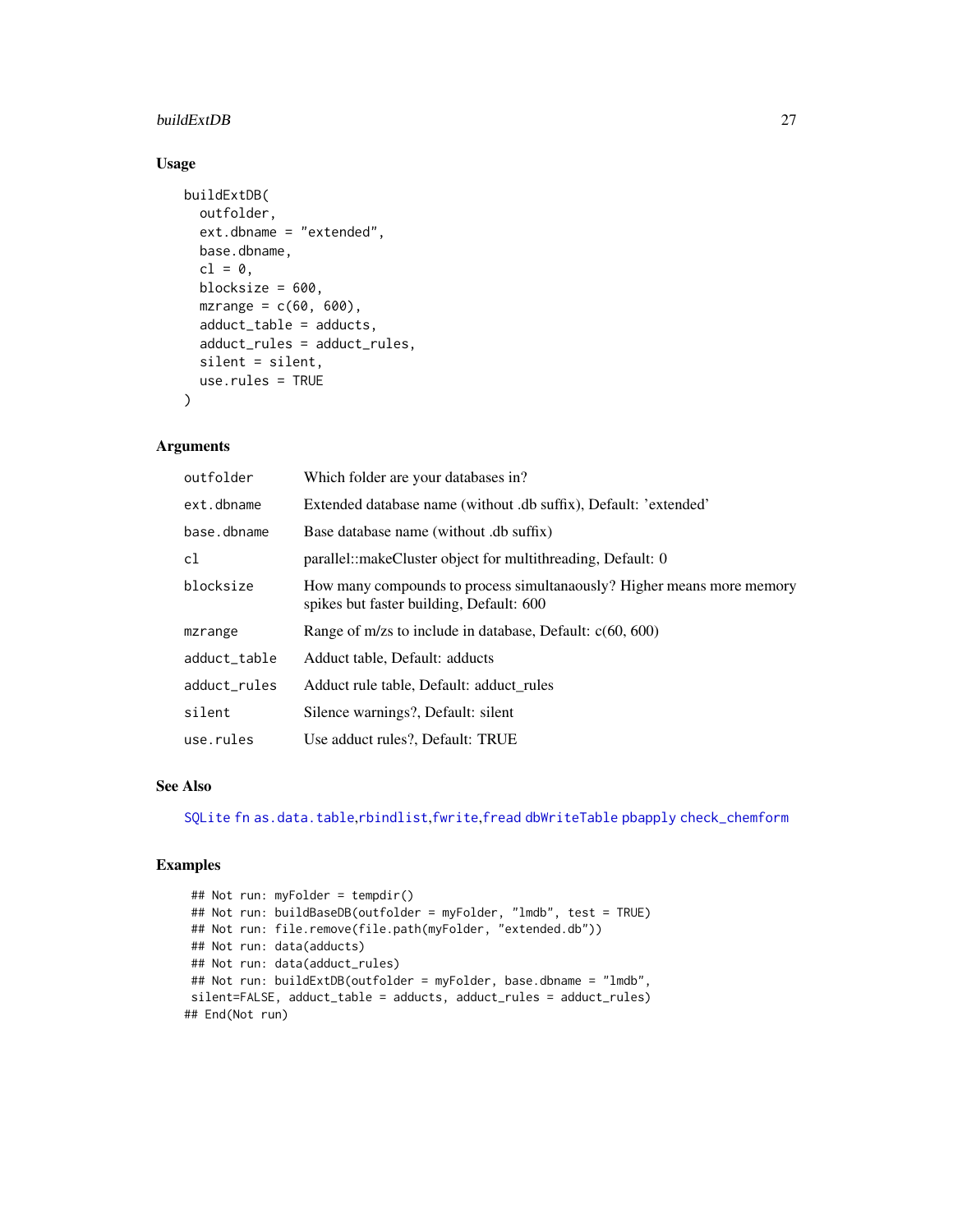<span id="page-27-0"></span>checkAdductRule *Check for combined adduct rules*

#### Description

Sometimes multiple rules apply - this function checks if they all apply as noted in the rule table.

#### Usage

checkAdductRule(adduct\_rule\_scores, adduct\_table)

#### Arguments

adduct\_rule\_scores Scores from countAdductRuleMatches. adduct\_table Adduct table

# Value

Table with TRUE/FALSE for each structure and adduct

#### See Also

[as.data.table](#page-0-0)

# Examples

```
iatom = smiles.to.iatom(c('OC[C@H]1OC(O)[C@H](O)[C@H](O)[C@H]1O'))
data(adduct_rules)
data(adducts)
addScore <- countAdductRuleMatches(iatom, adduct_rules = adduct_rules)
checkAdductRule(addScore, adduct_table = adducts)
```
chemspiderInfo *Find more info through ChemSpider.*

#### Description

Takes ChemSpider CIDs and finds name, SMILES, citations on pubmed/references.

#### Usage

chemspiderInfo(ids, maxn = 100, apikey)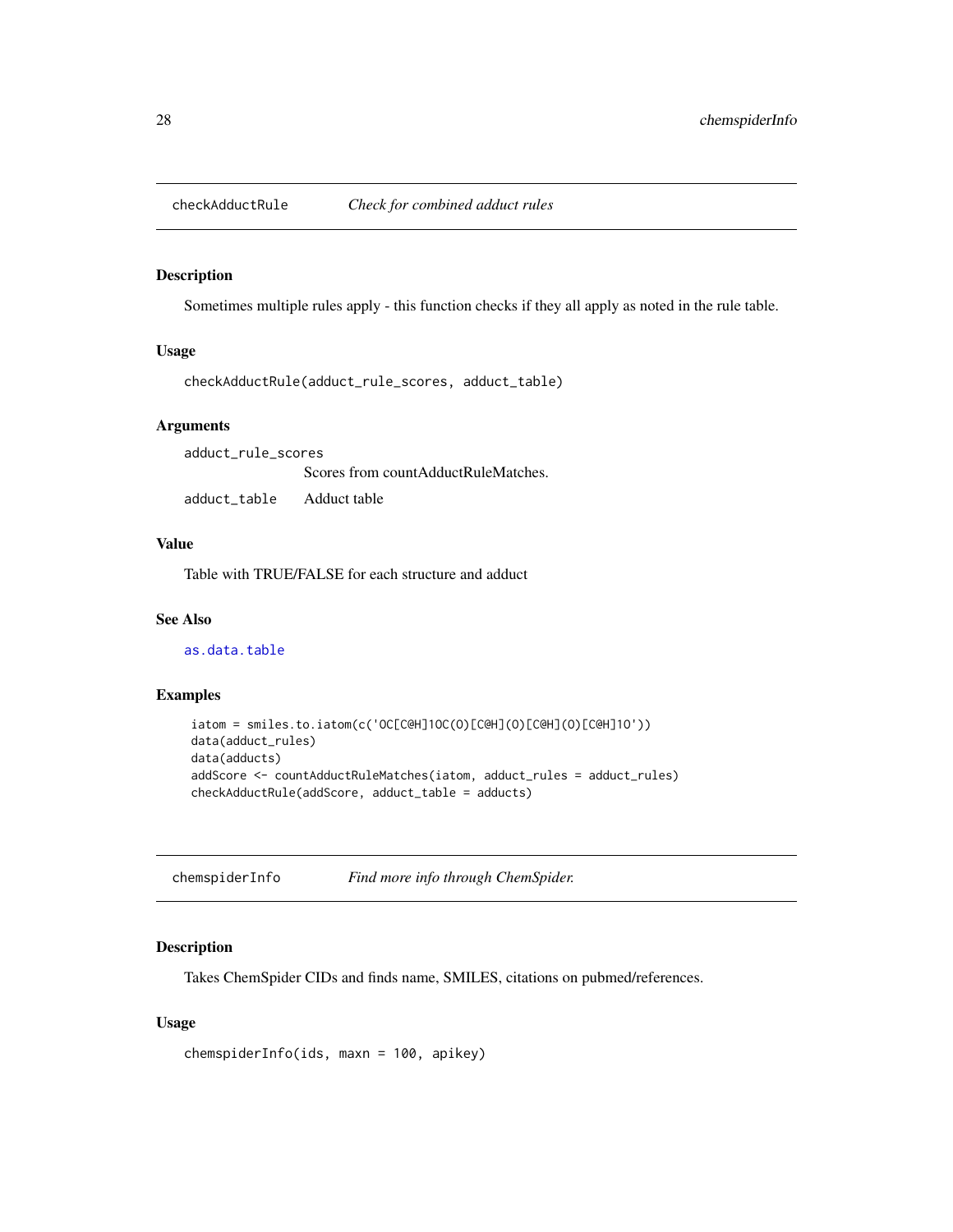#### <span id="page-28-0"></span>cleanDB 29

#### Arguments

| ids    | Character vector of ChemSpider IDs.                    |
|--------|--------------------------------------------------------|
| maxn   | Max ids per batch (batch search is used), Default: 100 |
| apikev | ChemSpider API key                                     |

# Value

Data table with match results

#### See Also

[fn](#page-0-0) [POST](#page-0-0),[add\\_headers](#page-0-0) [read\\_json](#page-0-0)

cleanDB *Uniformize database and remove invalid formulas/SMILES*

# Description

This is a wrapper function to take a 'raw' input data table with compound information, uniformize the SMILES

#### Usage

```
cleanDB(db.formatted, cl, silent = TRUE, blocksize, smitype = "Canonical")
```
# Arguments

| db.formatted | Data table with columns 'compoundname, structure, baseformula, charge, de-<br>scription'                            |
|--------------|---------------------------------------------------------------------------------------------------------------------|
| c1           | parallel::makeCluster object for multithreading                                                                     |
| silent       | Suppress warnings?                                                                                                  |
| blocksize    | How many compounds to process per 'block'? Higher number means bigger<br>memory spikes, but faster processing time. |
| smitype      | SMILES format, Default: 'Canonical'                                                                                 |

#### Value

Data table with SMILES in the correct format, and charge/formula re-generated from said SMILES if available.

#### See Also

[clusterApply](#page-0-0) [pbapply](#page-0-0) [check\\_chemform](#page-0-0) [rbindlist](#page-0-0)

```
## Not run: myDB = build.LMDB(tempdir())
## Not run: cleanedDB = cleanDB(myDB$db, cl = 0, blocksize = 10)
```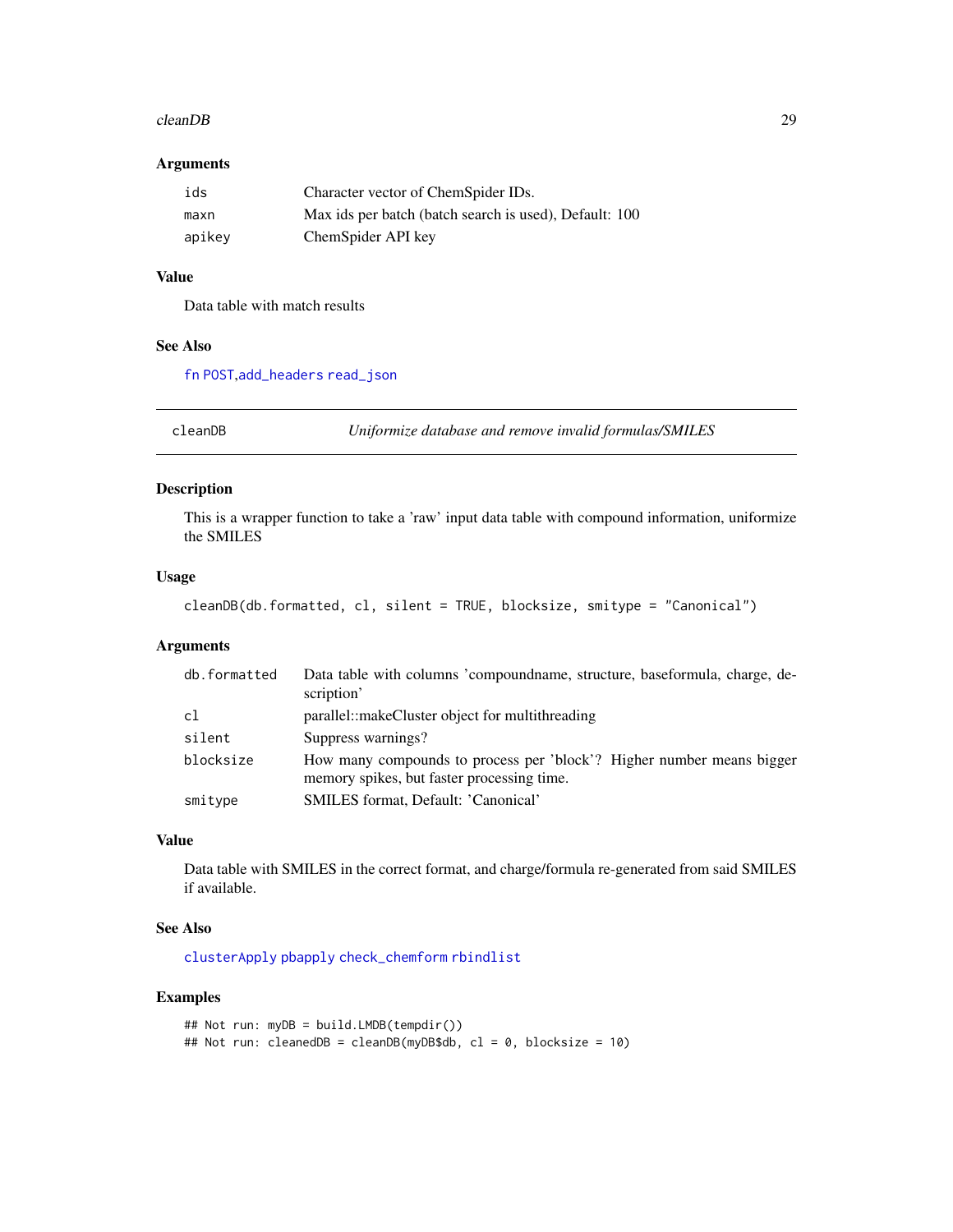<span id="page-29-0"></span>countAdductRuleMatches

*Check which structures are OK according to given adduct rules*

# Description

Calculate 'rules' for all compounds (requires iatom-ization)

# Usage

countAdductRuleMatches(iatoms, adduct\_rules)

# Arguments

| iatoms       | Iatom containers with compounds                   |
|--------------|---------------------------------------------------|
| adduct_rules | Adduct rule table (default is data(adduct_rules)) |

#### Value

Table with all structures and if they pass the rules given for each adduct

#### See Also

[matches](#page-0-0),[get.total.formal.charge](#page-0-0)

#### Examples

```
iatom = smiles.to.iatom(c('OC[C@H]1OC(O)[C@H](O)[C@H](O)[C@H]1O'))
data(adduct_rules)
addScore <- countAdductRuleMatches(iatom, adduct_rules = adduct_rules)
```
doAdduct *Generate adduct for given structure*

#### Description

Takes in formula, an adduct of interest, and returns adduct formulas and charges.

#### Usage

```
doAdduct(structure, formula, charge, adduct_table, query_adduct)
```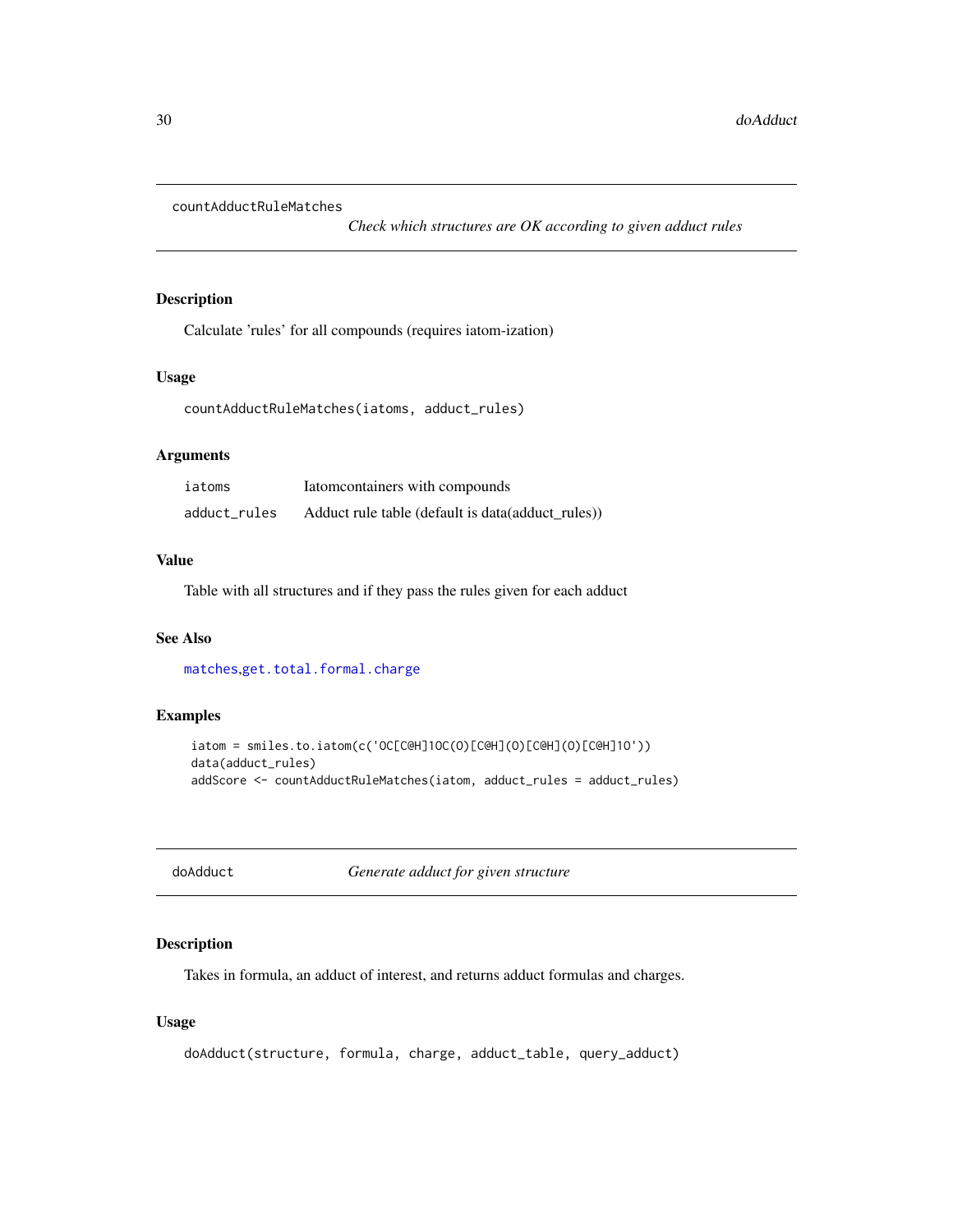#### <span id="page-30-0"></span> $d$ oBT  $31$

# Arguments

| structure    | <b>SMILES</b> structure   |
|--------------|---------------------------|
| formula      | Molecular formula         |
| charge       | Initial charge            |
| adduct table | Adduct table              |
| query_adduct | Adduct 'Name' of interest |

# Value

Table with adducts of this compound

# See Also

[check\\_chemform](#page-0-0),[mergeform](#page-0-0),[check\\_ded](#page-0-0),[subform](#page-0-0),[multiform](#page-0-0)

#### Examples

```
data(adduct_rules)
data(adducts)
structure = 'OC[C@H]1OC(O)[C@H](O)[C@H](O)[C@H]1O'
doAdduct(structure = structure, formula="C6H12O6", charge=0,
adduct_table=adducts, query_adduct="[M+H]1+")
```
doBT *Run Biotransformer on SMILES.*

# Description

To predict enzymatic metabolite changes, you can enable Biotransformer processing in the base database creation. This runs the process on a given SMILES string.

# Usage

```
doBT(
  smis = c("CCNC1=NC(=NC(=N1)C1)NC(C)C"),
  jarloc,
  opts = "cyp450:2; phaseII:1",
  cl = \emptyset,
  help = FALSE
)
```
# Arguments

| smis   | SMILES string character vector        |
|--------|---------------------------------------|
| jarloc | Location of Biotransformer .jar file. |
| opts   | -q command line options.              |
| cl     | parallel::makeCluster object.         |
| help   | Show help for opts only?              |
|        |                                       |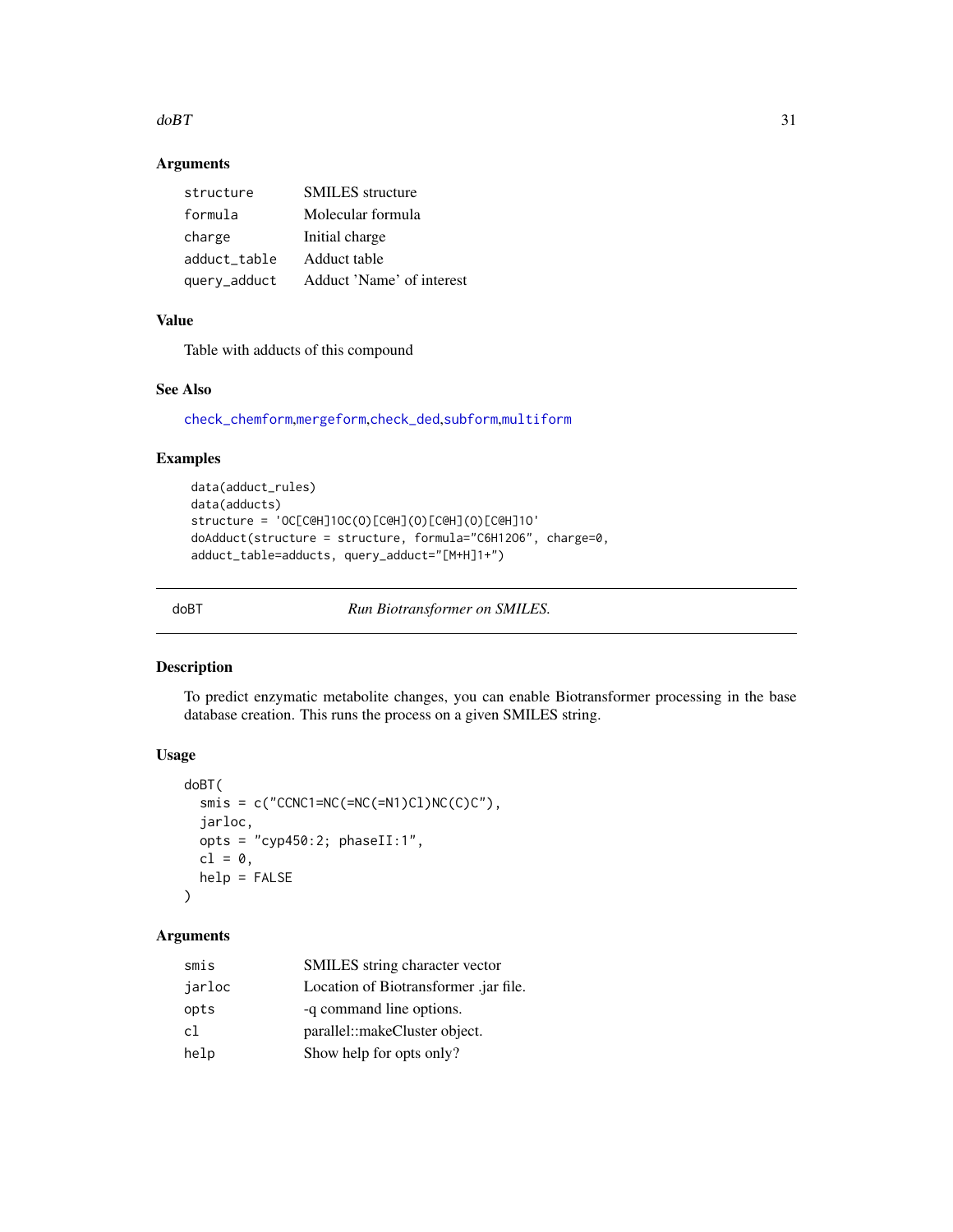<span id="page-31-0"></span>Data table with metabolites of given SMILES and which reaction it pertains.

# See Also

[fread](#page-0-0),[rbindlist](#page-0-0) [pblapply](#page-0-0)

# Examples

```
## Not run: myFolder = tempdir()
## Not run: btLoc = downloadBT(outfolder = myFolder)
## Not run: doBT(smis = c("CCNC1=NC(=NC(=N1)Cl)NC(C)C"),
     jarloc = btLoc,
     opts = "cyp450:2; phaseII:1")## End(Not run)
```
doIsotopes *Generate isotopes for given formula*

#### Description

Takes in formula and returns isotope pattern m/z values.

#### Usage

doIsotopes(formula, charge)

#### Arguments

| formula | Molecular formula |
|---------|-------------------|
| charge  | Final charge      |

# Value

Table with isotopes of this molecular formula

# See Also

[isopattern](#page-0-0)

#### Examples

doIsotopes(formula="C6H12O6", charge=0)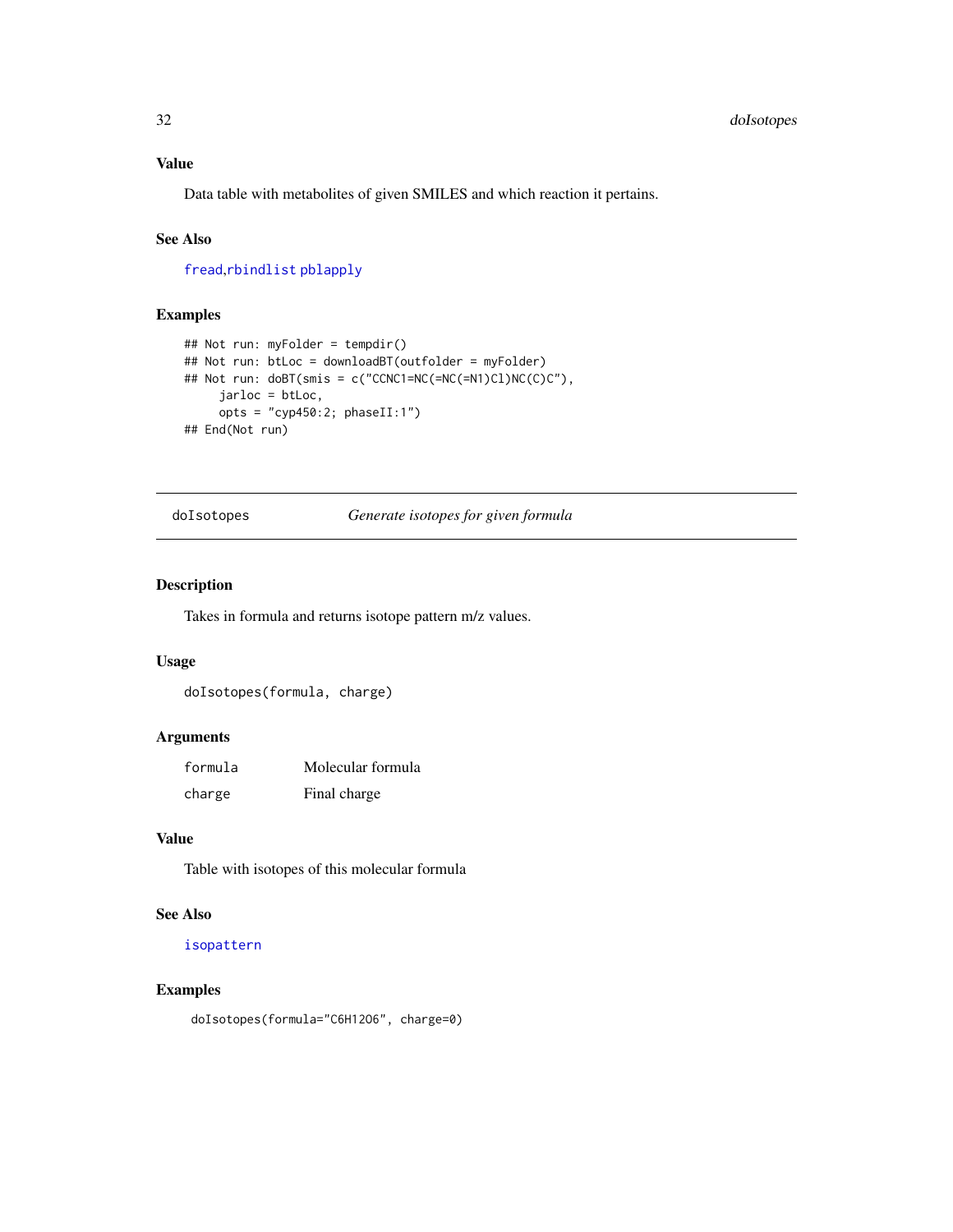<span id="page-32-0"></span>

To predict enzymatic metabolite changes, you can enable Biotransformer processing in the base database creation. This downloads the necessary JAR file from the developer page.

#### Usage

```
downloadBT(outfolder)
```
#### Arguments

outfolder In which folder do you want to save the .jar file?

#### Value

File location

#### See Also

[download.file](#page-0-0), [unzip](#page-0-0)

#### Examples

```
## Not run: jarloc = downloadBT(outfolder = tempdir())
```
filterFormula *Apply seven golden rules to a vector of formulas*

#### Description

Returns formulas that pass the user-given rules.

#### Usage

```
filterFormula(formulas, rules = c("senior", "lewis", "hc", "chnops", "nops"))
```
# Arguments

| formulas | Molecular formulas                                                    |
|----------|-----------------------------------------------------------------------|
| rules    | Rules to apply. Default: c("senior", "lewis", "hc", "chnops", "nops") |

#### Value

Vector of formulas that pass rules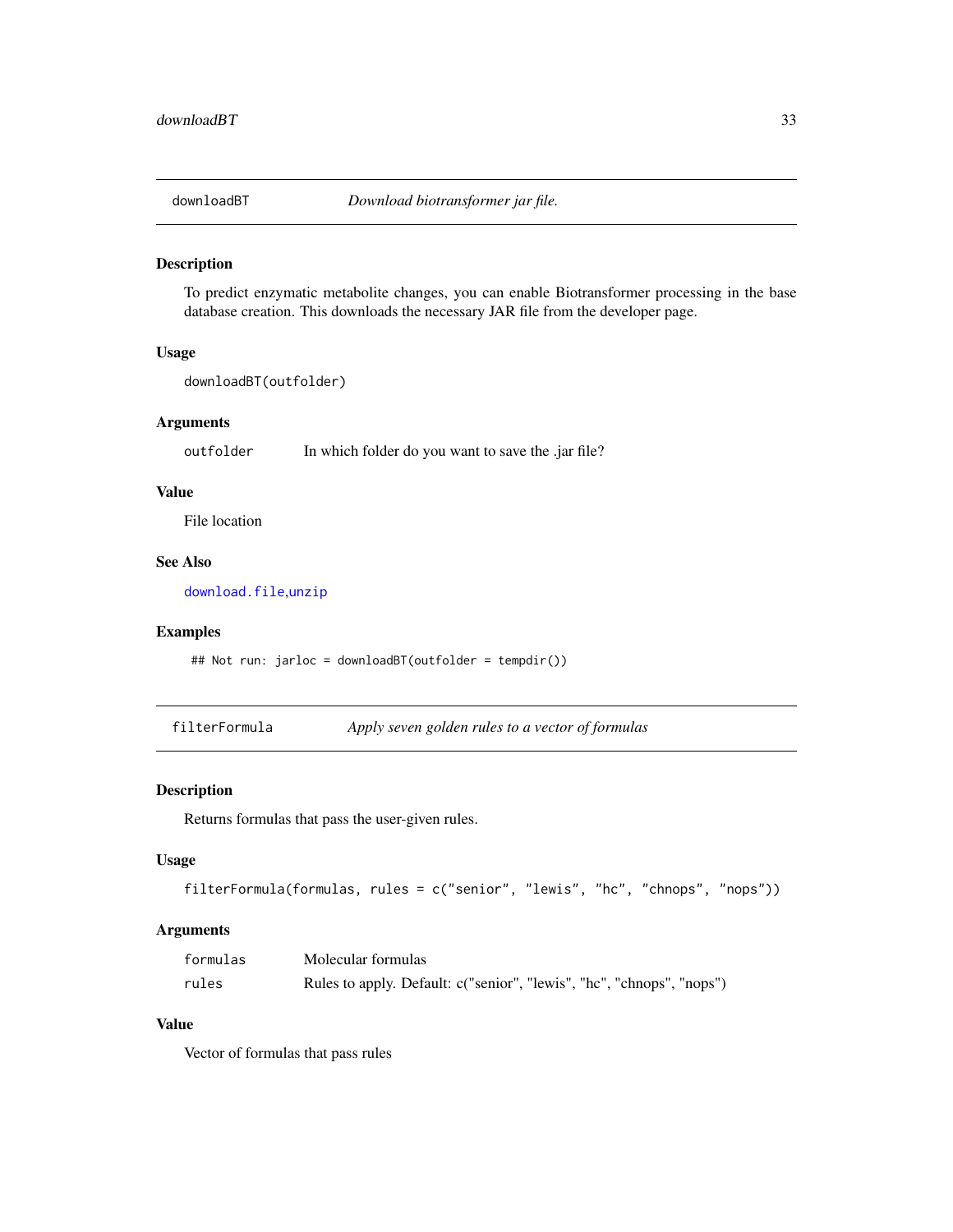#### See Also

[check\\_chemform](#page-0-0) [rbindlist](#page-0-0) [str\\_match](#page-0-0)

# Examples

filterFormula("C6H12O6")

getFormula *Find possible formulas for a given m/z*

# Description

Using m/z and isotope distributions for each element, find possible molecular formulas within allowed error margin

# Usage

```
getFormula(
  mz,
  add_name,
  adducts,
  ppm,
  elements = c("C", "H", "N", "O", "P", "S")
)
```
# Arguments

| mz       | M/z of interest                                                                        |
|----------|----------------------------------------------------------------------------------------|
| add_name | Which adducts to consider                                                              |
| adducts  | Full adduct table (data(adducts) loads it into memory)                                 |
| ppm      | Allowed error margin in parts per million                                              |
| elements | Considered elements in formula generation, Default: c("C", "H", "N", "O", "P",<br>"S") |

# Value

Table with found formulas, their adduct and isotope percentage.

# See Also

[str\\_match](#page-0-0) [initializeCHNOPS](#page-0-0)

#### Examples

getFormula(170, "[M+H]1+", adducts, 3)

<span id="page-33-0"></span>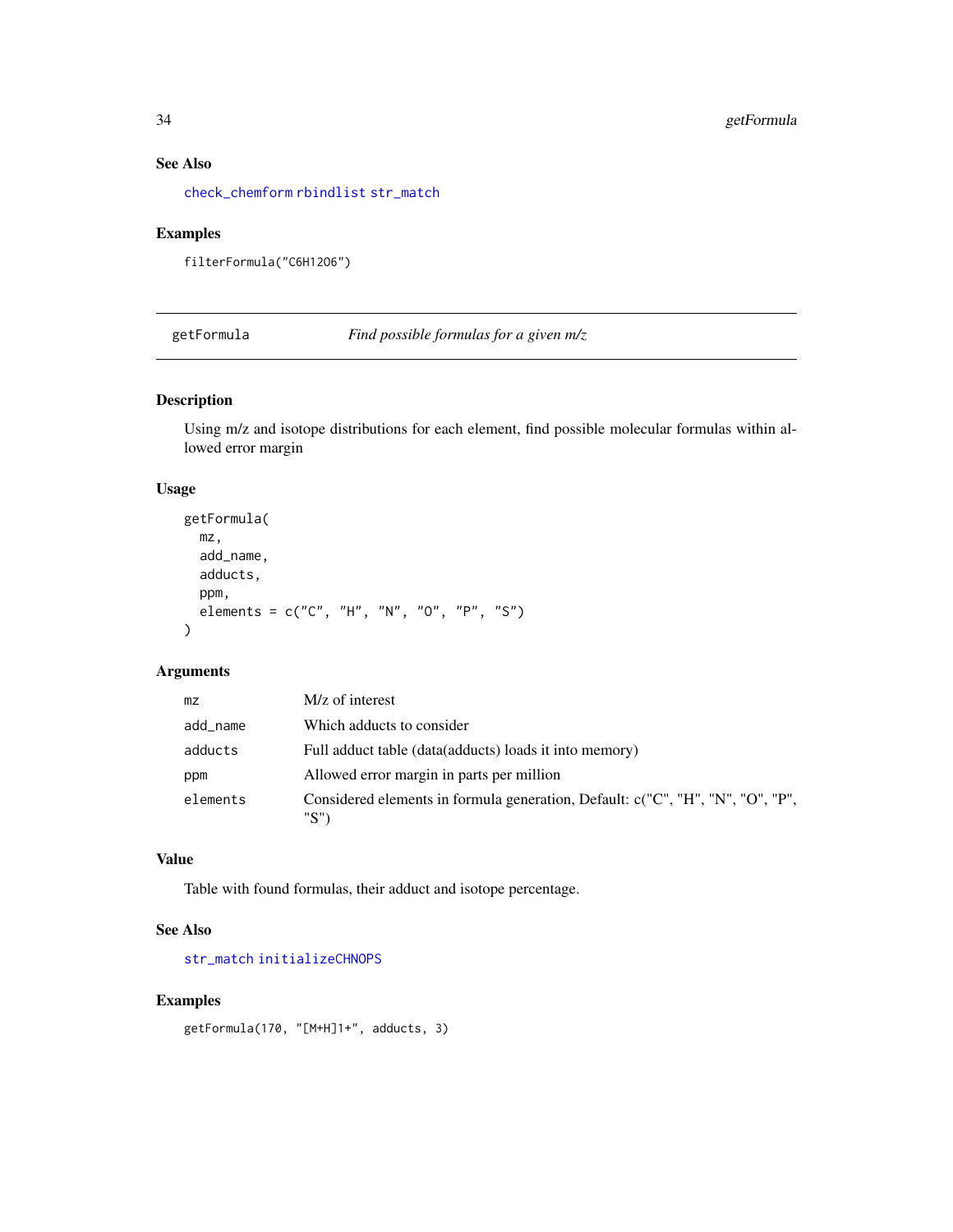<span id="page-34-0"></span>

Wrapper function to predict formulas and then consider adducts as well.

#### Usage

```
getPredicted(
 mz,
 ppm = 2,
 mode = "positive",
  rules = c("senior", "lewis", "hc", "chnops", "nops"),
 elements = c("C", "H", "N", "O", "P", "S"),search = c("PubChem", "ChemSpider"),
 detailed = TRUE,
 calc_adducts = adducts[Ion_mode == mode, ]$Name
)
```
# Arguments

| mz           | M/z of interest                                                                                   |
|--------------|---------------------------------------------------------------------------------------------------|
| ppm          | Error margin in parts per million, Default: 2                                                     |
| mode         | M/z found in positive or negative mode?, Default: 'positive'                                      |
| rules        | Which golden rules to apply?, Default: c("senior", "lewis", "hc", "chnops",<br>" $nops"$ )        |
| elements     | Which elements to consider?, Default: c("C", "H", "N", "O", "P", "S")                             |
| search       | Check the found formulas on PubChem or ChemSpider?, Default: c("PubChem",<br>"ChemSpider")        |
| detailed     | Look up details like description etc. if hit found? Makes things slower!, Default:<br><b>TRUE</b> |
| calc_adducts | Which adducts to consider?, Default: adducts Ion mode $==$ mode, $ \$$ Name                       |

#### Value

Table of found matches and associated info

#### See Also

[rbindlist](#page-0-0) [check\\_chemform](#page-0-0)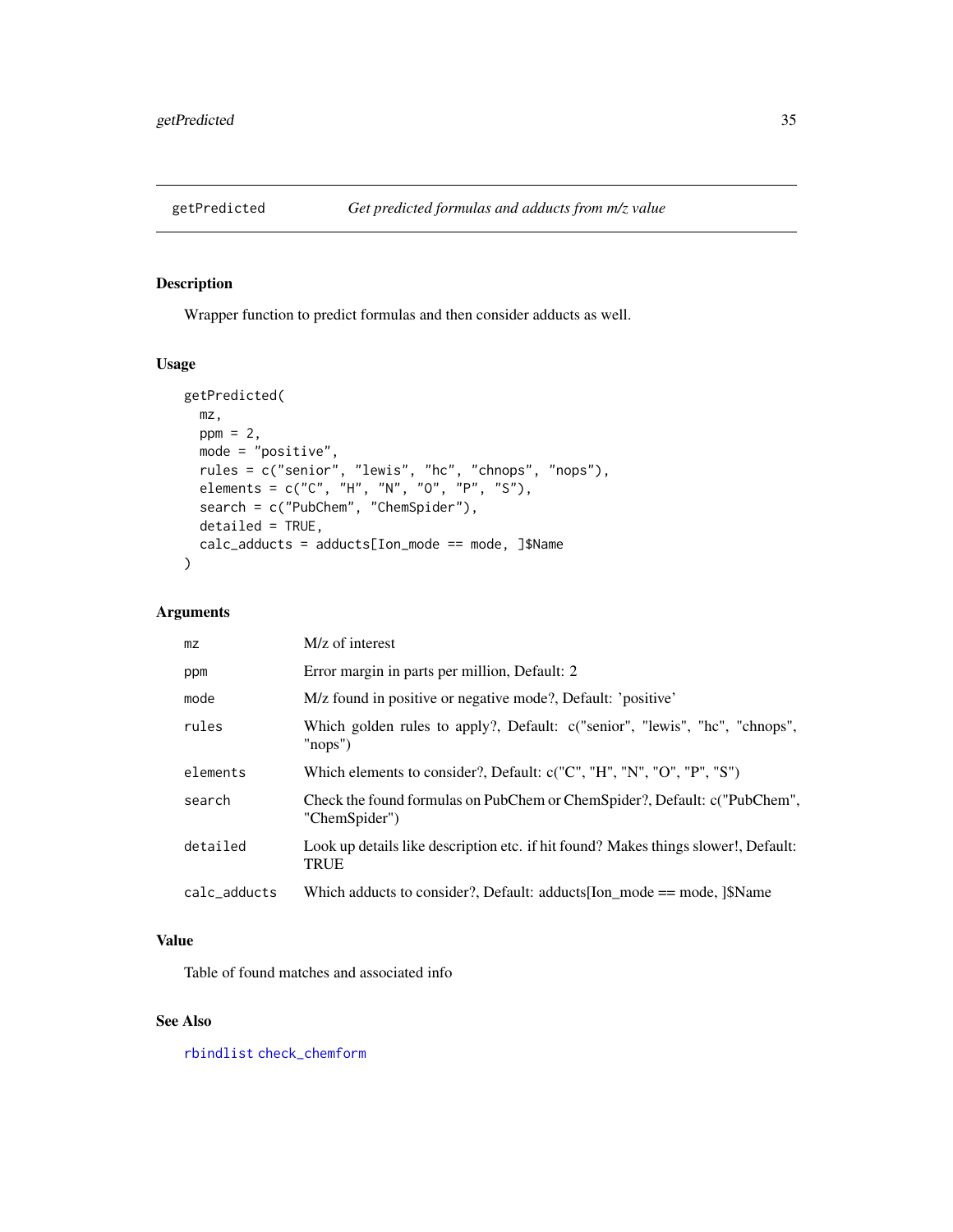# Examples

```
## Not run: getPredicted(mz = 170, ppm = 2, mode = "positive",
rules = c("hc", "chnops", "nops"),
elements = c("C", "H", "O"))
## End(Not run)
```
iatom.to.charge *Get formal charge from iatomcontainer*

# Description

This function takes iatomcontainer object and returns the formal charge.

#### Usage

iatom.to.charge(iatoms, silent = TRUE)

#### Arguments

| iatoms | list of redk iatomeontainers      |
|--------|-----------------------------------|
| silent | suppress warnings?, Default: TRUE |

# Value

Character vector of formal charges per iatomcontainer.

#### See Also

[get.total.formal.charge](#page-0-0) [jcall](#page-0-0)

```
iatom = smiles.to.iatom(c('OC[C@H]1OC(O)[C@H](O)[C@H](O)[C@H]1O'))
ch = iatom.to.charge(iatom)
```
<span id="page-35-0"></span>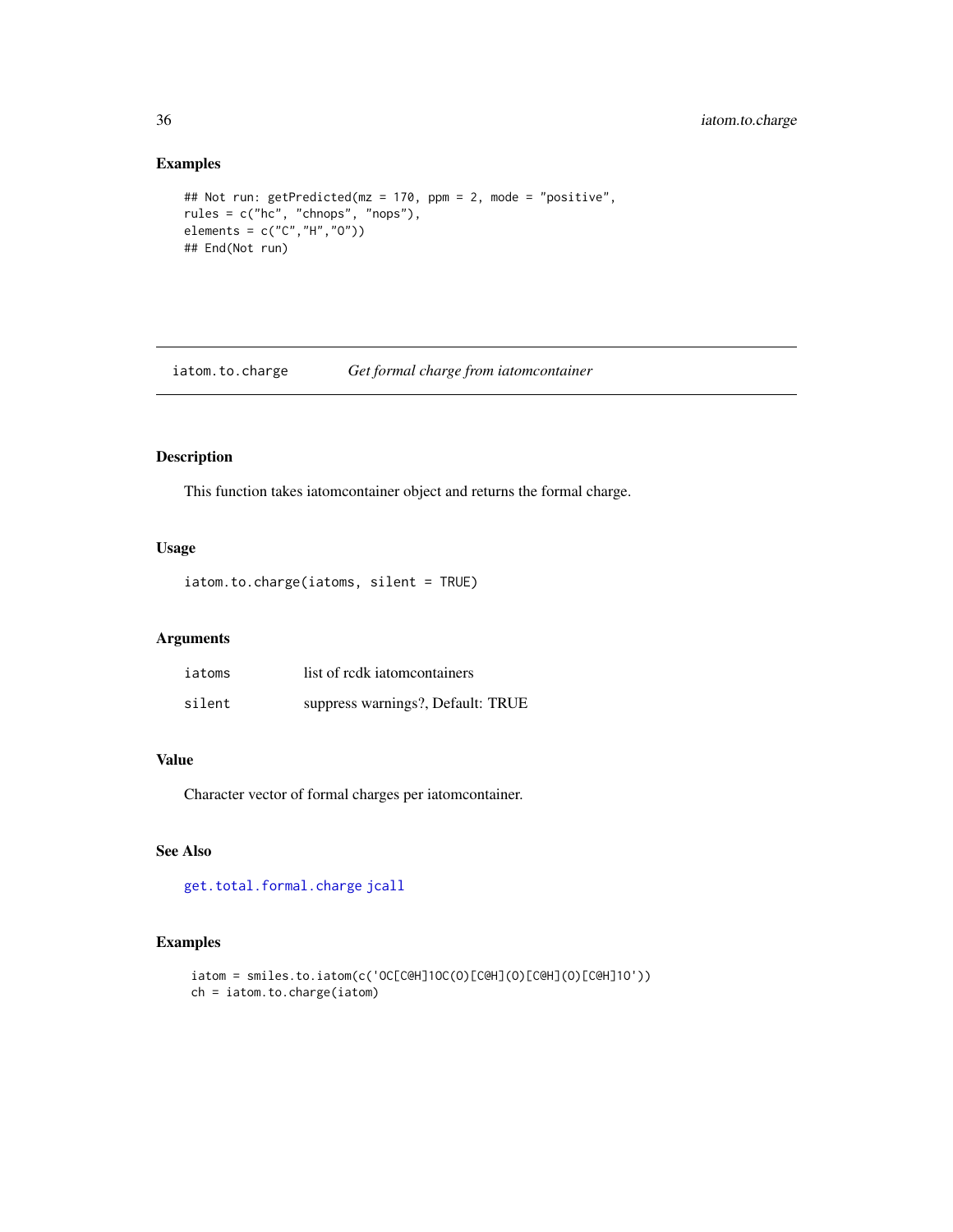<span id="page-36-0"></span>iatom.to.formula *Get molecular formula from iatomcontainer*

# Description

This function takes iatomcontainer object and returns the molecular formula.

# Usage

```
iatom.to.formula(iatoms, silent = TRUE)
```
# Arguments

| iatoms | list of redk iatomeontainers      |
|--------|-----------------------------------|
| silent | suppress warnings?, Default: TRUE |

# Value

Character vector of formulas per iatomcontainer.

#### See Also

[get.mol2formula](#page-0-0) [jcall](#page-0-0)

# Examples

```
iatom = smiles.to.iatom(c('OC[C@H]1OC(O)[C@H](O)[C@H](O)[C@H]1O'))
form = iatom.to.formula(iatom)
```
iatom.to.smiles *Get SMILES from iatom container*

# Description

This function takes an rcdk iatomcontainer and returns SMILES

#### Usage

```
iatom.to.smiles(iatoms, smitype = "Canonical", silent = TRUE)
```
# Arguments

| iatoms  | list of iatom containers                              |
|---------|-------------------------------------------------------|
| smitype | Which type of SMILES to export?, Default: 'Canonical' |
| silent  | Suppress warnings?, Default: TRUE                     |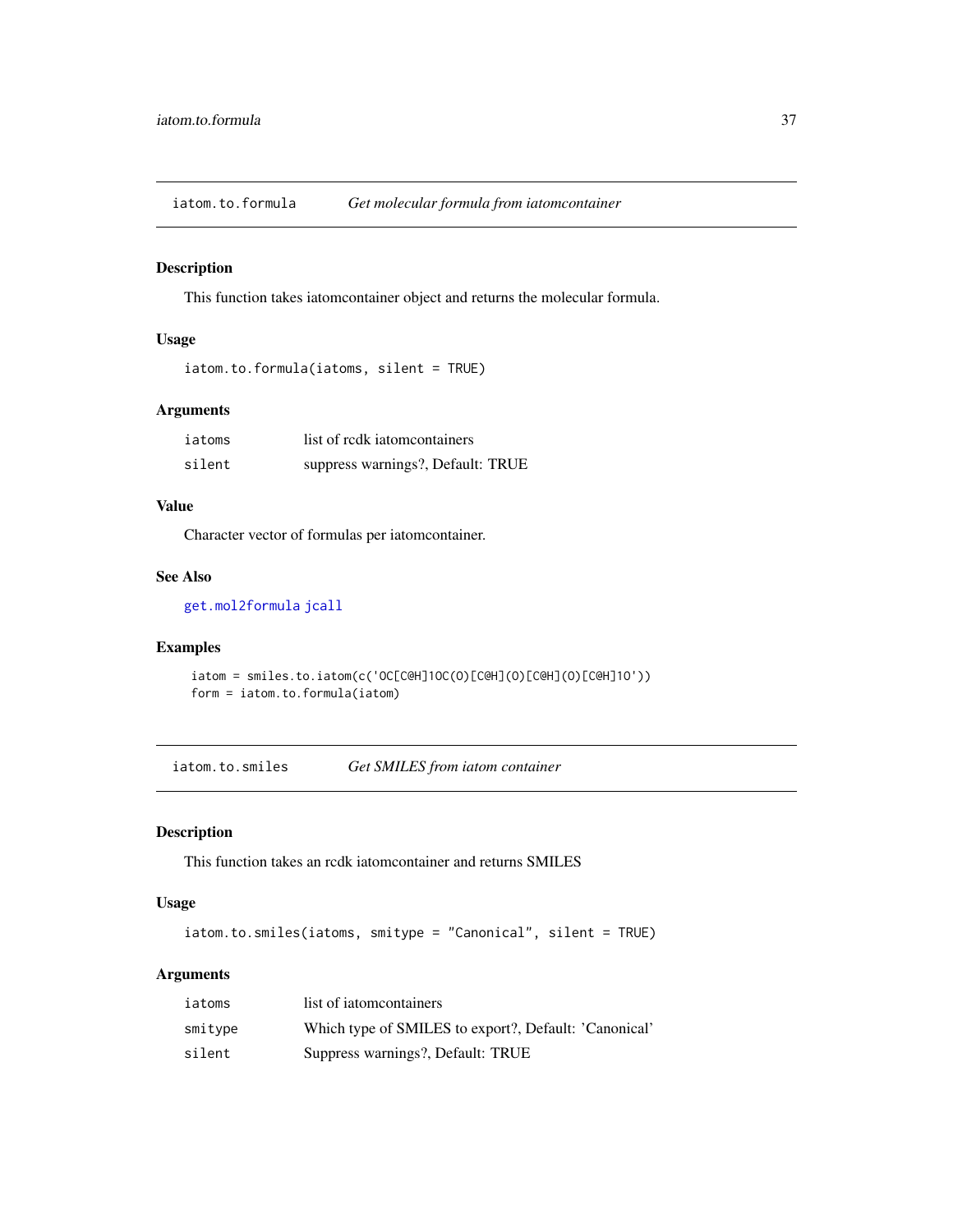#### <span id="page-37-0"></span>38 isotopes

# Value

character vector of SMILES in the chosen format

#### See Also

[get.smiles](#page-0-0),[smiles.flavors](#page-0-0) [jcall](#page-0-0)

# Examples

```
iatom = smiles.to.iatom(c('OC[C@H]1OC(O)[C@H](O)[C@H](O)[C@H]1O'))
smi = iatom.to.smiles(iatom)
```
is.empty *Is this item 'empty'?*

#### Description

Checks if given object is either NULL, NA, or just whitespace

#### Usage

is.empty(item)

# Arguments

item object to check

#### Value

TRUE or FALSE

#### Examples

is.empty(NA)

isotopes *Weights of all isotopes of all elemnts used*

# Description

Sourced from 'enviPat' package

#### Usage

isotopes

#### Format

An object of class data. frame with 308 rows and 5 columns.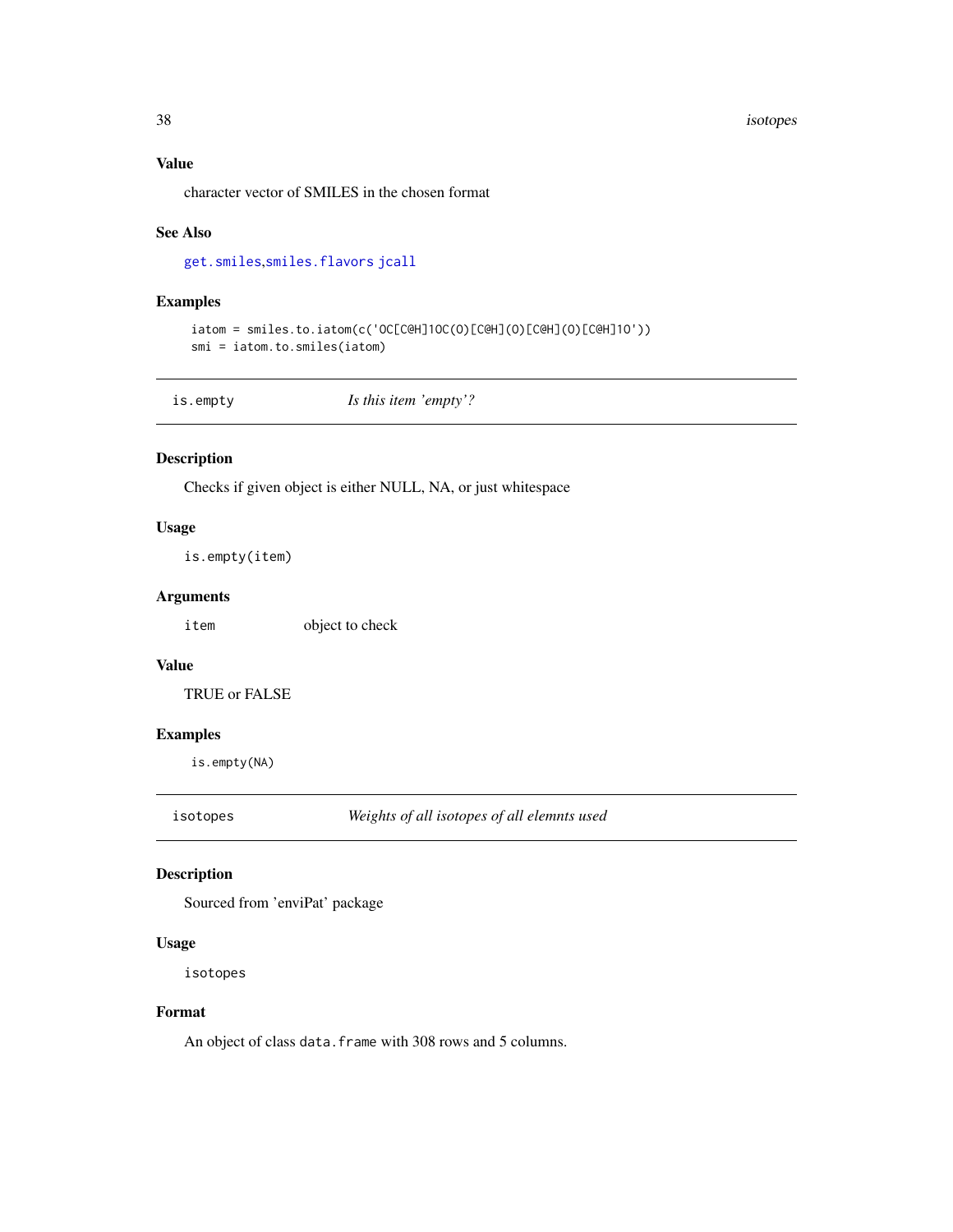<span id="page-38-0"></span>lmdb *LMDB*

# Description

LMDB database, included with permission from the DB creators.

# Usage

lmdb

# Format

An object of class data.table (inherits from data.frame) with 1070 rows and 6 columns.

openBaseDB *Create/open and prepare SQLite database*

# Description

Create/open and prepare SQLite database

# Usage

openBaseDB(outfolder, dbname)

# Arguments

| outfolder | Which folder are you building your databases in? |
|-----------|--------------------------------------------------|
| dbname    | What is the name of the database? (exclude .db)  |

# Value

Nothing, writes SQLITE database to outfolder

#### See Also

[SQLite](#page-0-0) [dbExecute](#page-0-0)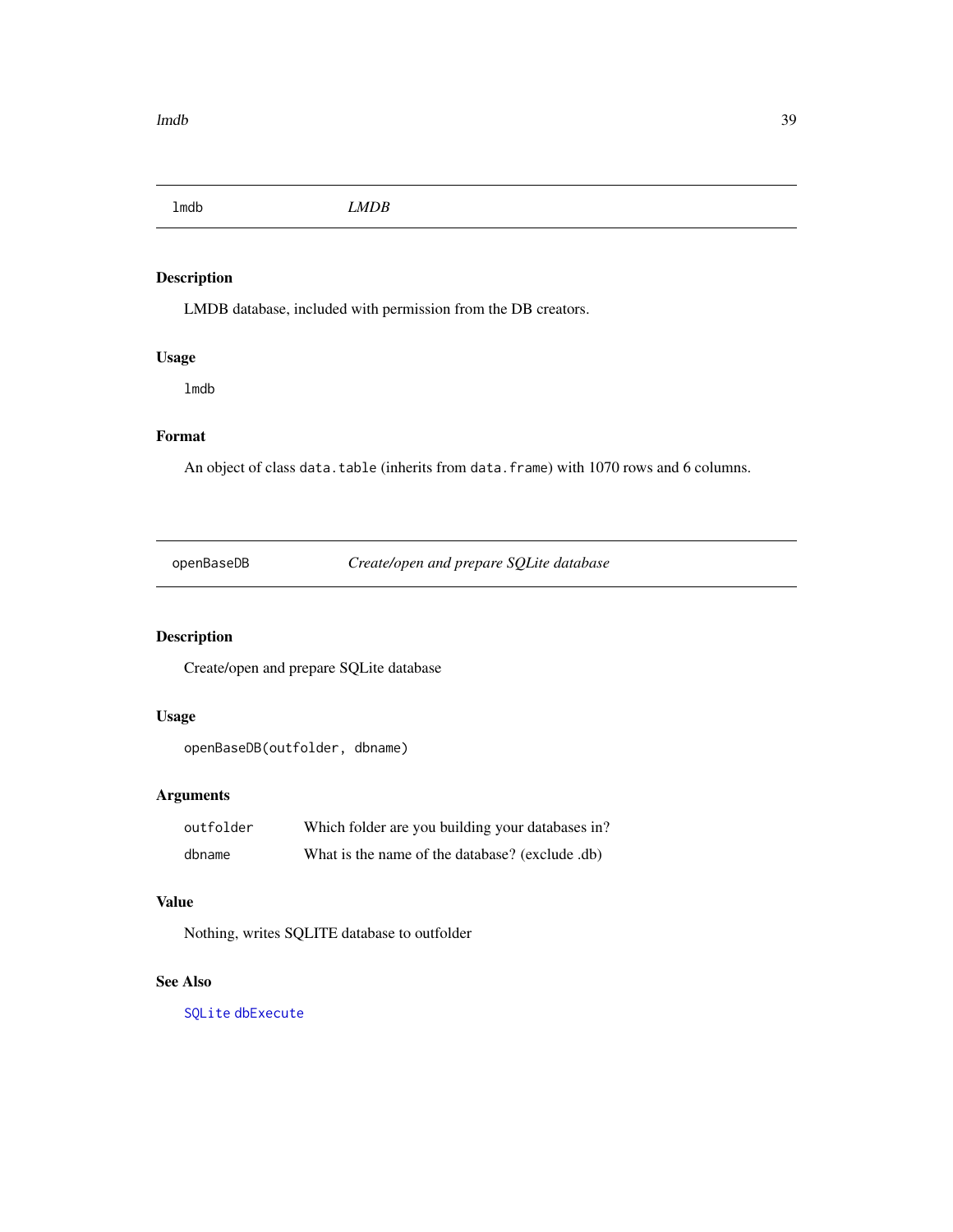<span id="page-39-0"></span>

Takes PubChem ID and finds name, formula, smiles, charge

# Usage

pubChemInfo(ids, maxn = 30)

# Arguments

| ids  | Vector of identifiers.                           |
|------|--------------------------------------------------|
| maxn | Compounds searched per batch search, Default: 30 |

# Value

Table with additional info on PubChem IDs

#### See Also

[rbindlist](#page-0-0)

# Examples

```
pubChemInfo(c(5793))
```
removeDB *Remove database*

# Description

Removes database from disk completely.

# Usage

```
removeDB(outfolder, dbname)
```
# Arguments

| outfolder | Which folder are you building your databases in?          |
|-----------|-----------------------------------------------------------|
| dbname    | What database do you want to remove? (exclude .db suffix) |

# Value

Nothing, removes database from disk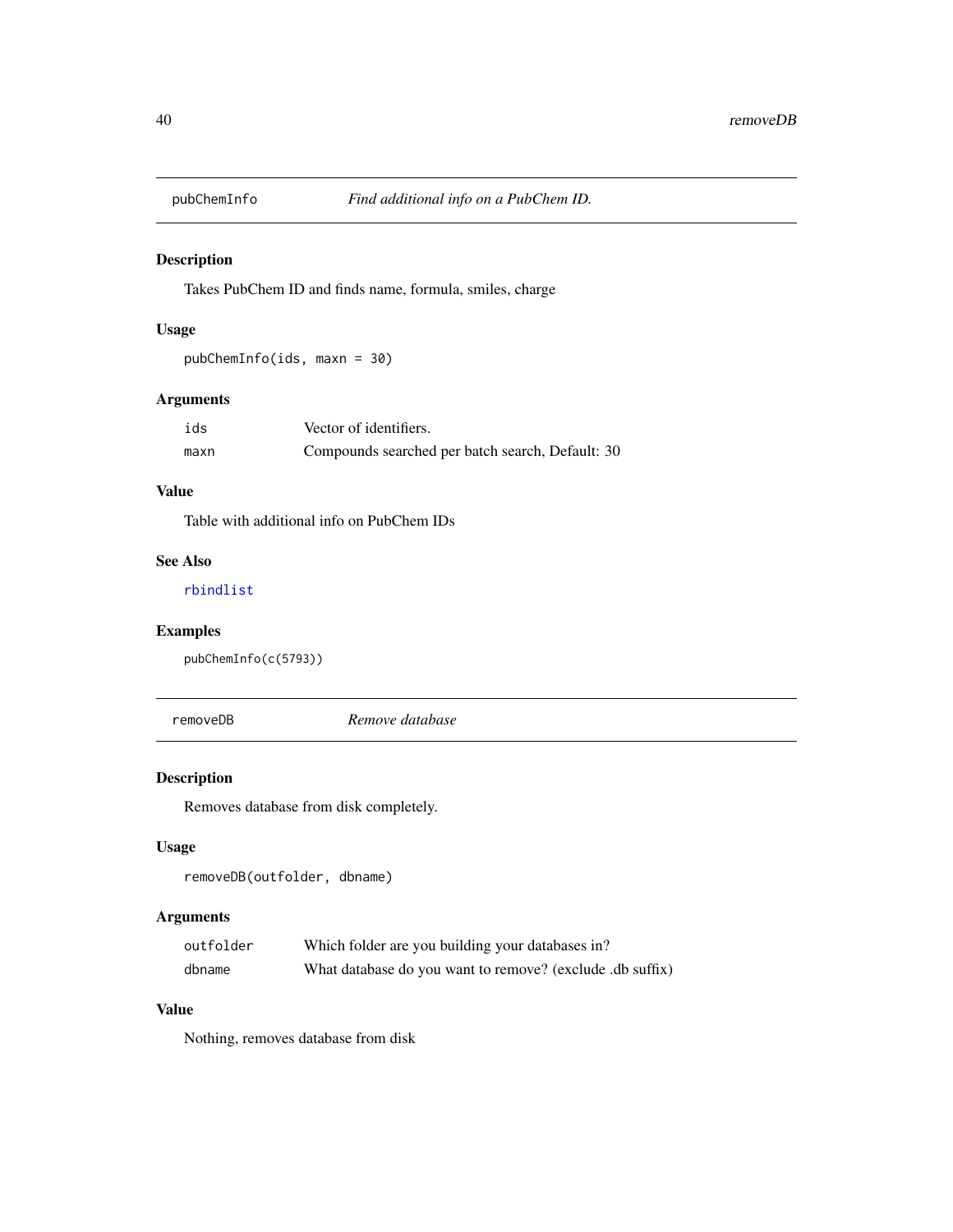<span id="page-40-0"></span>removeFailedStructures

*Remove structures where isotope generation failed.*

#### Description

Sometimes if a run crashes, or a structure is bugged somehow, it is still registered as 'done' in the extended database and cannot be redone. This function removes these structures. Warning: slow!

#### Usage

```
removeFailedStructures(outfolder, ext.dbname = "extended")
```
#### Arguments

| outfolder  | Which folder are your databases in?                              |
|------------|------------------------------------------------------------------|
| ext.dbname | Extended database name (without .db suffix), Default: 'extended' |

#### See Also

[SQLite](#page-0-0)

revertAdduct *Break formula apart into adduct and main formula*

#### Description

Used to use the formula creation function and consider adducts at the same time.

#### Usage

revertAdduct(formula, add\_name, adduct\_table = adducts)

#### Arguments

| formula      | Formula of interest                                      |
|--------------|----------------------------------------------------------|
| add name     | Adduct names to consider ('Name' column of adduct table) |
| adduct table | Full adduct table. Default: adducts                      |

# Value

Table with formula, adduct, isotope

# See Also

[check\\_ded](#page-0-0),[subform](#page-0-0),[mergeform](#page-0-0),[multiform](#page-0-0)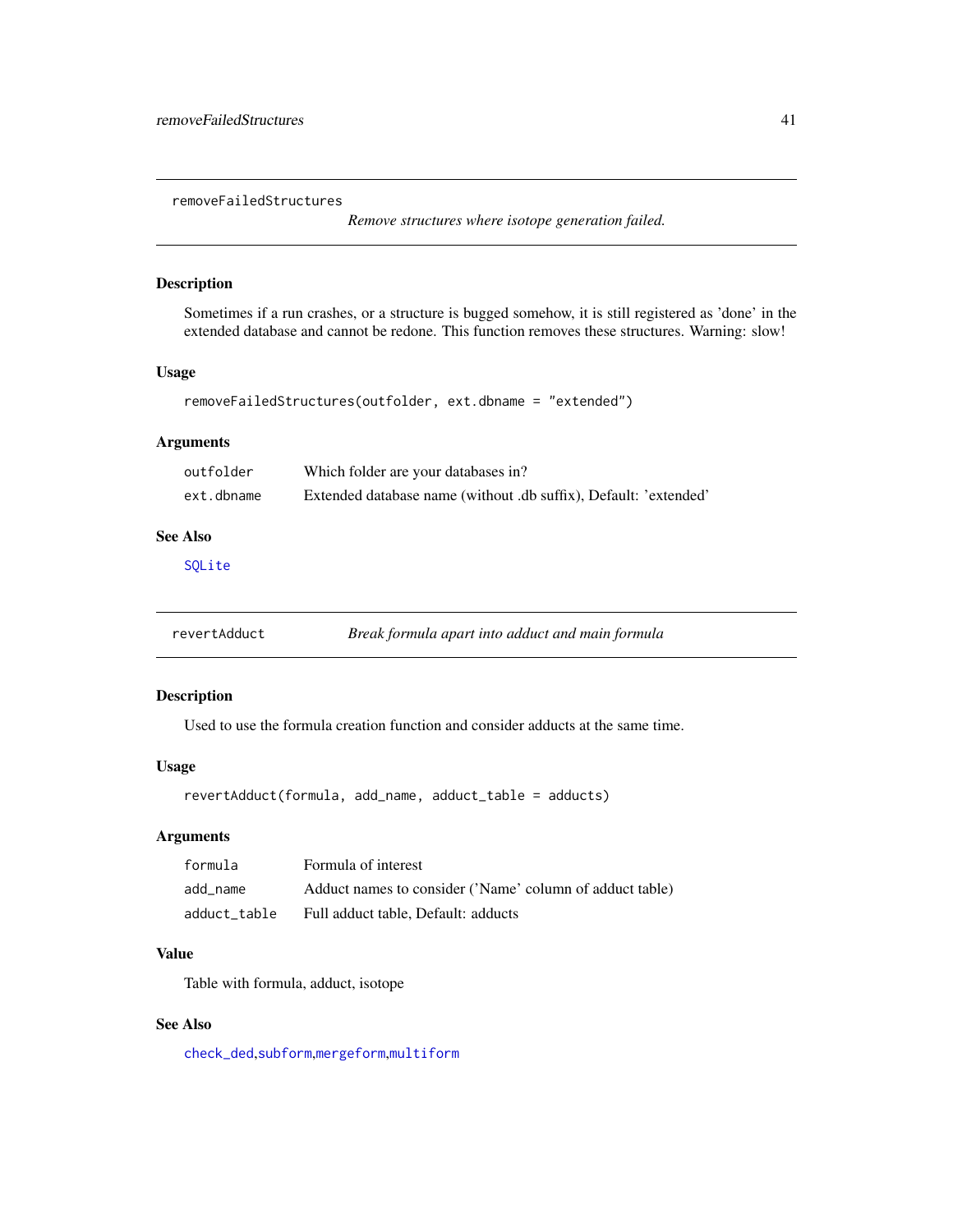# Examples

```
revertAdduct("C6H13O6", "[M+H]1+")
```
sdfStream.joanna *Adjusted sdfStream version for databases that store their compounds in SDF format*

# Description

Adjusted from existing function to extract the columns needed for MetaDBparse database format

# Usage

```
sdfStream.joanna(
  input,
 output,
  append = FALSE,
  fct,
 Nlines = 10000,
  startline = 1,
  restartNlines = 10000,
 silent = FALSE,
  ...
)
```
#### Arguments

| input         | input SDF file                                             |
|---------------|------------------------------------------------------------|
| output        | output CSV file to write to                                |
| append        | Append to existing CSV file or start anew?, Default: FALSE |
| fct           | Function to apply to each object to get the wanted columns |
| Nlines        | Lines to read in one go?, Default: 10000                   |
| startline     | Start at line, Default: 1                                  |
| restartNlines | Restart after x lines, Default: 10000                      |
| silent        | Suppress warnings?, Default: FALSE                         |
| .             | Other arguments                                            |

# Value

Nothing, writes csv version of given SDF files to disk

<span id="page-41-0"></span>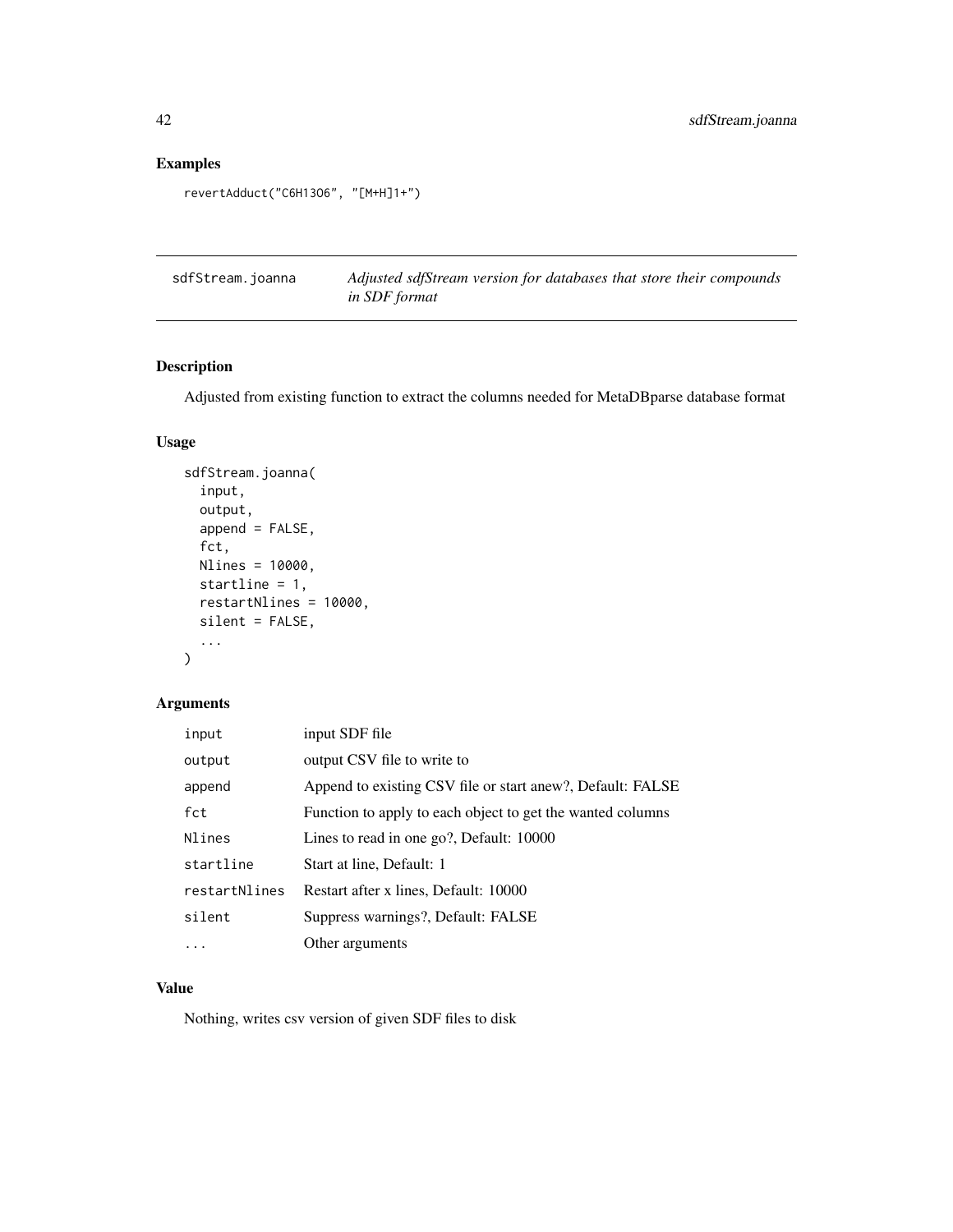<span id="page-42-0"></span>

Queries Ceu Mass Mediator through their API

#### Usage

```
searchCMMR(
 cmm_url = "http://ceumass.eps.uspceu.es/mediator/api/v3/batch",
 metabolites_type = "all-except-peptides",
 databases = "[\"all-except-mine\"]",
 masses_mode = "mz",
  ion_mode = "positive",
  adducts = switch(ion_mode, positive =
    "[\"M+H\", \"M+2H\", \"M+Na\", \"M+K\", \"M+NH4\", \"M+H-H2O\"]",
    negative = "[\"M-H\", \"M+Cl\", \"M+FA-H\", \"M-H-H2O\"]"),
  tolerance = 10,
  tolerance_mode = "ppm",
 unique_mz
\lambda
```
# Arguments

| API base url, Default: 'http://ceumass.eps.uspceu.es/mediator/api/v3/batch'                                                                                                                                                                                                                                           |
|-----------------------------------------------------------------------------------------------------------------------------------------------------------------------------------------------------------------------------------------------------------------------------------------------------------------------|
| metabolites_type                                                                                                                                                                                                                                                                                                      |
| Which type of metabolites to consider?, Default: 'all-except-peptides'                                                                                                                                                                                                                                                |
| Which databases to consider?, Default: '["all-except-mine"]'                                                                                                                                                                                                                                                          |
| Format of input compound, Default: 'mz'                                                                                                                                                                                                                                                                               |
| Which ion mode was the compound found in?, Default: 'positive'                                                                                                                                                                                                                                                        |
| Adducts to be considered, Default: switch(ion_mode, positive = $\lceil \mathbf{W} + \mathbf{H} \mathbf{W} \rceil$ ,<br>\"M+2H\", \"M+Na\", \"M+K\", \"M+NH4\", \"M+H-H2O\"]", negative = "[\"M-<br>$H\Upsilon$ , $\Upsilon$ M+Cl $\Upsilon$ , $\Upsilon$ M+FA-H $\Upsilon$ , $\Upsilon$ M-H-H2O $\Upsilon$ $\Upsilon$ |
| Error margin, units of 'tolerance_mode', Default: 10                                                                                                                                                                                                                                                                  |
| tolerance_mode Mode of error margin, Default: 'ppm'                                                                                                                                                                                                                                                                   |
| $M/z(s)$ to use in query                                                                                                                                                                                                                                                                                              |
|                                                                                                                                                                                                                                                                                                                       |

# Value

Data table with match results

# See Also

[create\\_batch\\_body](#page-0-0) [POST](#page-0-0),[content\\_type](#page-0-0),[content](#page-0-0) [fromJSON](#page-0-0) [progress\\_bar](#page-0-0) [rbindlist](#page-0-0)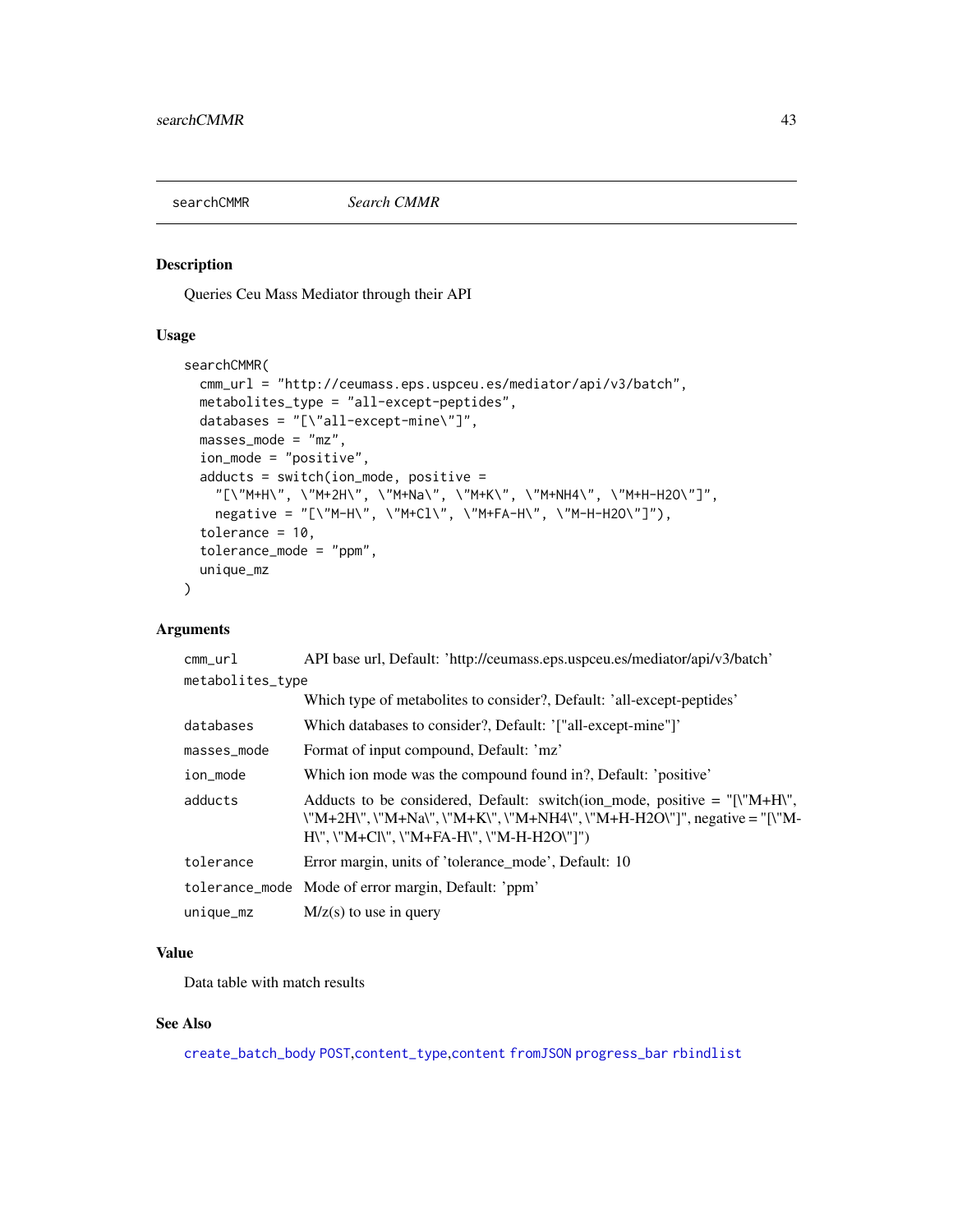#### Examples

```
searchCMMR(unique_mz = "170.09240307", ion_mode = "positive")
```
searchFormula *Find matches based on molecular formula*

#### Description

Goes through database of choice (base database) and retrieves hits that have the molecular formula of interest.

#### Usage

searchFormula(formula, charge, outfolder, base.dbname)

#### Arguments

| formula     | Molecular formula (should be checked by enviPat::check chemform first!) |
|-------------|-------------------------------------------------------------------------|
| charge      | Charge of formula                                                       |
| outfolder   | Which folder are your databases stored in?                              |
| base.dbname | Base database name (without .db suffix)                                 |

# Value

Data table with compounds with this molecular formula and the other available information

#### See Also

[SQLite](#page-0-0) [rbindlist](#page-0-0)

```
## Not run: myFolder = tempdir()
## Not run: buildBaseDB(outfolder = myFolder, "lmdb", test = TRUE)
## Not run: searchFormula(formula = c("C7H11N3O2"), charge = 0,
outfolder = myFolder, base.dbname = c("lmdb"))
## End(Not run)
```
<span id="page-43-0"></span>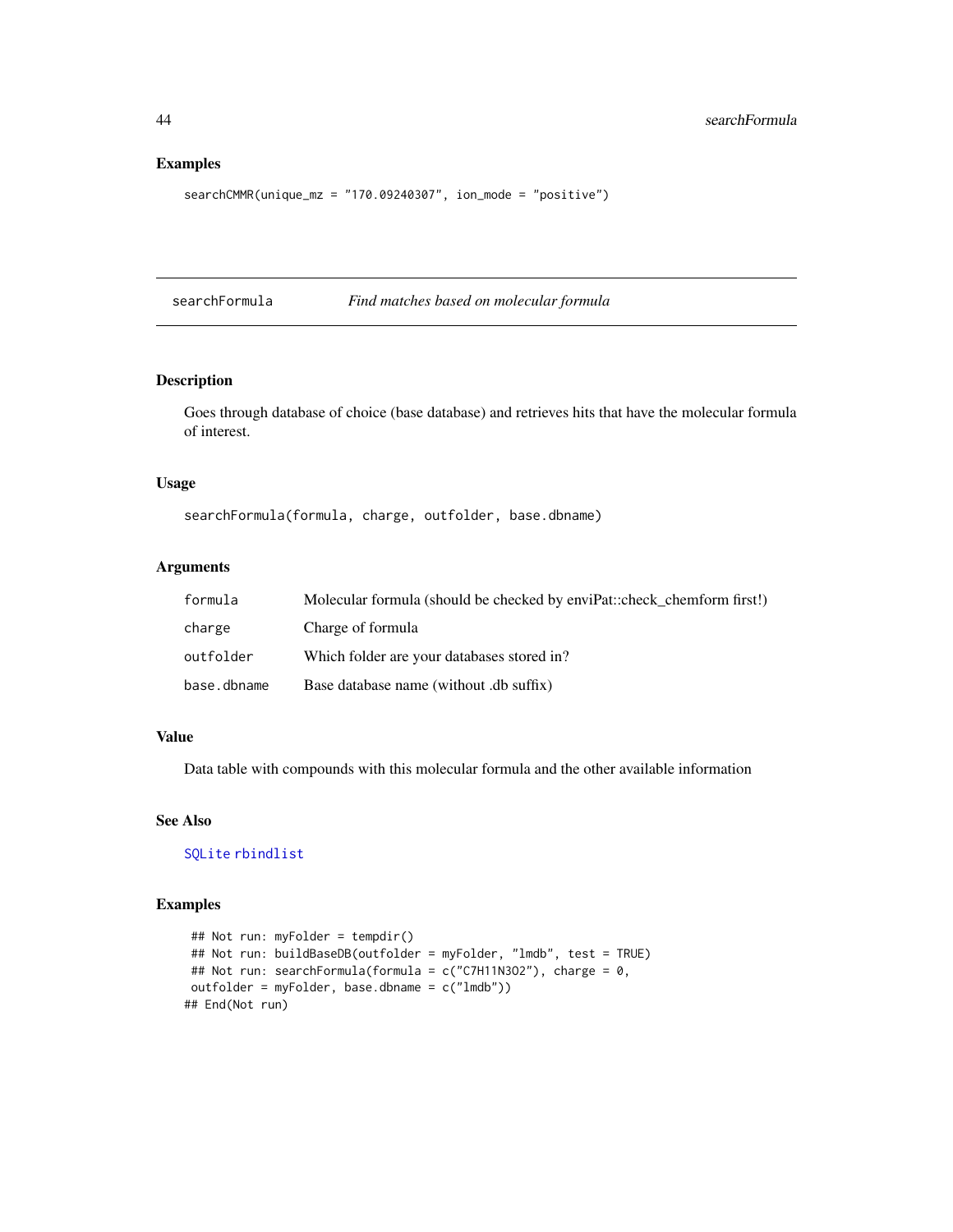<span id="page-44-0"></span>Takes molecular formula, and scours PubChem and/or ChemSpider for compounds matching that formula.

#### Usage

```
searchFormulaWeb(
  formulas,
 search = c("pubchem", "chemspider", "knapsack", "supernatural2", "chemidplus"),
  apikey = ",
 detailed = TRUE
)
```
#### Arguments

| formulas | Character vector of formulas to check                                                            |
|----------|--------------------------------------------------------------------------------------------------|
| search   | Which databases to check?, Default: c("PubChem", "ChemSpider")                                   |
| apikey   | API key for ChemSpider                                                                           |
| detailed | Find detailed results? Not just the compound name, but other associated info?,<br>Default: FALSE |

# Value

Data table with match results.

# See Also

```
pbapply as.data.table,rbindlist check_chemform fn str_extract,str_match readHTMLTable
list.clean read_json POST,add_headers,content_type,content,GET fromJSON
```

```
## Not run: searchFormulaWeb(formulas = c("C6H12O6"),
search = c("pubchem", "chemspider",
"knapsack", "supernatural2",
"chemidplus"), detailed = TRUE)
## End(Not run)
```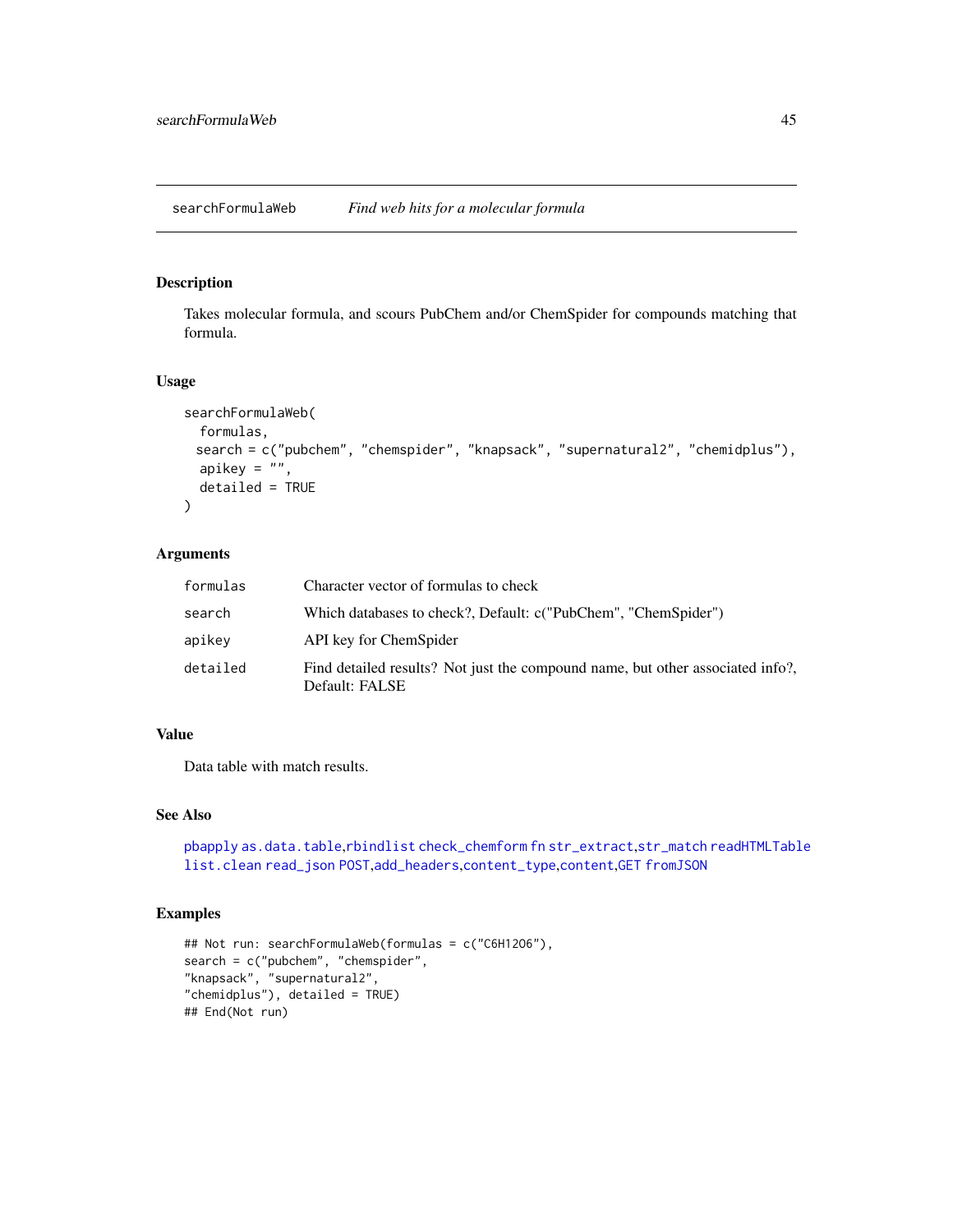<span id="page-45-0"></span>

This function takes user m/z, ppm error, base database and the extended database to return hits of interest.

# Usage

```
searchMZ(
 mzs,
  ionmodes,
  outfolder,
 base.dbname,
  ppm,
  ext.dbname = "extended",
  append = FALSE
)
```
#### Arguments

| mzs         | Vector of m/z values                                                                                     |
|-------------|----------------------------------------------------------------------------------------------------------|
| ionmodes    | Vector of pos/negative mode for each m/z value                                                           |
| outfolder   | Which folder are your databases stored in?                                                               |
| base.dbname | Which base database do you want to retrieve info from? (without .db suffix)                              |
| ppm         | Parts per million accepted error range                                                                   |
| ext.dbname  | Name of extended database (without .db suffix), Default: 'extended'                                      |
| append      | Use this when searching muiltiple base databases, so only one result table is<br>created, Default: FALSE |

#### Value

Data table with match results

#### See Also

[SQLite](#page-0-0) [rbindlist](#page-0-0) [dbExecute](#page-0-0),[dbGetQuery](#page-0-0),[dbDisconnect](#page-0-0) [fn](#page-0-0)

```
## Not run: myFolder = tempdir()
## Not run: buildBaseDB(outfolder = myFolder, "lmdb", test = TRUE)
## Not run: file.remove(file.path(myFolder, "extended.db"))
## Not run: data(adducts)
## Not run: data(adduct_rules)
```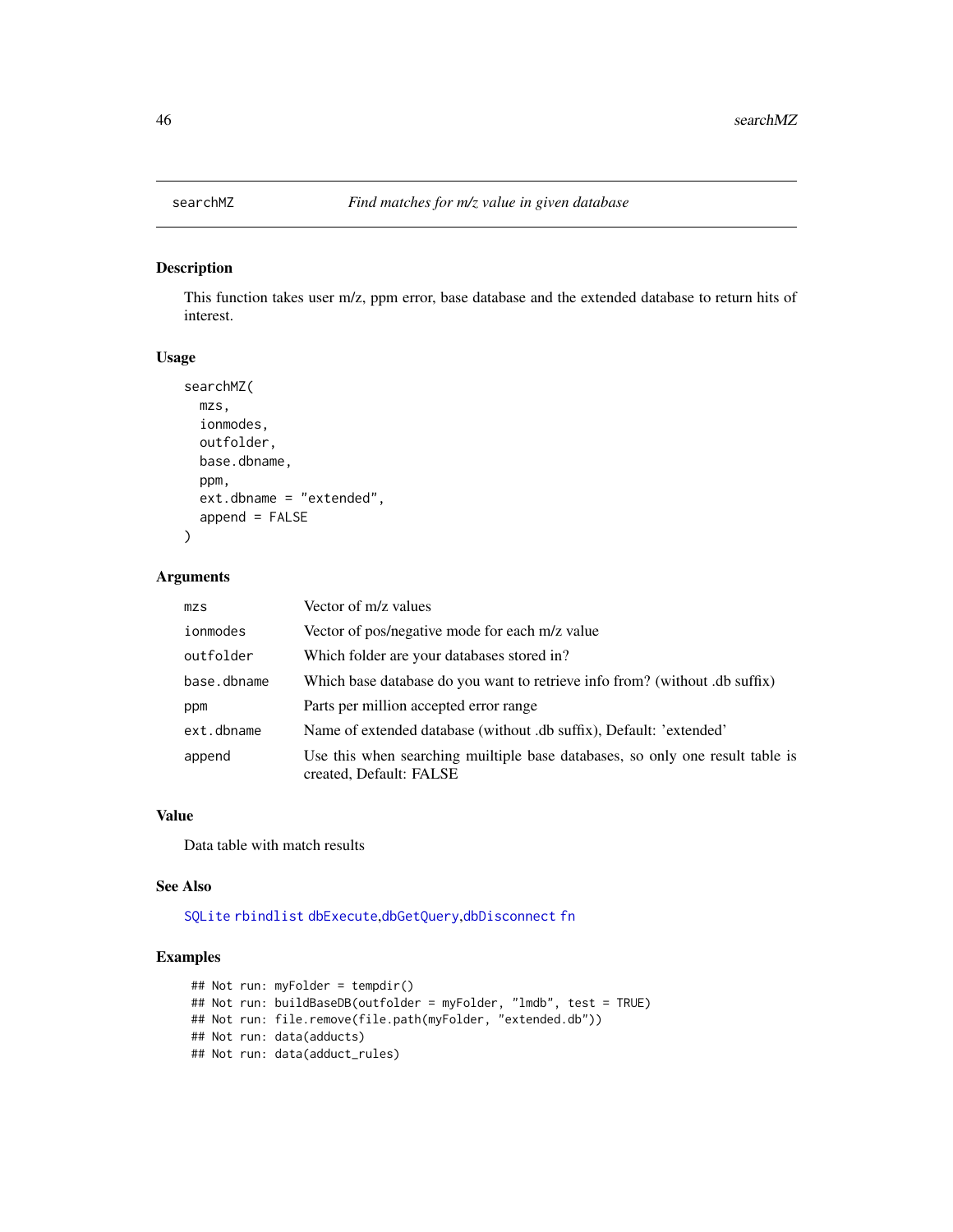```
## Not run: buildExtDB(outfolder = myFolder, base.dbname = "lmdb",
silent=FALSE, adduct_table = adducts, adduct_rules = adduct_rules)
## End(Not run)
## Not run: searchMZ(c("104.3519421"), "positive", outfolder = myFolder, "lmdb", ppm = 3)
```
searchMZonline *Find m/z matches with CMMR, ChemSpider or PubChem*

#### Description

Wrapper function for all online searches.

#### Usage

```
searchMZonline(
 mz = 178.1219,
 mode = "positive",
 adducts,
 ppm = 2,
 which_db = "cmm",
 apikey = "")
```
# Arguments

| mz       | M/z of interest, Default: 178.1219                            |
|----------|---------------------------------------------------------------|
| mode     | Is m/z positive or negative mode?, Default: 'positive'        |
| adducts  | Which adducts will you consider (for cmmr only)               |
| ppm      | Allowed error margin in parts per million, Default: 2         |
| which_db | Which online database do you want to search?, Default: 'cmmr' |
| apikey   | ChemSpider API key. Only required if searching in ChemSpider. |
|          |                                                               |

#### Value

Table with match information

#### See Also

[pbapply](#page-0-0)

```
## Not run: searchMZonline(mz = 170.09240307, mode = "positive", which_db = "cmmr")
```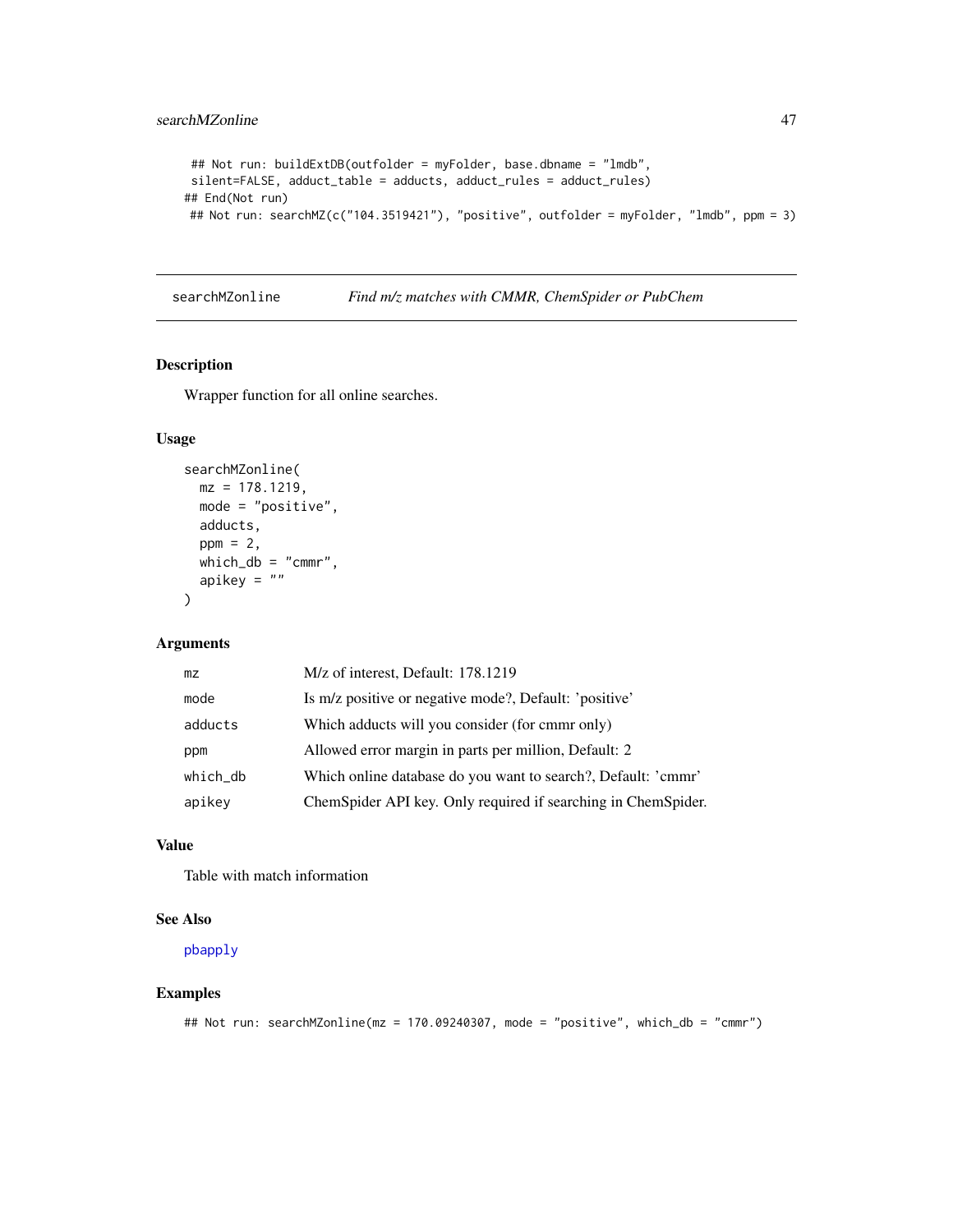<span id="page-47-0"></span>

Takes a SMILES structure and finds m/z values for all adducts and isotopes matching that structure.

#### Usage

```
searchRev(structure, ext.dbname = "extended", outfolder)
```
#### Arguments

| structure  | <b>SMILES</b> structure string                               |
|------------|--------------------------------------------------------------|
| ext.dbname | Name of extended database (without .db), Default: 'extended' |
| outfolder  | Which folder are your databases in?                          |

#### Value

Data table with m/z values, additionally molecular formula, charge, adduct, isotope

# See Also

[SQLite](#page-0-0)

```
## Not run: myFolder = tempdir()
## Not run: buildBaseDB(outfolder = myFolder, "lmdb", test = TRUE)
## Not run: file.remove(file.path(myFolder, "extended.db"))
## Not run: data(adducts)
## Not run: data(adduct_rules)
## Not run: buildExtDB(outfolder = myFolder, base.dbname = "lmdb",
silent=FALSE, adduct_table = adducts, adduct_rules = adduct_rules)
## End(Not run)
## Not run: searchRev("O=C(O)C(N)CC=1N=CN(C1)C", outfolder = myFolder)
```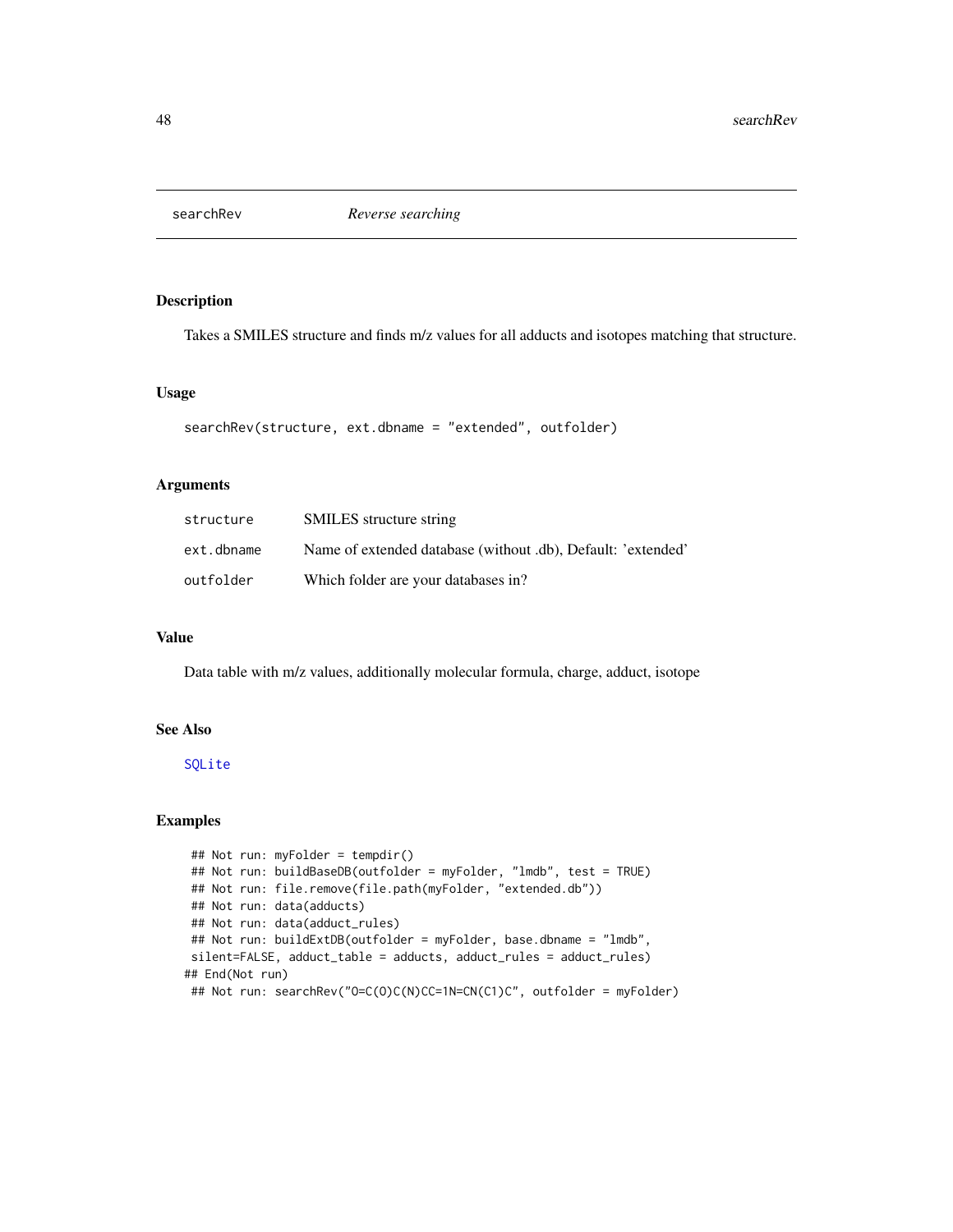<span id="page-48-0"></span>

Shows all compounds in this base database as data table.

# Usage

```
showAllBase(outfolder, base.dbname)
```
#### Arguments

| outfolder   | Which folder is your database in?                                |
|-------------|------------------------------------------------------------------|
| base.dbname | Which base database do you want to explore? (exclude .db suffix) |

#### Details

This may be quite memory consuming for larger databases!!

#### Value

Data table with whole database.

#### See Also

[SQLite](#page-0-0)

#### Examples

```
## Not run: myFolder = tempdir()
## Not run: buildBaseDB(outfolder = myFolder, "lmdb", test = TRUE)
## Not run: showAllBase(outfolder = myFolder, "lmdb")
```
smiles.to.iatom *Get iatom containers from SMILES*

# Description

FUNCTION\_DESCRIPTION

#### Usage

```
## S3 method for class 'to.iatom'
smiles(smles, silent = TRUE, cl = 0)
```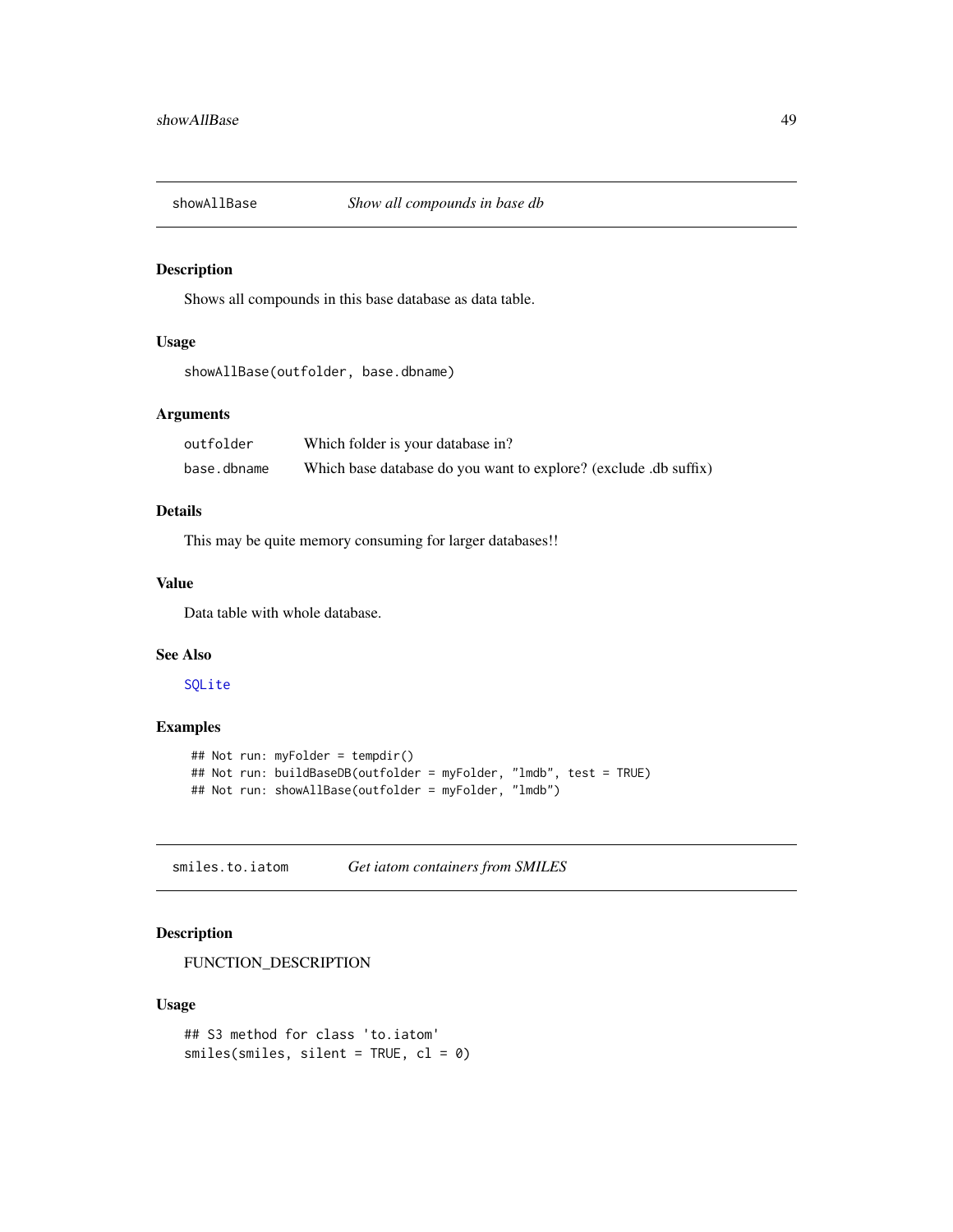<span id="page-49-0"></span>50 writeDB

# Arguments

| smiles | character vector of smiles                                  |
|--------|-------------------------------------------------------------|
| silent | suppress warnings?, Default: TRUE                           |
| c1     | parallel::makeCluster object for multithreading, Default: 0 |

# Value

iatom containers for use in rcdk package

# See Also

[jcall](#page-0-0)

# Examples

smiles.to.iatom(c('OC[C@H]1OC(O)[C@H](O)[C@H](O)[C@H]1O'))

writeDB *Write table to SQLite database*

# Description

Simple wrapper - take data table or data frame and append it to the given table in the given database.

# Usage

writeDB(conn, table, tblname)

#### Arguments

| conn    | Database connection (from DBI::dbConnect or similar) |
|---------|------------------------------------------------------|
| table   | Data frame or data table                             |
| tblname | SQLITE table name to append to                       |

#### Value

Nothing, writes table to SQLITE database

# See Also

[dbWriteTable](#page-0-0)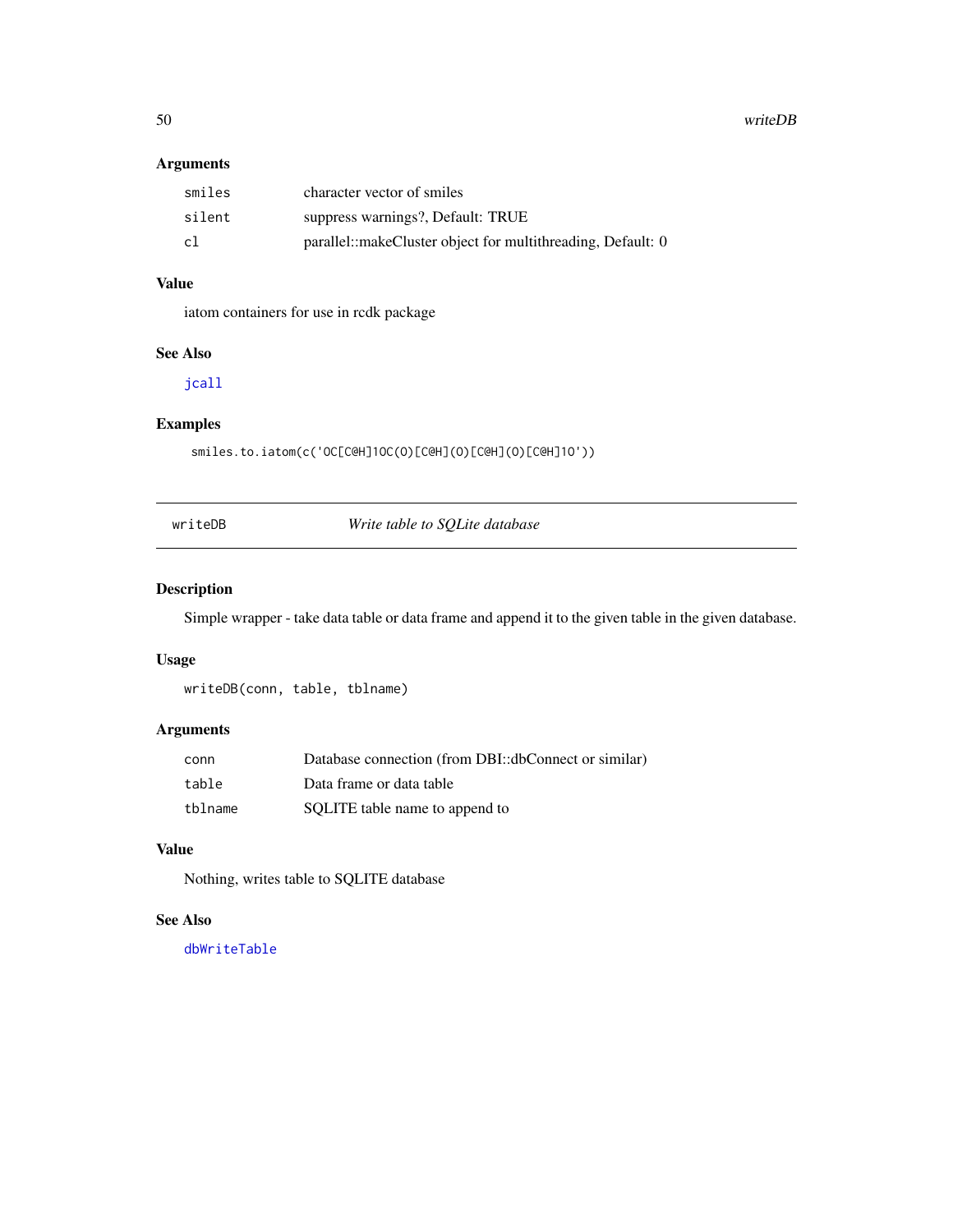# <span id="page-50-0"></span>Index

∗ datasets adduct\_rules, [4](#page-3-0) adducts, [3](#page-2-0) isotopes, [38](#page-37-0) lmdb, [39](#page-38-0) add\_headers, *[29](#page-28-0)*, *[45](#page-44-0)* adduct\_rules, [4](#page-3-0) adducts, [3](#page-2-0) as.data.table, *[6,](#page-5-0) [7](#page-6-0)*, *[11](#page-10-0)*, *[17](#page-16-0)*, *[19](#page-18-0)*, *[22](#page-21-0)*, *[24–](#page-23-0)[28](#page-27-0)*, *[45](#page-44-0)* build.BLOODEXPOSOME, [4](#page-3-0) build.BMDB, [5](#page-4-0) build.CHEBI, [5](#page-4-0) build.DIMEDB, [6](#page-5-0) build.DRUGBANK, [7](#page-6-0) build.ECMDB, [7](#page-6-0) build.EXPOSOMEEXPLORER, [8](#page-7-0) build.FOODB, [9](#page-8-0) build.HMDB, [9](#page-8-0) build.KEGG, [10](#page-9-0) build.LIPIDMAPS, [11](#page-10-0) build.LMDB, [11](#page-10-0) build.MACONDA, [12](#page-11-0) build.MASSBANK, [13](#page-12-0) build.MCDB, [13](#page-12-0) build.METABOLIGHTS, [14](#page-13-0) build.METACYC, [15](#page-14-0) build.mVOC, [15](#page-14-0) build.NANPDB, [16](#page-15-0) build.PAMDB, [17](#page-16-0) build.PHARMGKB, [17](#page-16-0) build.PHENOLEXPLORER, [18](#page-17-0) build.REACTOME, [19](#page-18-0) build.RESPECT, [19](#page-18-0) build.RMDB, [20](#page-19-0) build.SMPDB, [21](#page-20-0) build.STOFF, [21](#page-20-0) build.T3DB, [22](#page-21-0) build.VMH, [23](#page-22-0)

build.WIKIDATA, [23](#page-22-0) build.WIKIPATHWAYS, [24](#page-23-0) build.YMDB, [25](#page-24-0) buildBaseDB, [25](#page-24-0) buildExtDB, [26](#page-25-0) capitalize, *[6](#page-5-0)*, *[8](#page-7-0)* cast, *[6](#page-5-0)* check\_chemform, *[27](#page-26-0)*, *[29](#page-28-0)*, *[31](#page-30-0)*, *[34,](#page-33-0) [35](#page-34-0)*, *[45](#page-44-0)* check\_ded, *[31](#page-30-0)*, *[41](#page-40-0)* checkAdductRule, [28](#page-27-0) chemspiderInfo, [28](#page-27-0) cleanDB, [29](#page-28-0) clusterApply, *[29](#page-28-0)* connections, *[5](#page-4-0)*, *[10](#page-9-0)*, *[14](#page-13-0)* content, *[23](#page-22-0)*, *[43](#page-42-0)*, *[45](#page-44-0)* content\_type, *[23](#page-22-0)*, *[43](#page-42-0)*, *[45](#page-44-0)* countAdductRuleMatches, [30](#page-29-0) create\_batch\_body, *[43](#page-42-0)* datablock, *[6](#page-5-0)*, *[11](#page-10-0)*, *[25](#page-24-0)* datablock2ma, *[6](#page-5-0)*, *[11](#page-10-0)*, *[25](#page-24-0)* dbDisconnect, *[12](#page-11-0)*, *[26](#page-25-0)*, *[46](#page-45-0)* dbExecute, *[39](#page-38-0)*, *[46](#page-45-0)* dbGetQuery, *[46](#page-45-0)* dbWriteTable, *[27](#page-26-0)*, *[50](#page-49-0)* doAdduct, [30](#page-29-0) doBT, [31](#page-30-0) doIsotopes, [32](#page-31-0) download.file, *[4](#page-3-0)[–6](#page-5-0)*, *[8](#page-7-0)[–14](#page-13-0)*, *[16](#page-15-0)[–18](#page-17-0)*, *[20](#page-19-0)[–22](#page-21-0)*, *[25](#page-24-0)*, *[33](#page-32-0)* downloadBT, [33](#page-32-0) filterFormula, [33](#page-32-0) fn, *[12](#page-11-0)*, *[27](#page-26-0)*, *[29](#page-28-0)*, *[45,](#page-44-0) [46](#page-45-0)* fread, *[6](#page-5-0)*, *[8,](#page-7-0) [9](#page-8-0)*, *[11,](#page-10-0) [12](#page-11-0)*, *[15,](#page-14-0) [16](#page-15-0)*, *[18](#page-17-0)*, *[21,](#page-20-0) [22](#page-21-0)*, *[25](#page-24-0)[–27](#page-26-0)*, *[32](#page-31-0)* fromJSON, *[8](#page-7-0)*, *[43](#page-42-0)*, *[45](#page-44-0)* fwrite, *[27](#page-26-0)* GET, *[23](#page-22-0)*, *[45](#page-44-0)*